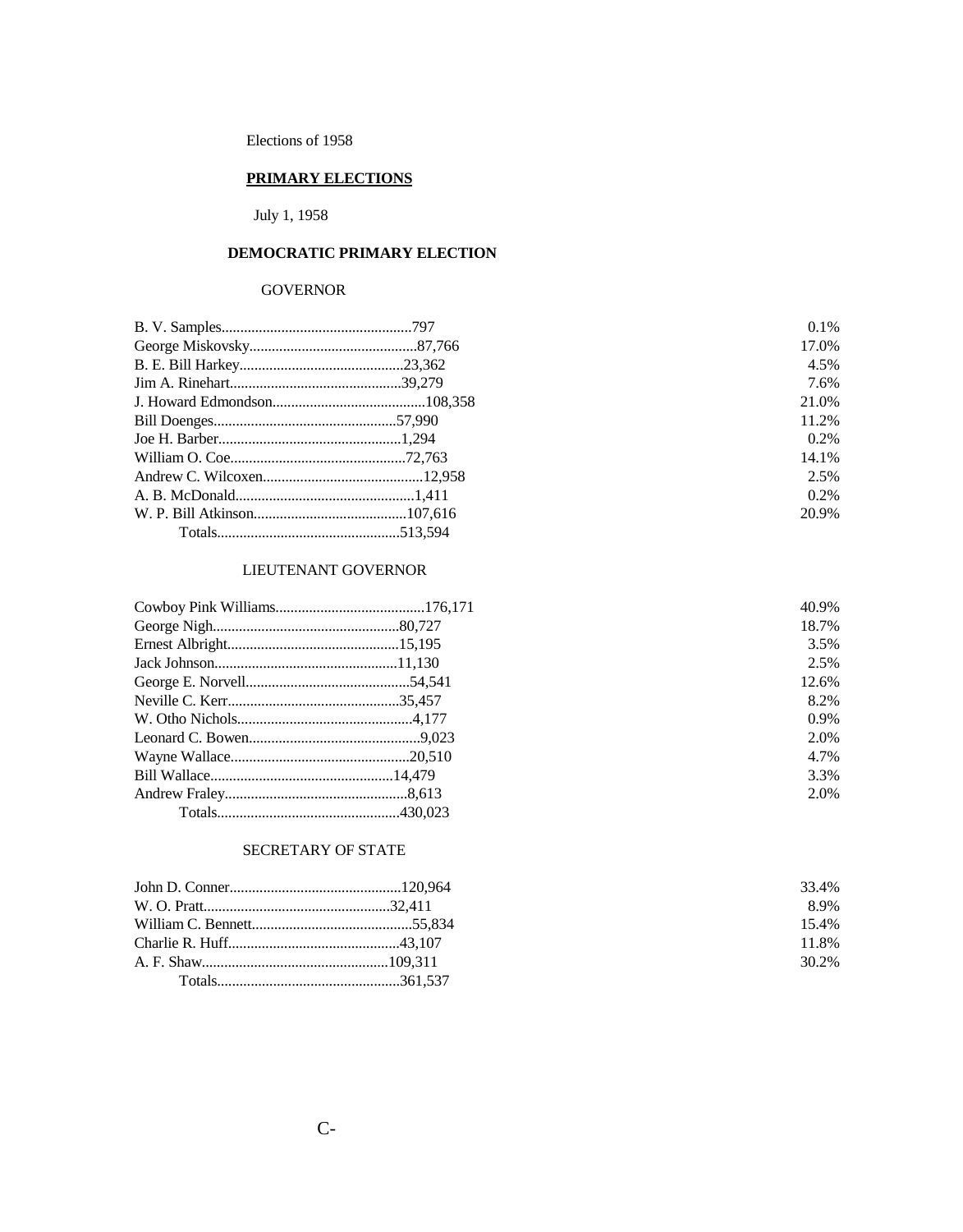# ATTORNEY GENERAL

|  | 54.0% |
|--|-------|
|  | 29.8% |
|  | 16.1% |
|  |       |

# STATE AUDITOR

|  | 56.3% |
|--|-------|
|  | 15.7% |
|  | 27.8% |
|  |       |

#### STATE TREASURER

|  | 40.1%   |
|--|---------|
|  | 13.5%   |
|  | 15.3%   |
|  | 10.3%   |
|  | $9.2\%$ |
|  | 11.2%   |
|  |         |

# STATE EXAMINER AND INSPECTOR

|  | 52.4% |
|--|-------|
|  | 47.5% |
|  |       |

# COMMISSIONER OF LABOR

|  | 60.1% |
|--|-------|
|  | 39.8% |
|  |       |

#### COMMISSIONER OF CHARITIES AND CORRECTIONS

|  | 41.9% |
|--|-------|
|  | 5.8%  |
|  | 14.7% |
|  | 10.6% |
|  | 10.6% |
|  | 3.6%  |
|  | 5.3%  |
|  | 5.3%  |
|  |       |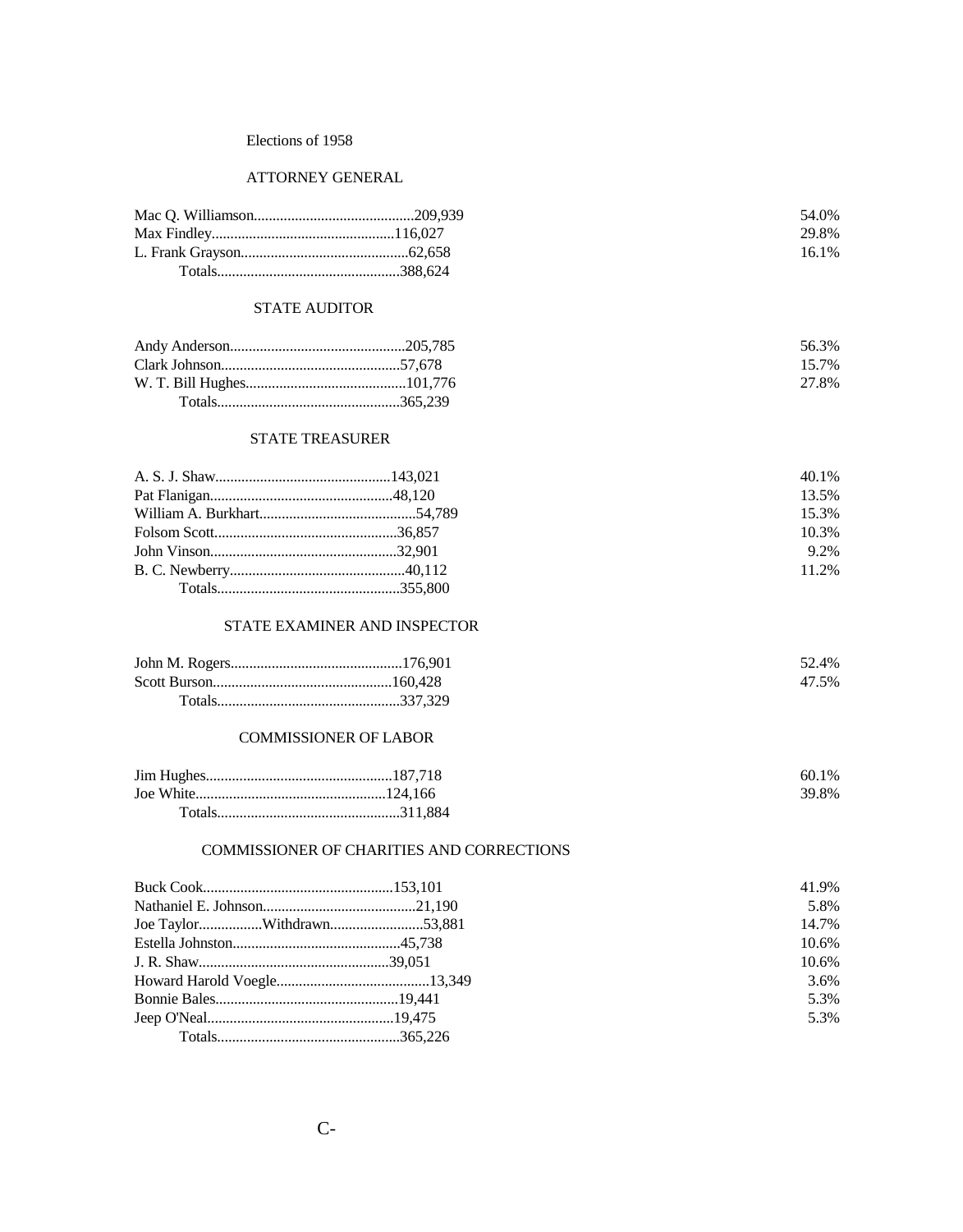# CLERK OF SUPREME COURT

|          |                                  | 68.5% |
|----------|----------------------------------|-------|
|          |                                  | 10.3% |
|          |                                  | 21.1% |
|          |                                  |       |
|          | CORPORATION COMMISSIONER         |       |
|          |                                  | 42.9% |
|          |                                  | 57.0% |
|          |                                  |       |
|          | <b>COMMISSIONER OF INSURANCE</b> |       |
|          |                                  | 76.9% |
|          |                                  | 23.0% |
|          |                                  |       |
|          | <b>ASSISTANT MINE INSPECTOR</b>  |       |
| District |                                  |       |
| 1.       |                                  | 67.4% |
|          |                                  | 32.5% |
|          |                                  |       |
| 3.       |                                  | 47.8% |
|          |                                  | 52.1% |
|          |                                  |       |
| 4.       |                                  | 66.6% |
|          |                                  | 33.3% |
|          |                                  |       |
|          | UNITED STATES REPRESENTATIVE     |       |
| District |                                  |       |
| 1.       |                                  | 47.2% |
|          |                                  | 17.4% |
|          | Herbert Wm. Wright, Jr21,260     | 35.3% |
|          |                                  |       |
| 3.       |                                  | 88.2% |
|          |                                  | 11.7% |
|          |                                  |       |
| 4.       |                                  | 65.4% |
|          |                                  |       |
|          |                                  |       |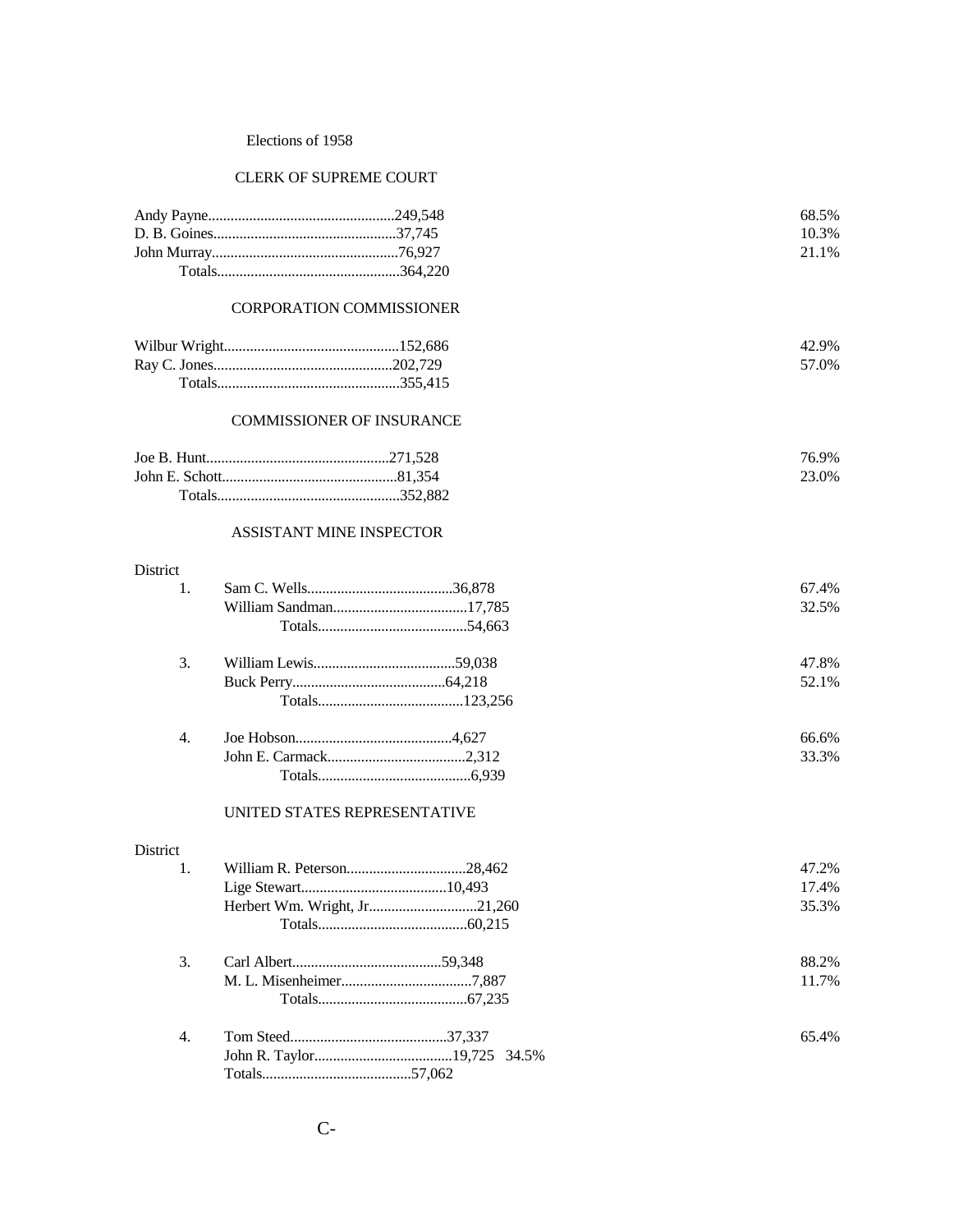# District

| 87.2% |
|-------|
| 12.7% |
|       |
| 39.4% |
| 2.3%  |
| 9.8%  |
| 40.0% |
| 8.3%  |
|       |
|       |
|       |
|       |

| 3. |  |  | 67.0% |
|----|--|--|-------|
|    |  |  | 32.9% |
|    |  |  |       |
| 4. |  |  | 42.1% |
|    |  |  | 57.8% |
|    |  |  |       |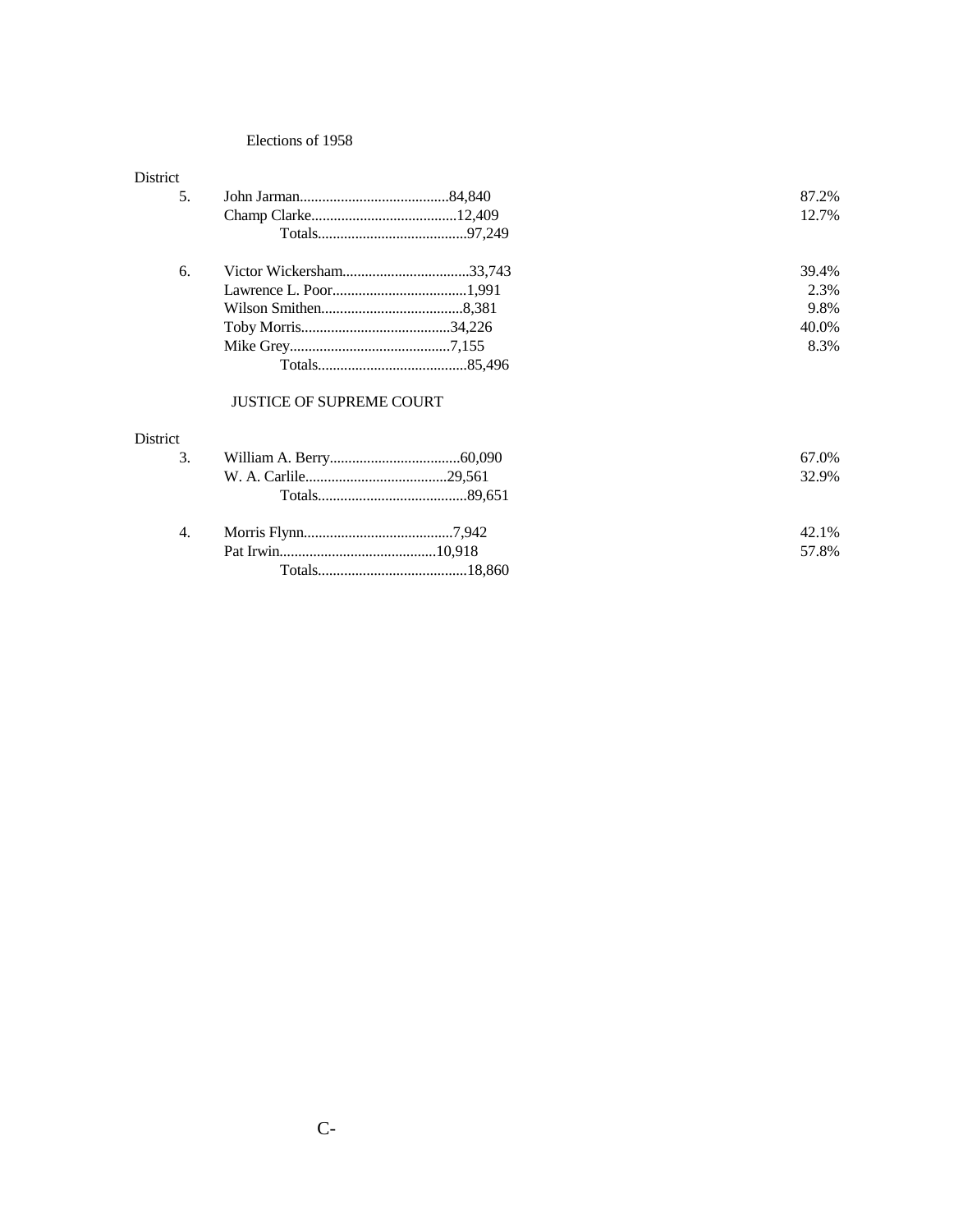# **REPUBLICAN PRIMARY ELECTION**

# GOVERNOR

|  | 34.2% |
|--|-------|
|  | 9.6%  |
|  | 4.7%  |
|  | 51.3% |
|  |       |

#### LIEUTENANT GOVERNOR

|  | 46.0% |
|--|-------|
|  | 53.9% |
|  |       |

#### ATTORNEY GENERAL

|  | 31.1% |
|--|-------|
|  | 26.4% |
|  | 42.4% |
|  |       |

# UNITED STATES REPRESENTATIVE

| 5. |  | 61.5% |
|----|--|-------|
|    |  | 38.4% |
|    |  |       |
|    |  |       |
| 6. |  | 50.4% |
|    |  | 49.5% |
|    |  |       |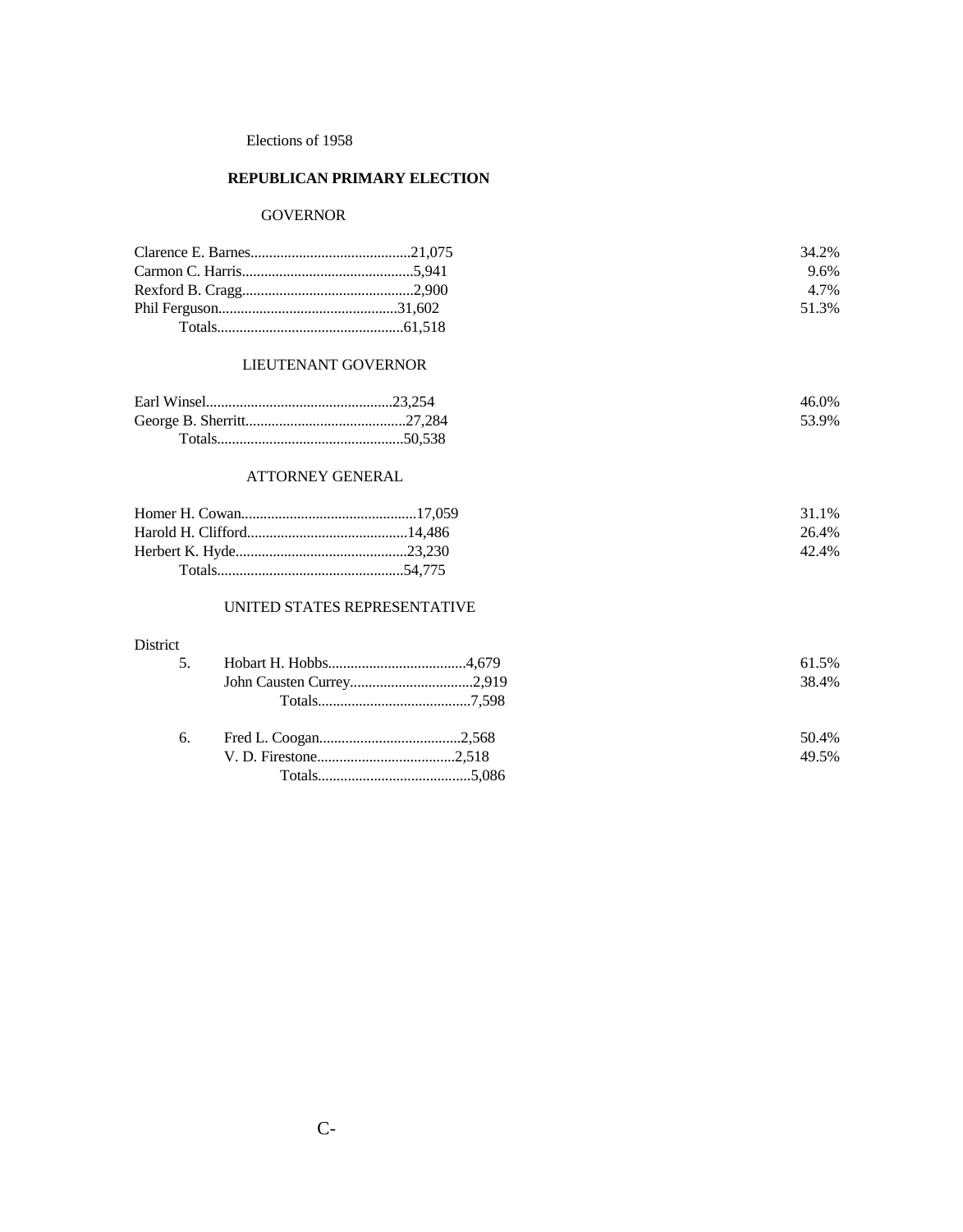# **STATE QUESTIONS**

# STATE QUESTION NO. 379 LEGISLATIVE REFERENDUM NO. 117

Submitted by Senate Joint Resolution No. 38, page 649, Session Laws 1957.

The gist of the proposition is as follows:

Shall a Constitutional amendment, amending Article X, Section 8, Oklahoma Constitution, providing that real property and tangible personal property taxed ad valorem shall be assessed for taxation at not more than thirty-five percent of fair cash value estimated at price it would bring at fair voluntary sale; and providing any officer or other person authorized to assess values or subjects for taxation, who shall commit any wilful error in the performance of his duty shall be guilty of malfeasance and upon conviction forfeit his office and otherwise be punished as provided by law, be approved by the people?

Shall the amendment be adopted?

Vote---Yes........................................251,317 No.........................................132,972 AMENDMENT ADOPTED.

#### STATE QUESTION NO. 380 LEGISLATIVE REFERENDUM NO. 118

Submitted by House Joint Resolution No. 518, page 647, Session Laws 1957.

The fist of the proposition is as follows:

Shall a Constitutional amendment authorizing cities and towns, after approval at election, to enter into contracts and pledge revenues for a term of years with other governmental units for purchase of water, and securing water facilities; authorizing one or more cities and towns, after approval at an election; to issue bonds for term not exceeding thirty years; binding revenues derived from the sale of water for joint water facilities, and providing that Section 27, Article X of the Constitution shall be amended to permit joint ownership by cities and towns of water facilities, be approved by the people?

Shall the amendment be adopted?

| AMENDMENT ADOPTED. |  |
|--------------------|--|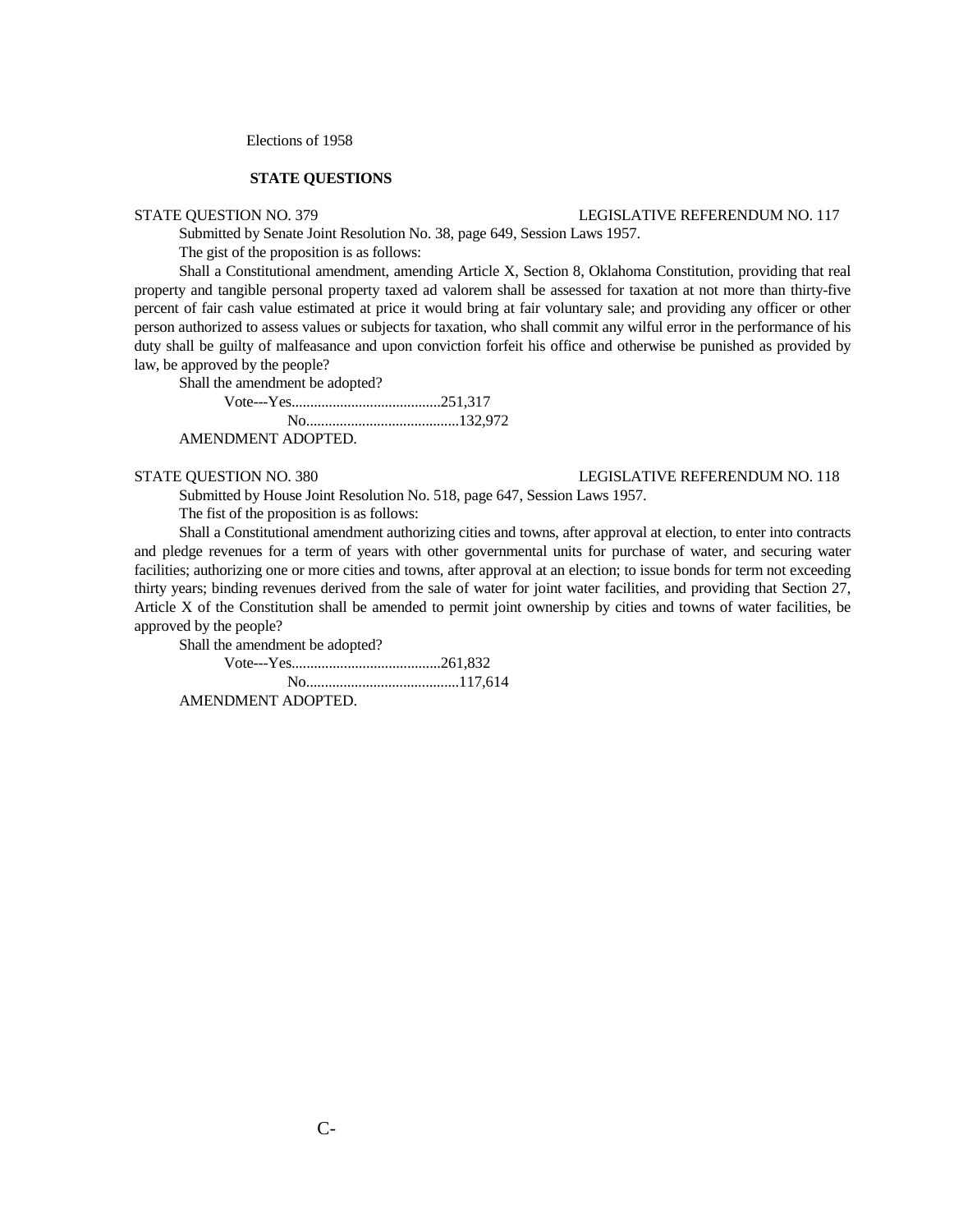# **RUNOFF PRIMARY ELECTIONS**

July 22, 1958

# **DEMOCRATIC RUNOFF PRIMARY ELECTION**

# GOVERNOR

|          |                              | 69.6% |
|----------|------------------------------|-------|
|          |                              | 30.3% |
|          |                              |       |
|          | <b>LIEUTENANT GOVERNOR</b>   |       |
|          |                              | 38.6% |
|          |                              | 61.3% |
|          |                              |       |
|          | <b>SECRETARY OF STATE</b>    |       |
|          |                              | 58.0% |
|          |                              | 41.9% |
|          |                              |       |
|          | <b>STATE TREASURER</b>       |       |
|          |                              | 49.2% |
|          |                              | 50.7% |
|          |                              |       |
|          | UNITED STATES REPRESENTATIVE |       |
| District |                              |       |
| 1.       |                              | 46.2% |
|          | Herbert Wm. Wright, Jr39,837 | 53.7% |
|          |                              |       |
| 6.       |                              | 49.9% |
|          |                              | 50.0% |
|          |                              |       |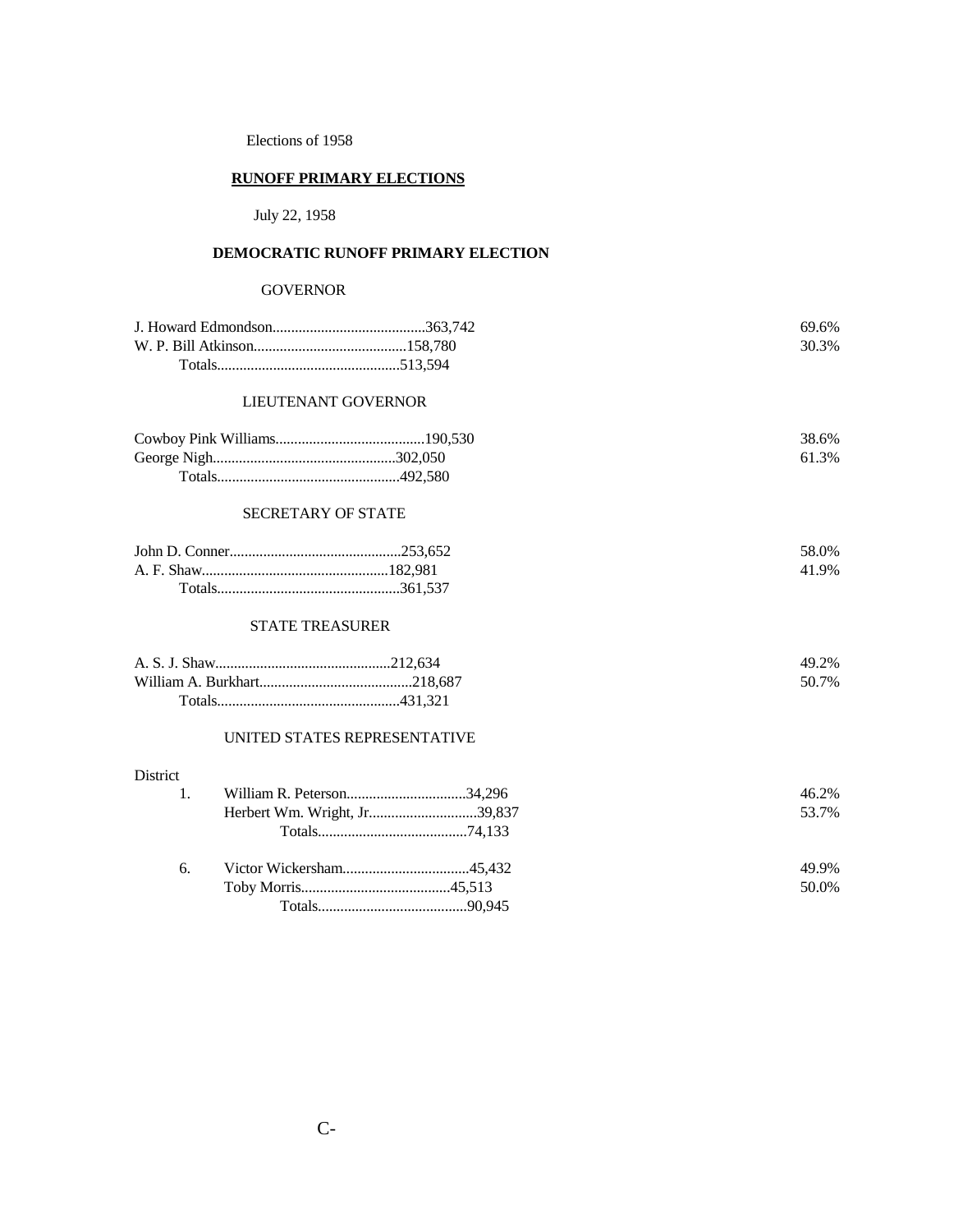# **REPUBLICAN RUNOFF PRIMARY ELECTION**

# ATTORNEY GENERAL

|  | 40.0% |
|--|-------|
|  | 59.9% |
|  |       |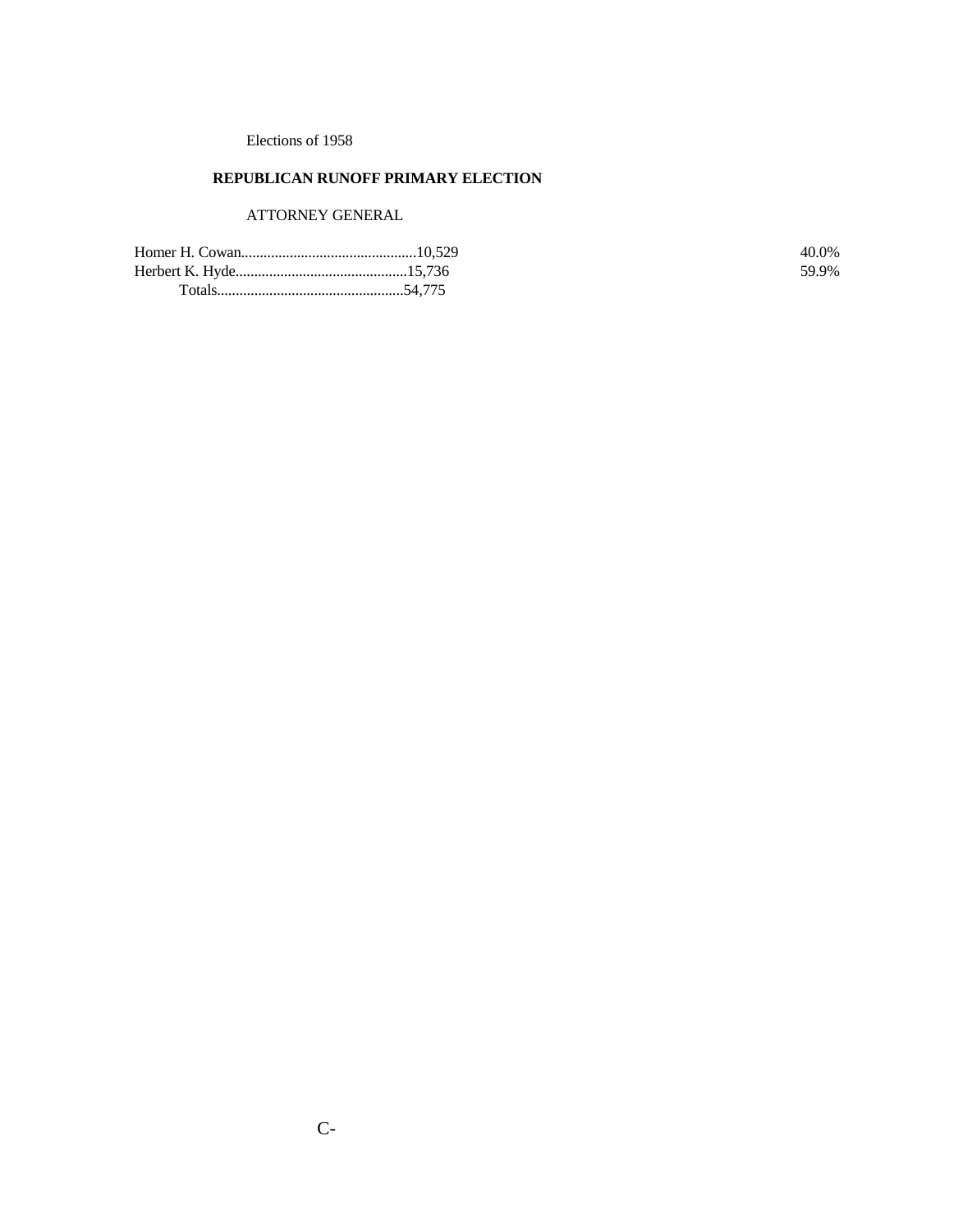# **GENERAL ELECTION**

November 4, 1958

# GOVERNOR

| J. Howard Edmondson (Democrat)399,504      | 74.1% |
|--------------------------------------------|-------|
|                                            | 19.9% |
| D. A. Jelly Bryce (Independent)31,840      | 5.9%  |
|                                            |       |
| LIEUTENANT GOVERNOR                        |       |
|                                            | 76.8% |
| George B. Sherritt (Republican)100,068     | 20.0% |
| Paul W. Updegraff (Independent)15,674      | 3.1%  |
|                                            |       |
| <b>SECRETARY OF STATE</b>                  |       |
|                                            | 74.6% |
| William R. Robins, Jr. (Republican)117,500 | 25.3% |
|                                            |       |
| <b>STATE AUDITOR</b>                       |       |
|                                            | 74.0% |
| Wm. A. Burton, Jr. (Republican)121,373     | 25.9% |
|                                            |       |
| ATTORNEY GENERAL                           |       |
|                                            | 72.3% |
|                                            | 27.6% |
|                                            |       |
| <b>STATE TREASURER</b>                     |       |
| William A. Burkhart (Democrat)345,136      | 74.8% |
|                                            | 25.1% |
|                                            |       |
| STATE SUPERINTENDENT OF PUBLIC INSTRUCTION |       |
|                                            | 74.7% |
| Clyde G. Smallwood (Republican)118,373     | 25.2% |
|                                            |       |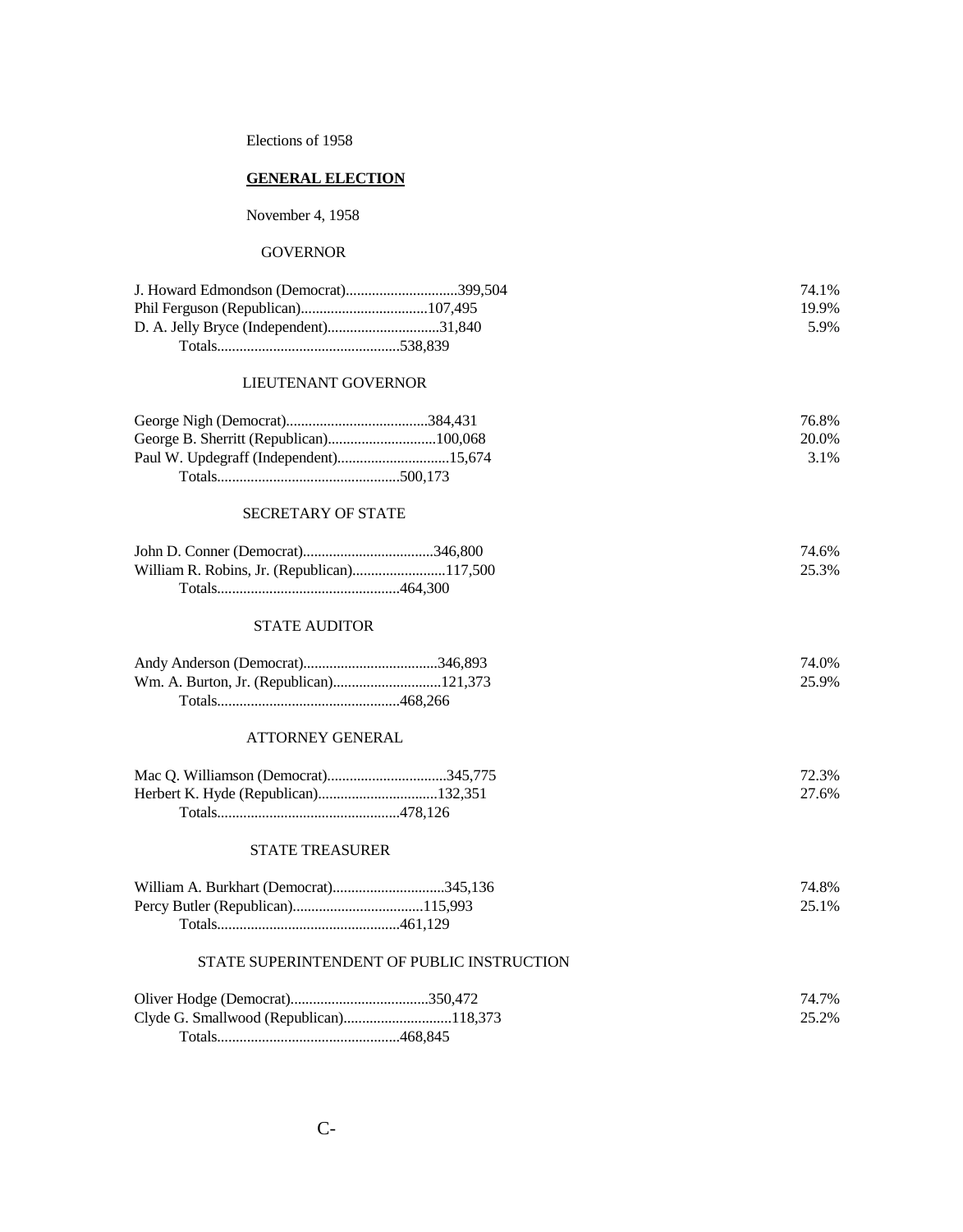# STATE EXAMINER AND INSPECTOR

|                                        |                                                            | 74.8% |
|----------------------------------------|------------------------------------------------------------|-------|
|                                        |                                                            | 25.1% |
|                                        |                                                            |       |
| <b>COMMISSIONER OF LABOR</b>           |                                                            |       |
|                                        |                                                            | 100%  |
|                                        | <b>COMMISSIONER OF CHARITIES AND CORRECTIONS</b>           |       |
|                                        |                                                            | 73.1% |
| Esther Doepel Holt (Republican)125,650 |                                                            | 26.8% |
|                                        |                                                            |       |
| <b>COMMISSIONER OF INSURANCE</b>       |                                                            |       |
|                                        |                                                            | 100%  |
| <b>CORPORATION COMMISSIONER</b>        |                                                            |       |
|                                        |                                                            | 100%  |
| <b>CLERK OF SUPREME COURT</b>          |                                                            |       |
|                                        |                                                            | 100%  |
| <b>CHIEF MINE INSPECTOR</b>            |                                                            |       |
|                                        |                                                            | 100%  |
| <b>ASSISTANT MINE INSPECTOR</b>        |                                                            |       |
| <b>District</b>                        |                                                            |       |
| 1.                                     |                                                            | 100%  |
| 2.                                     | John W. Moore (Democrat)518,325                            | 100%  |
| 3.                                     | Buck Perry (Democrat)517,793                               | 100%  |
| 4.                                     |                                                            | 100%  |
|                                        | JUDGE OF THE COURT OF CRIMINAL APPEALS - NORTHERN DISTRICT |       |
|                                        |                                                            | 100%  |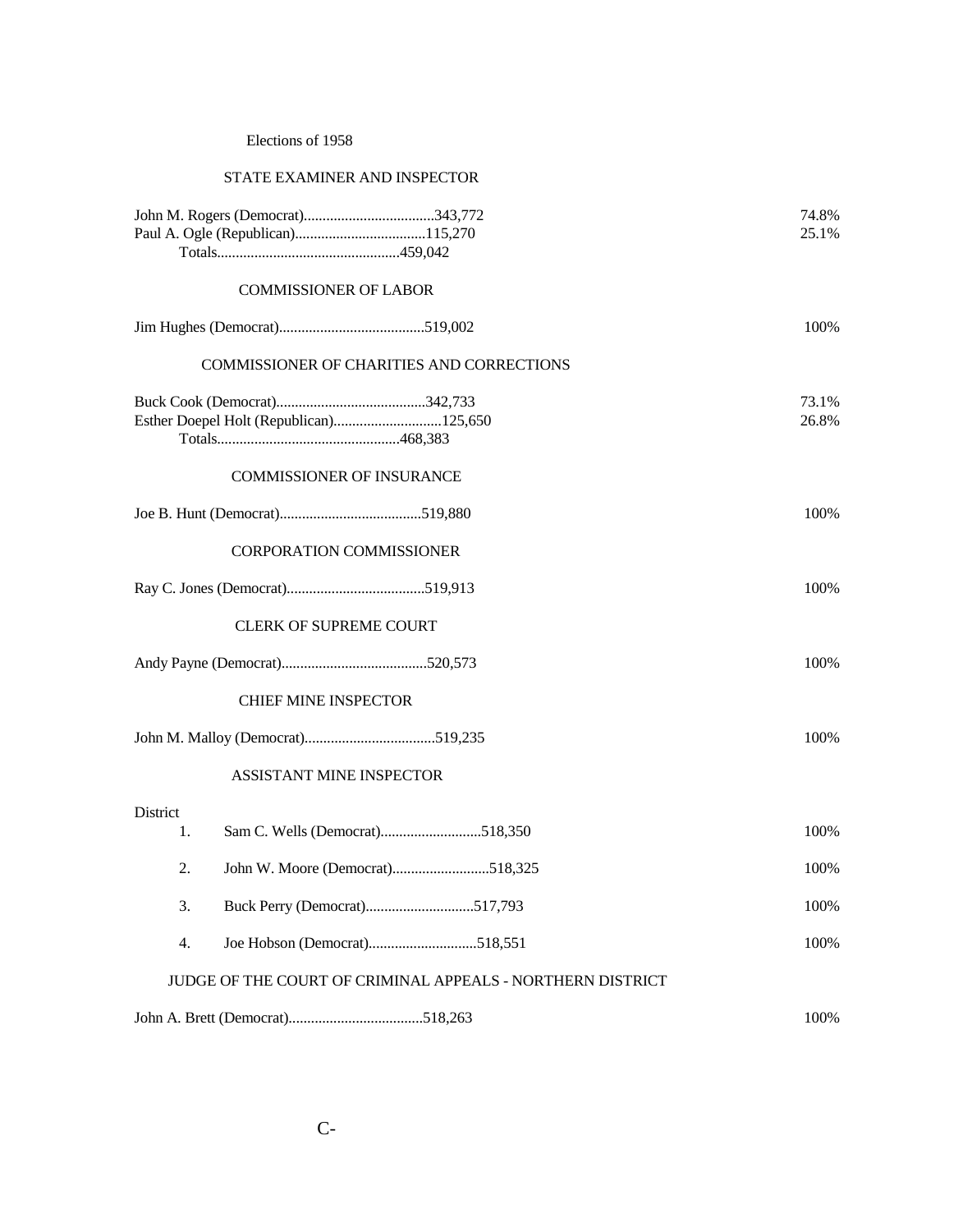# JUSTICE OF SUPREME COURT

| 3.       | William A. Berry (Democrat)518,349       | 100%  |
|----------|------------------------------------------|-------|
| 4.       |                                          | 100%  |
| 7.       | W. H. Blackbird (Democrat)517,306        | 100%  |
|          | UNITED STATES REPRESENTATIVE             |       |
| District |                                          |       |
| 1.       |                                          | 50.7% |
|          | Herbert Wm. Wright, Jr. (Democrat)71,190 | 48.3% |
|          | George H. Brasier (Independent)1,336     | 0.9%  |
|          |                                          |       |
| 2.       |                                          | 79.0% |
|          | Milo Ritter (Republican)19,996           | 20.9% |
|          |                                          |       |
| 3.       | Carl Albert (Democrat)43,868             | 90.8% |
|          | Chapin Wallace (Republican)4,398         | 9.1%  |
|          |                                          |       |
| 4.       |                                          | 74.0% |
|          | Rolla C. Calkin (Republican)15,359       | 25.9% |
|          |                                          |       |
| 5.       |                                          | 82.3% |
|          | Hobart H. Hobbs (Republican)17,137       | 17.6% |
|          |                                          |       |
| 6.       | Toby Morris (Democrat)54,967             | 66.7% |
|          | Fred L. Coogan (Republican)27,425        | 33.2% |
|          |                                          |       |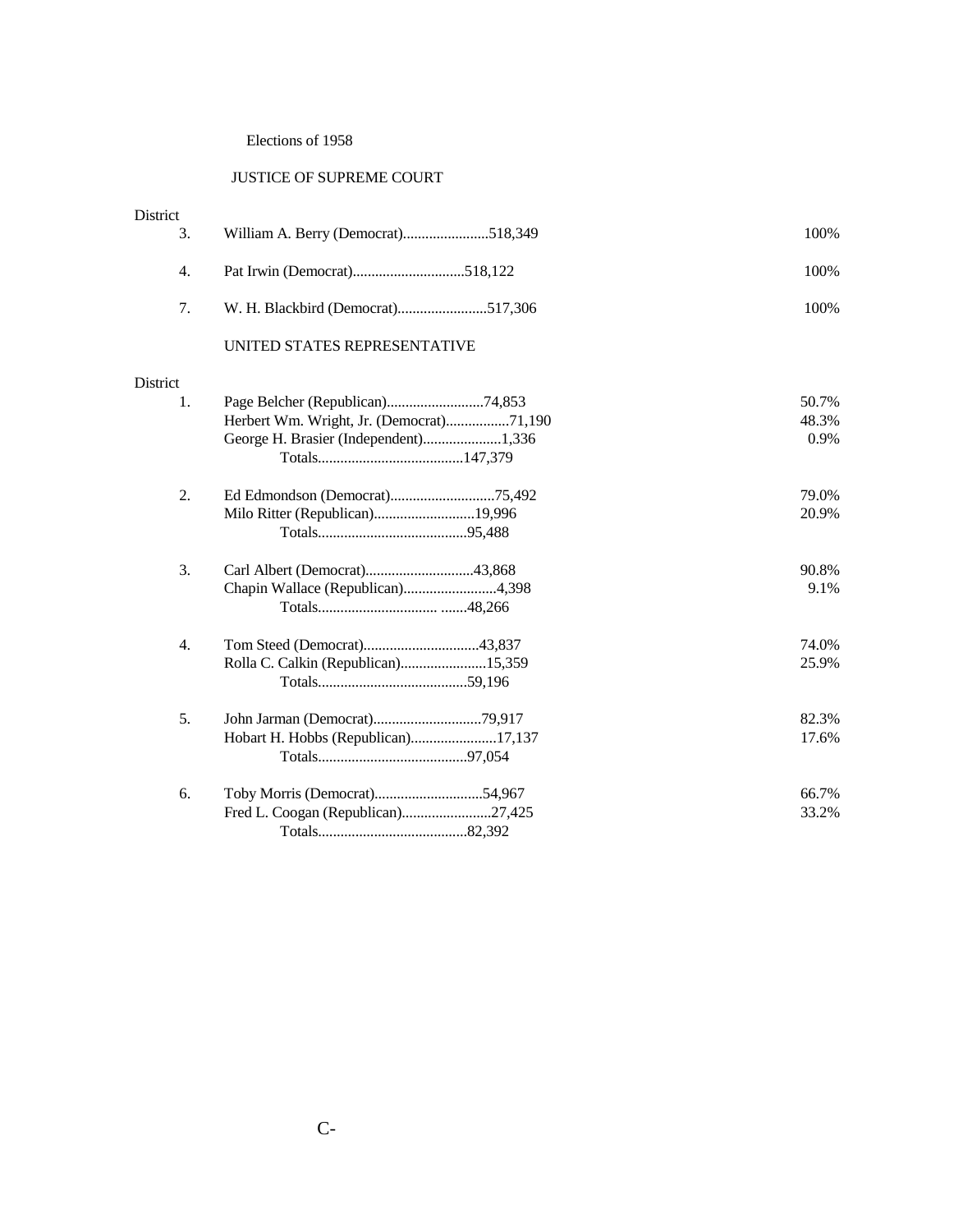# **SPECIAL ELECTION**

April 7, 1959

# STATE QUESTION NO. 386 LEGISLATIVE REFERENDUM NO. 121

Submitted by Senate Joint Resolution No. 1, page 479, Session Laws 1959. The gist of the proposition is as follows:

Shall a Constitutional amendment repealing the Prohibition Ordinance and Article 1, Section 7, of the Constitution of the State of Oklahoma; and amending the Constitution of the State of Oklahoma, by adding a new Article to be known as Article XXVII, providing for the creation of the Oklahoma Alcoholic Beverage Control Board; providing for privately owned package stores; providing for regulations and restrictions on the manufacture, sale, distribution and taxation of alcoholic liquor in the State of Oklahoma, be approved by the people?

Shall the amendment be adopted?

AMENDMENT ADOPTED.

# STATE QUESTION NO. 387 LEGISLATIVE REFERENDUM NO. 122

Submitted by Senate Joint Resolution No. 2, page 472, Session Laws 1959.

The gist of the proposition is as follows:

Shall a Constitutional amendment adding a new Article XXVIII to the Oklahoma Constitution providing COUNTY OPTION upon alcoholic beverages, defining terms and providing: for elections in counties upon the proposition of whether the manufacture, sale and distribution of alcoholic beverages shall be legal therein; limitations on the frequency of such elections; that with certain exceptions existing prohibitory statutes concerning alcoholic beverages shall be in effect in dry counties; penalties; that said Article shall be self executing and fully operative on the date Article XXVIII, Oklahoma Constitution, proposed by the Twenty-seventh Oklahoma Legislature, is approved, be approved by the people?

Shall the amendment be adopted?

| AMENDMENT REJECTED. |  |
|---------------------|--|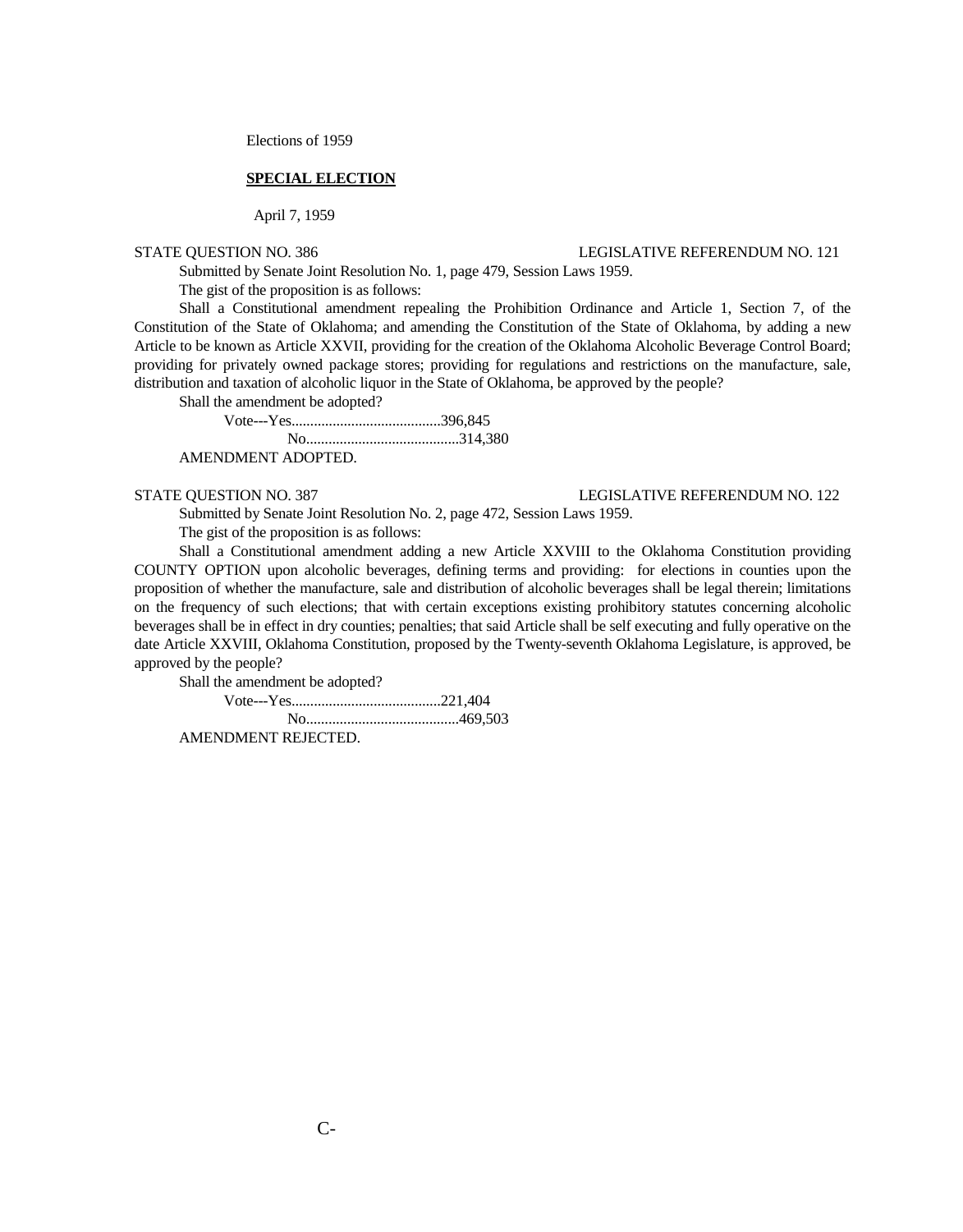# **PRIMARY ELECTIONS**

July 5, 1960

# **DEMOCRATIC PRIMARY ELECTION**

# PRESIDENTIAL ELECTORS

# **Office**

| $\mathbf{1}$ . |                             |
|----------------|-----------------------------|
|                |                             |
| 2.             |                             |
|                |                             |
| 3.             |                             |
|                |                             |
| $\mathbf{4}$ . |                             |
|                |                             |
| 5.             |                             |
|                |                             |
|                |                             |
|                |                             |
| б.             |                             |
|                |                             |
|                |                             |
| 7 <sub>1</sub> | Clarence Robison, Jr131,841 |
|                |                             |
| 8.             |                             |
|                |                             |
|                | CORPORATION COMMISSIONER    |

|  | 17.2% |
|--|-------|
|  | 40.7% |
|  | 18.6% |
|  | 3.8%  |
|  | 19.5% |
|  |       |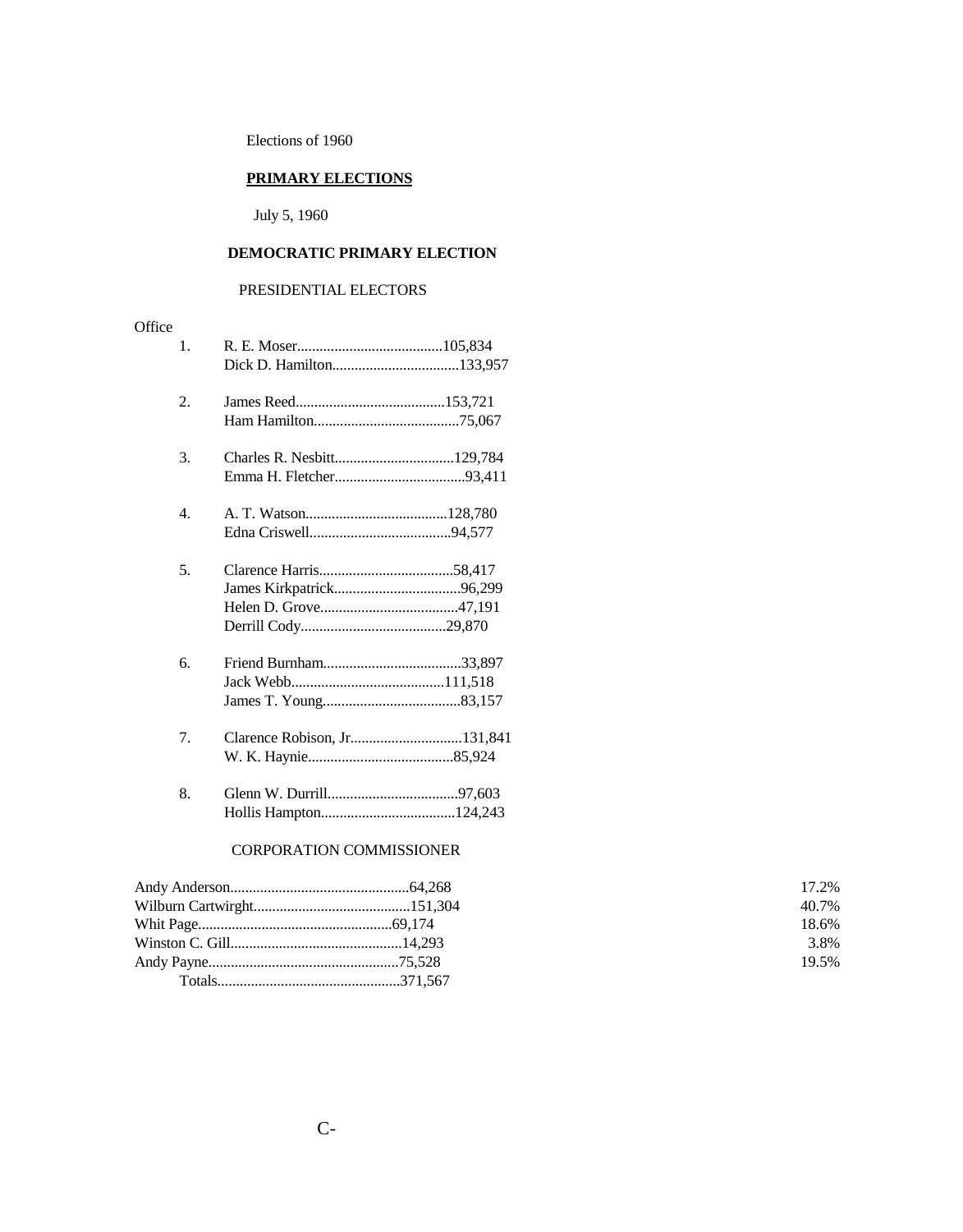#### UNITED STATES SENATOR

|  | 16.8% |
|--|-------|
|  | 5.5%  |
|  | 77.6% |
|  |       |

# UNITED STATES REPRESENTIATIVE

#### District

| 1. |                            | 17.6% |
|----|----------------------------|-------|
|    |                            | 39.5% |
|    |                            | 42.7% |
|    |                            |       |
| 2. | Shockley T. Shoemake13,166 | 16.6% |
|    |                            | 52.6% |
|    |                            | 30.7% |
|    |                            |       |
| 4. |                            | 66.2% |
|    |                            | 7.2%  |
|    |                            | 17.9% |
|    |                            | 8.4%  |
|    |                            |       |
| 5. |                            | 88.1% |
|    |                            | 6.9%  |
|    |                            | 4.9%  |
|    |                            |       |
| 6. |                            | 49.7% |
|    |                            | 50.2% |
|    |                            |       |

# JUDGE OF THE COURT OF CRIMINAL APPEALS - SOUTHERN DISTRICT

|  | 40.2% |
|--|-------|
|  | 46.1% |
|  | 13.6% |
|  |       |

# JUSTICE OF SUPREME COURT

| 6. |  | 49.4% |
|----|--|-------|
|    |  | 39.7% |
|    |  | 10.8% |
|    |  |       |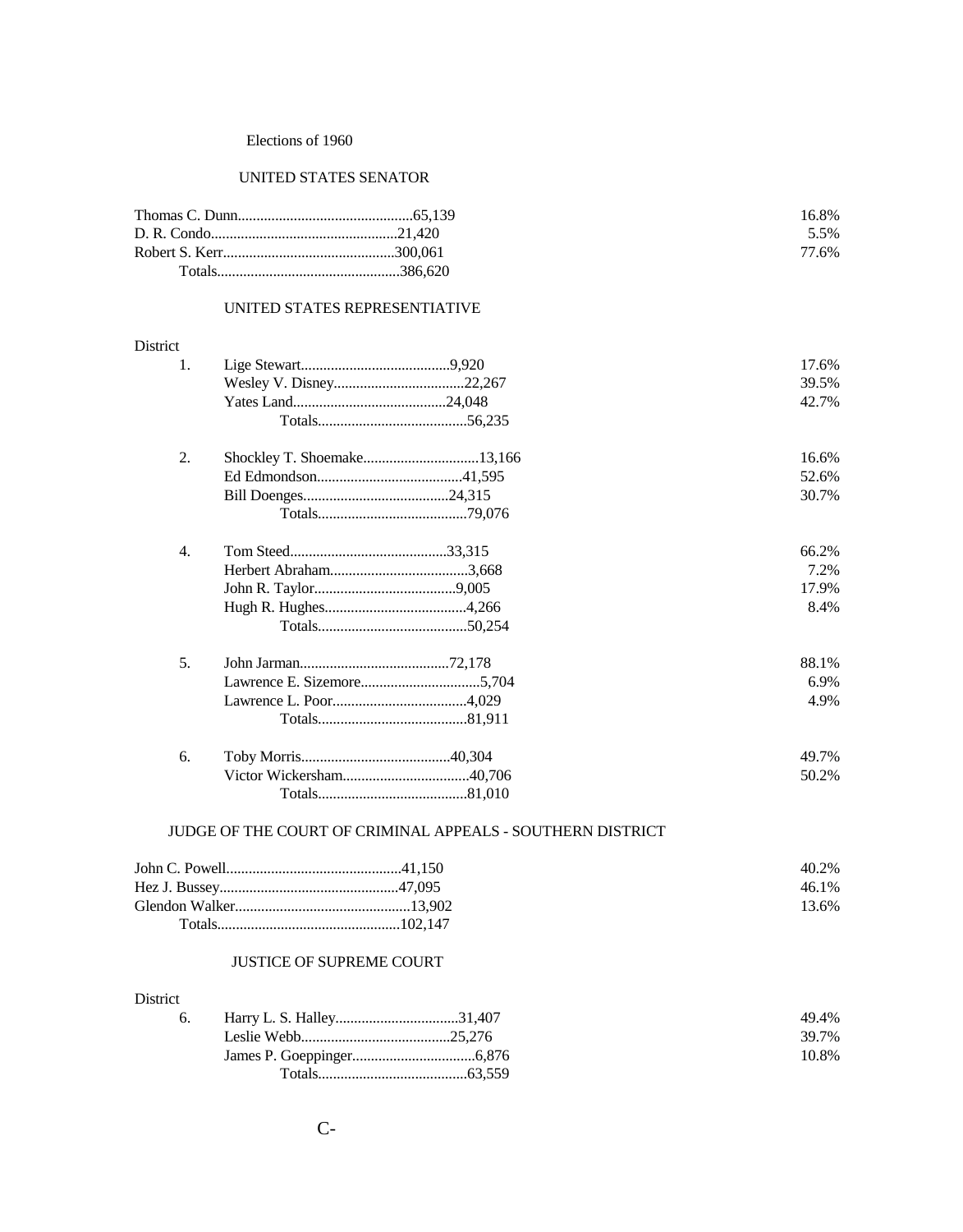# **REPUBLICAN PRIMARY ELECTION**

# UNITED STATES SENATOR

|  | 70.4% |
|--|-------|
|  | 29.5% |
|  |       |

# UNITED STATES REPRESENTATIVE

|    |  | 54.5% |
|----|--|-------|
|    |  | 45.4% |
|    |  |       |
| 5. |  | 48.2% |
|    |  | 51.7% |
|    |  |       |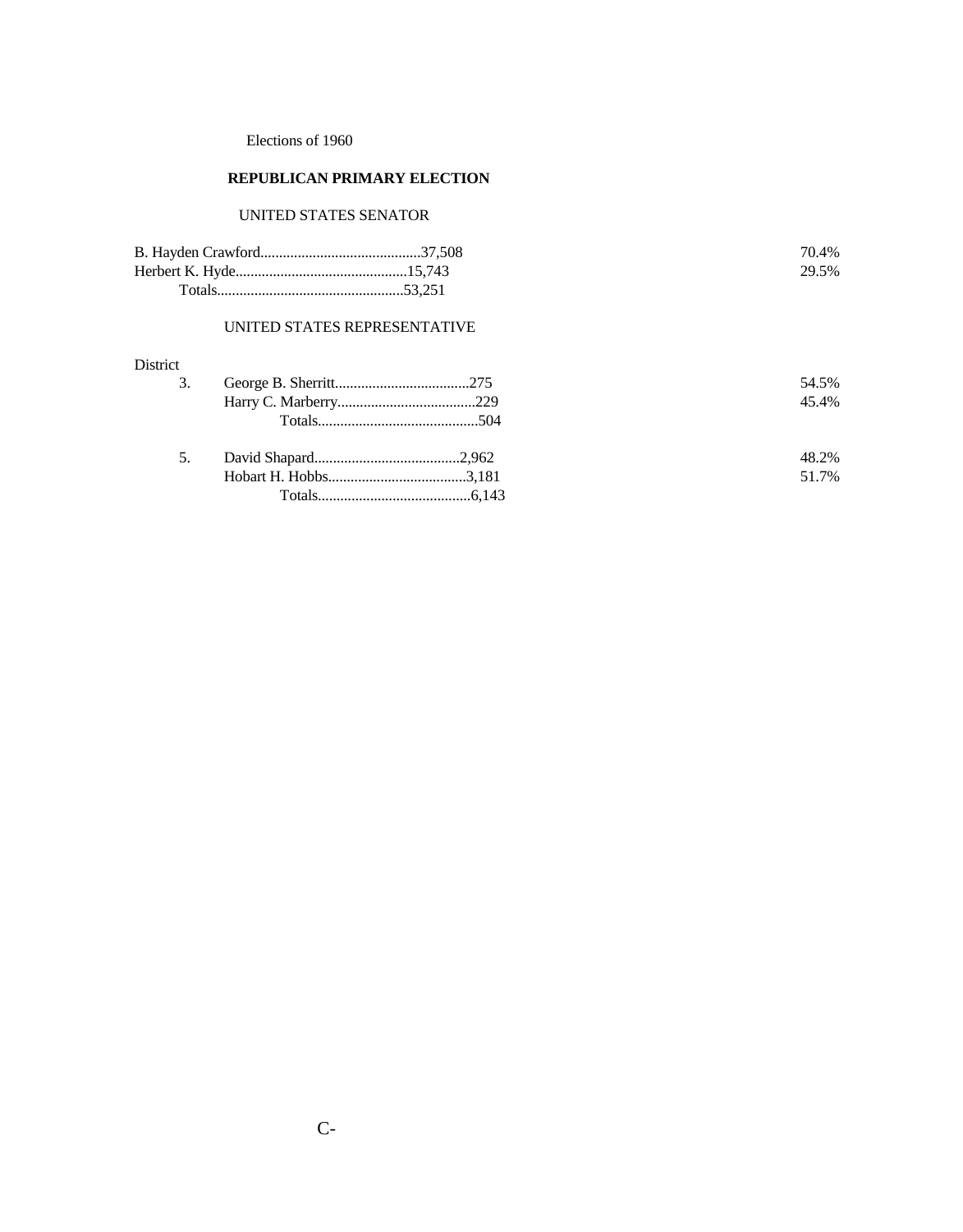# **STATE QUESTIONS**

# STATE QUESTION NO. 388 LEGISLATIVE REFERENDUM NO. 123

Submitted by House Joint Resolution No. 527, page 478, Session Laws 1959.

The gist of the proposition is as follows:

Shall a Constitutional amendment amending Section 5, Article III of the Constitution of the State of Oklahoma, which requires the nomination of all candidates for public office by primary election, by allowing candidates for the office of presidential elector to be nominated at conventions of the political parties, be approved by the people?

Shall the amendment be adopted?

| DI JELIEL LOOPED |  |
|------------------|--|

AMENDMENT ADOPTED.

# STATE QUESTION NO. 389 LEGISLATIVE REFERENDUM NO. 124

Submitted by House Joint Resolution No. 519, page 477, Session Laws 1959.

The gist of the proposition is as follows:

Shall a Constitutional amendment amending Section 21, Article V, Constitution of Oklahoma, by providing that members of the Legislature shall receive monthly salaries of Two Hundred Dollars (\$200.00) for their services during their term of office regardless of when their term commences or expires, and they shall receive Fifteen Dollars (\$15.00) per diem for not to exceed seventy-five (75) legislative days during the regular or special session of the Legislature, and the cents per mile for every mile of necessary travel for not to exceed eight (8) trips in going to and returning from the place of meeting of the Legislature, on the most usual route, and shall receive no other compensation, be approved by the people?

Shall the amendment be adopted?

| AMENDMENT REJECTED. |  |
|---------------------|--|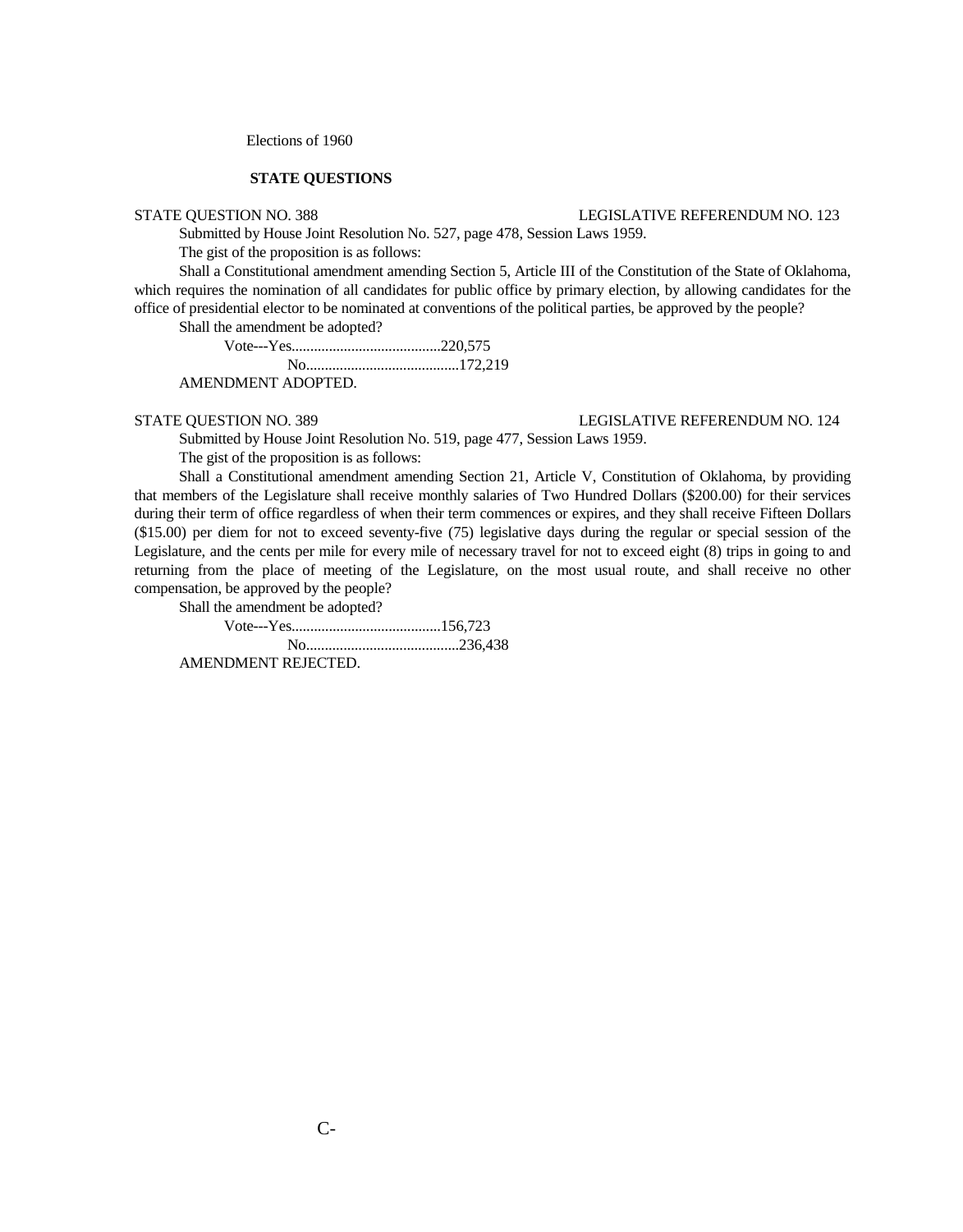#### STATE QUESTION NO. 390 LEGISLATIVE REFERENDUM NO. 125

Submitted by House Joint Resolution No. 518, page 471, Session Laws 1959. The gist of the proposition is as follows:

Shall a Constitutional amendment amending Article X, Oklahoma Constitution, by adding thereto Section 9A, to authorize an additional county ad valorem tax levy not exceeding two and one-half mills on the dollar of assessed valuation, when approved by a vote of the people, for a department of health, providing such department of health may be maintained with other counties, cities, towns or school districts or any combination thereof, and providing other levies and use of other public funds for same purpose shall not thereby be prohibited, be approved by the people?

Shall the amendment be adopted?

Vote---Yes........................................201,218 No.........................................193,497 AMENDMENT ADOPTED.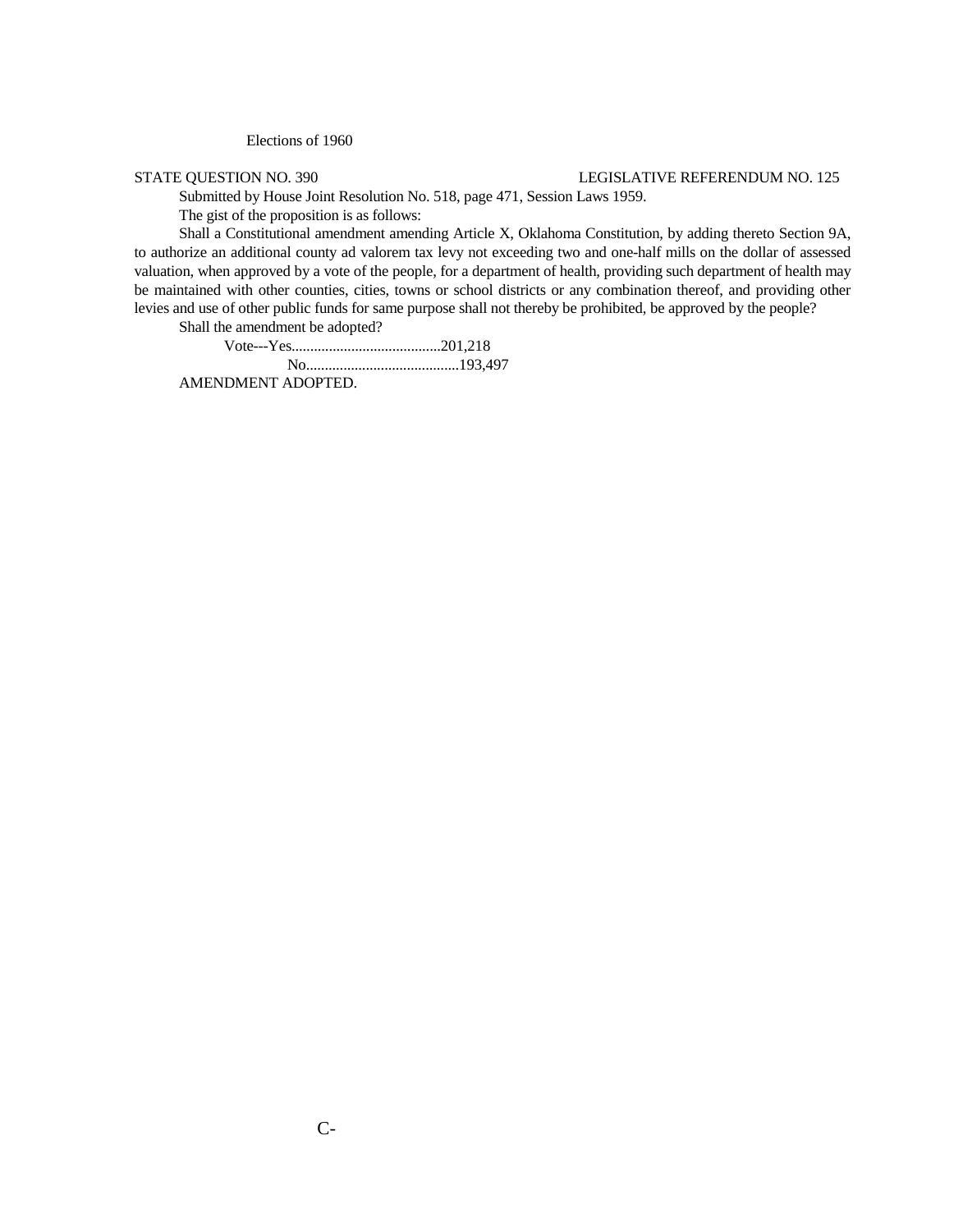# **RUNOFF PRIMARY ELECTIONS**

July 26, 1960

# **DEMOCRATIC RUNOFF PRIMARY ELECTION**

#### CORPORATION COMMISSIONER

|  | 55.2% |
|--|-------|
|  | 44.7% |
|  |       |

# UNITED STATES REPRESENTATIVE

#### District

|  | 48.5% |
|--|-------|
|  | 51.4% |
|  |       |

# JUDGE OF THE COURT OF CRIMINAL APPEALS - SOUTHERN DISTRICT

|  | 43.2% |
|--|-------|
|  | 56.7% |
|  |       |

### JUSTICE OF SUPREME COURT

|  | 58.3% |
|--|-------|
|  | 41.6% |
|  |       |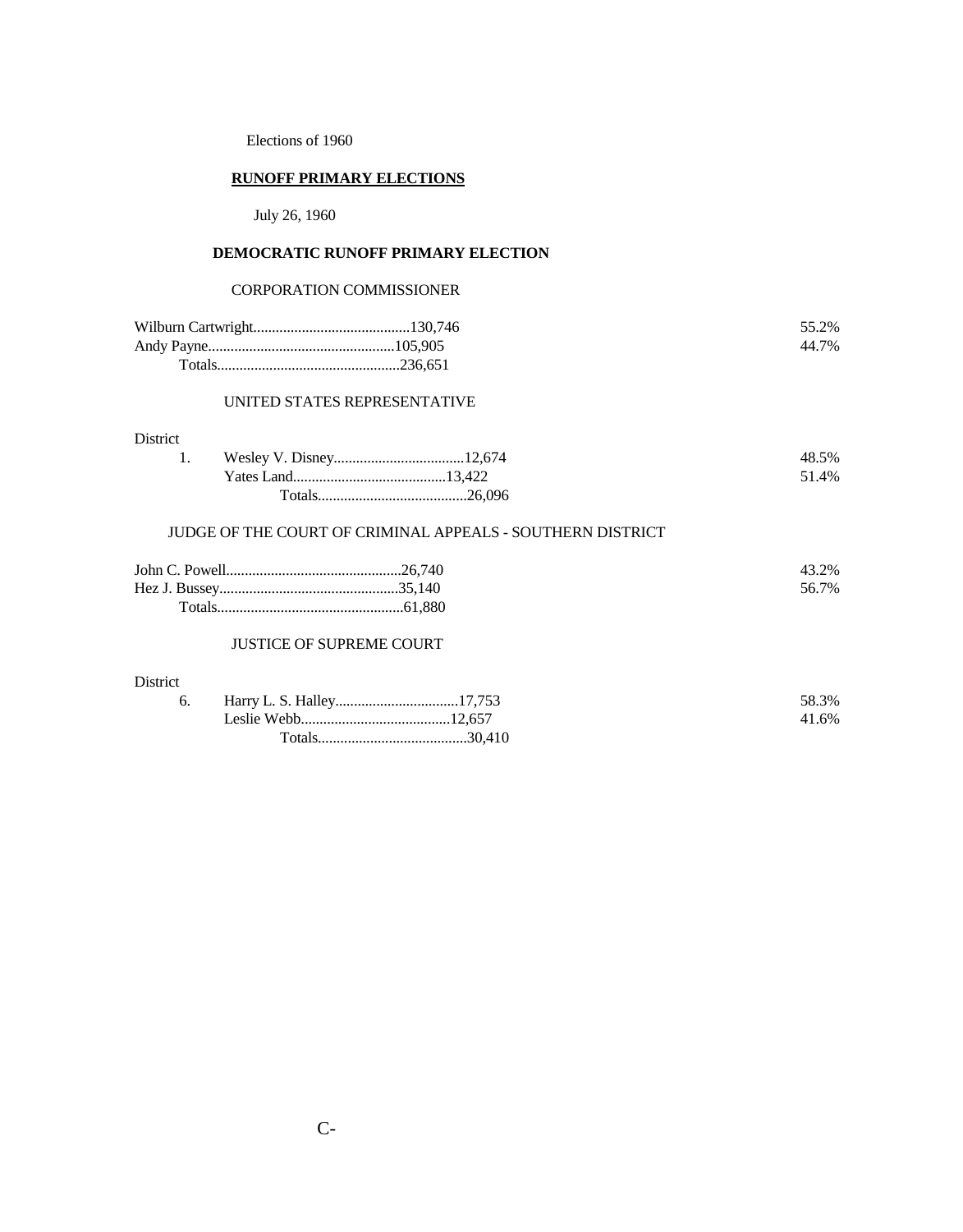# **STATE QUESTIONS**

# STATE QUESTION NO. 391 LEGISLATIVE REFERENDUM NO. 126

Submitted by House Joint Resolution No. 513, page 483, Session Laws 1959.

The gist of the proposition is as follows:

Shall a Constitutional amendment, establishing a plan of state financial assistance to Oklahoma communities to facilitate Oklahoma's industrial development, by adding to Article X a new Section to be known as Section 34, providing for the creation of a State Industrial Finance Authority and authorizing said Authority to issue full faith and credit Industrial Finance Bonds of the State of Oklahoma, maturing within thirty (30) years from their date, in amounts not to exceed in the aggregate Ten Million Dollars (\$10,000,000.00) outstanding at any one time, the proceeds thereof to be placed in a State Industrial Development Revolving Loan Fund, to be loaned by said Authority to incorporate local industrial development agencies in Oklahoma communities, in amounts not to exceed twenty-five percent (25%) of the total cost of value of such industrial properties, to be secured either by first or second mortgage thereon, pledging the net proceeds from repayment of such industrial loans and interest thereon, together with other state revenues, to the payment of principal and of enactment of this Act the Oklahoma Legislature, may raise the amount not to exceed Twenty Million Dollars (\$20,000,000.00) as provided in this Act, and requiring the legislature to enact appropriate legislation vitalizing this Section and safeguarding the lending of such funds, be approved by the people?

Shall the amendment be adopted?

| AMENDMENT ADOPTED. |  |
|--------------------|--|

#### STATE QUESTION NO. 392 LEGISLATIVE REFERENDUM NO. 127

Submitted by House Joint Resolution No. 540, page 470, Session Laws 1959.

The gist of the proposition is as follows:

Shall a Constitutional amendment adding a new Section 10A, Article X of the Oklahoma Constitution, permitting a recurring additional tax levy of not less than one (1) nor more than two (2) mills on the dollar of the value of the taxable property in the county, for public library purposes in counties of less that two hundred fifty thousand (250,000) population, in cooperation with other such counties, for public joint city-county library purposes in counties of more than two hundred fifty thousand (250,000) to be authorized or terminated at an election called by the Board of County Commissioners, and requiring such elections on initiative petition, be approved by the people?

Shall the amendment be adopted?

| AMENDMENT ADOPTED. |  |
|--------------------|--|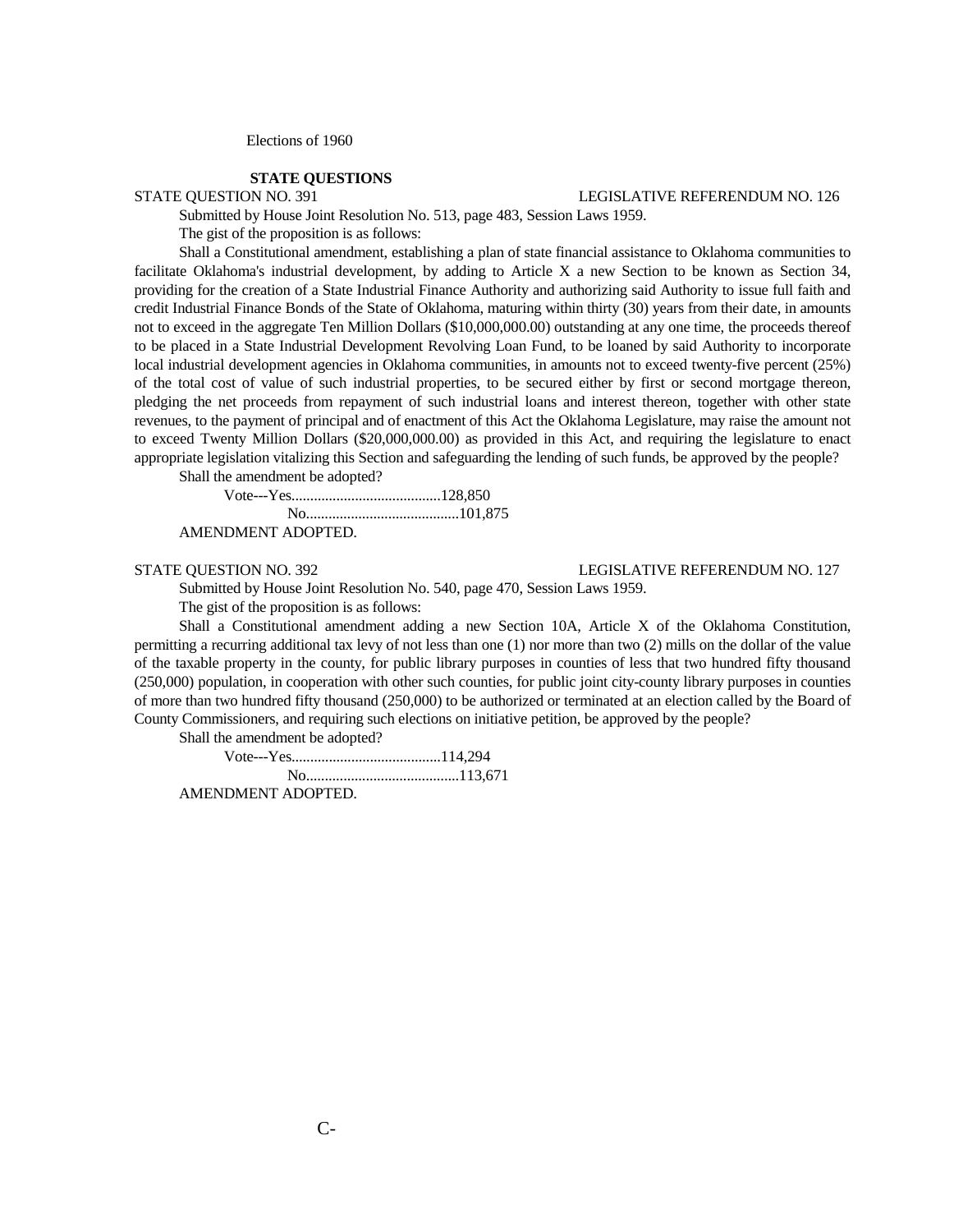# **SPECIAL ELECTION**

September 20, 1960

#### STATE QUESTION NO. 396 INITIATIVE PETITION NO. 265

The gist of the proposition is as follows:

Shall a Constitutional amendment creating a constitutional State Highway Commission to develop and plan a state-wide road program, to have supervision and control of the Department of Highways and highways and bridges on the state highway system and to expend any funds relating thereto; defining districts, membership, term of office, method of appointment, qualifications and other provisions; providing for removal only for cause; re-enacting certain constitutional provisions; making amendment self-executing; and amending Section 1, Article XVI, Constitution of Oklahoma, be approved and adopted?

Shall the amendment be adopted?

Vote---Yes........................................186,176 No.........................................351,774

AMENDMENT REJECTED.

#### STATE QUESTION NO. 397 INITIATIVE PETITION NO. 266

The gist of the proposition is as follows:

Shall a Constitutional amendment providing for legislative apportionment by a commission composed of the Attorney General, State Treasurer and Secretary of State; one Representative per county and certain additional Representatives; forty-eight senatorial districts consisting of contiguous territory with a minimum variance of population between districts; legislative terms; districting; original jurisdiction in State Supreme Court under prescribed conditions; elections complying with effective apportionments; amendment self-executing; related provisions; and repealing Sections 9(a), 9(b) and 16 and amending Sections 9 through 15 inclusive, Article V, Constitution of Oklahoma, be approved and adopted?

Shall the amendment be adopted?

Vote---Yes........................................189,348 No.........................................347,180 AMENDMENT REJECTED.

# C-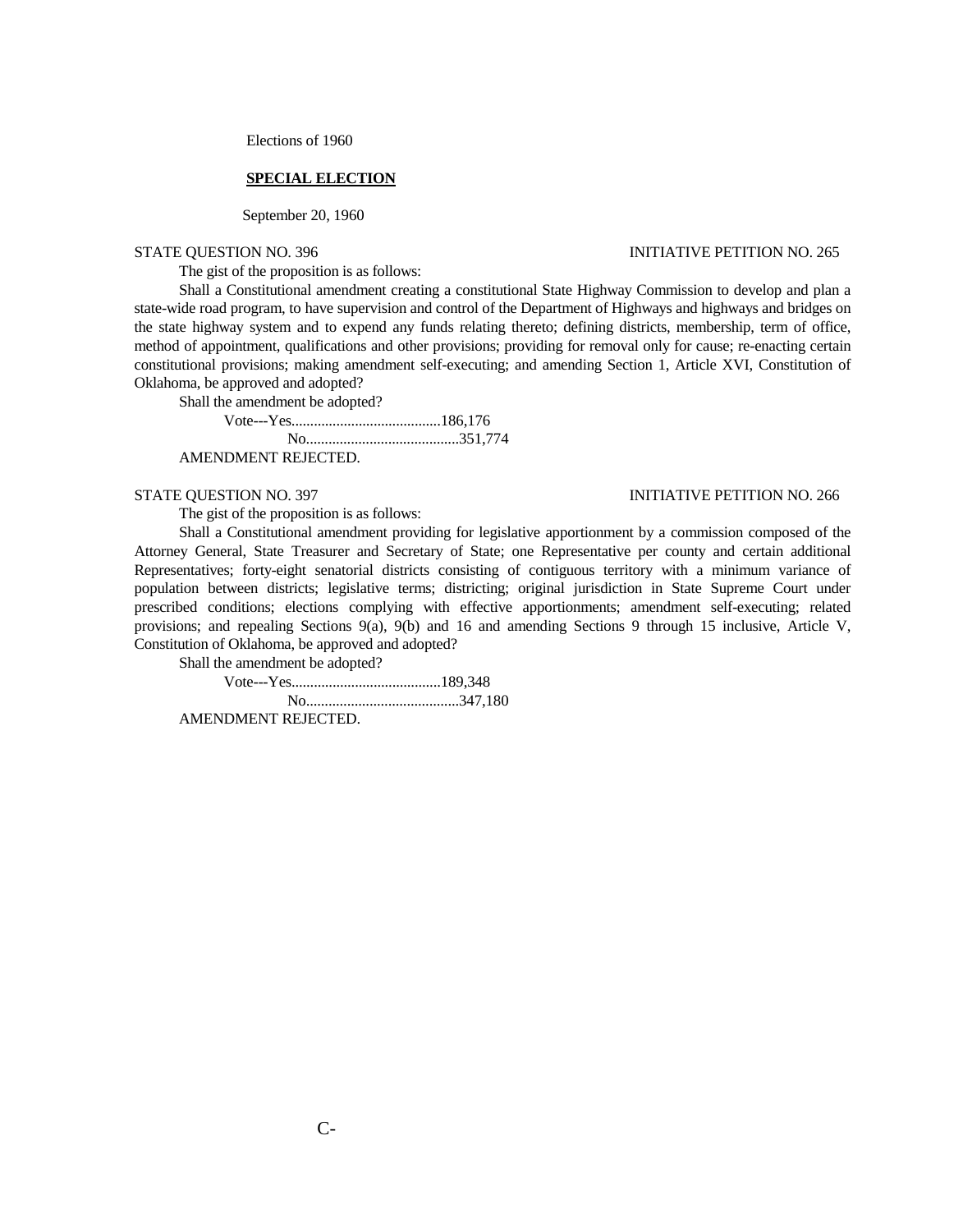The gist of the proposition is as follows:

Shall an Act providing each county determine whether it shall transfer the construction and maintenance of county roads to State Highway Commission or continue by county commissioners; subsequent elections upon petition; definitions; procedure for continual improvement and new construction, annual plans, controls by county commissioners, resident road supervisor, local purchases, transfer of property with additional roads therefor and other provisions in adopting counties; amending or repealing sections apportioning certain taxes to cause distribution in conformity with people's will in each county; other provisions, and declaring provisions severable, be approved and adopted?

Shall the amendment be adopted?

Vote---Yes........................................183,173 No.........................................353,446 AMENDMENT REJECTED.

#### STATE QUESTION NO. 398 INITIATIVE PETITION NO. 267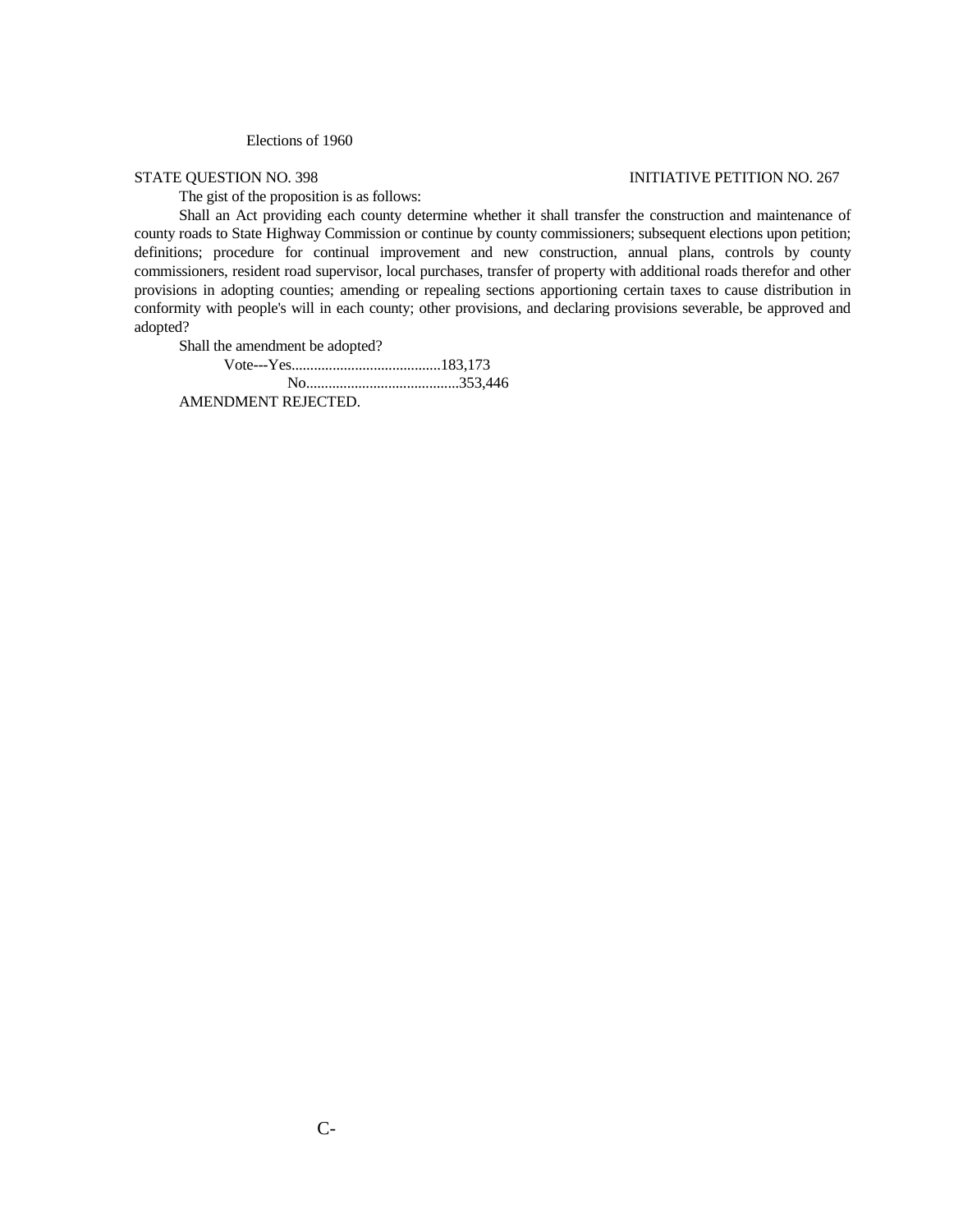# **GENERAL ELECTION**

November 8, 1960

# PRESIDENTIAL ELECTOR

# DEMOCRAT

| John F. Kennedy (Pres.)      |
|------------------------------|
| Lyndon B. Johnson (V. Pres.) |
| 370,111                      |
|                              |
|                              |
|                              |
|                              |
|                              |

# REPUBLICAN

| John R. Porter     |                              |
|--------------------|------------------------------|
| Thomas C. Points   | Richard M. Nixon (Pres.)     |
| Theo L. Klockman   | Henry Cabot Lodge (V. Pres.) |
| Glenn T. Nichols   |                              |
| Henry D. Irwin     |                              |
| D. Jo Ferguson     |                              |
| Genevieve Seger    |                              |
| <b>Jesse Berry</b> |                              |

# CORPORATION COMMISSIONER

|  | 65.3% |
|--|-------|
|  | 34.6% |
|  |       |

# JUDGE OF THE COURT OF CRIMINAL APPEALS - SOUTHERN DISTRICT

|          |                                 | 100\% |
|----------|---------------------------------|-------|
|          | <b>JUSTICE OF SUPREME COURT</b> |       |
| District |                                 | 100\% |
| 6.       |                                 | 100%  |
| 9.       |                                 | 100%  |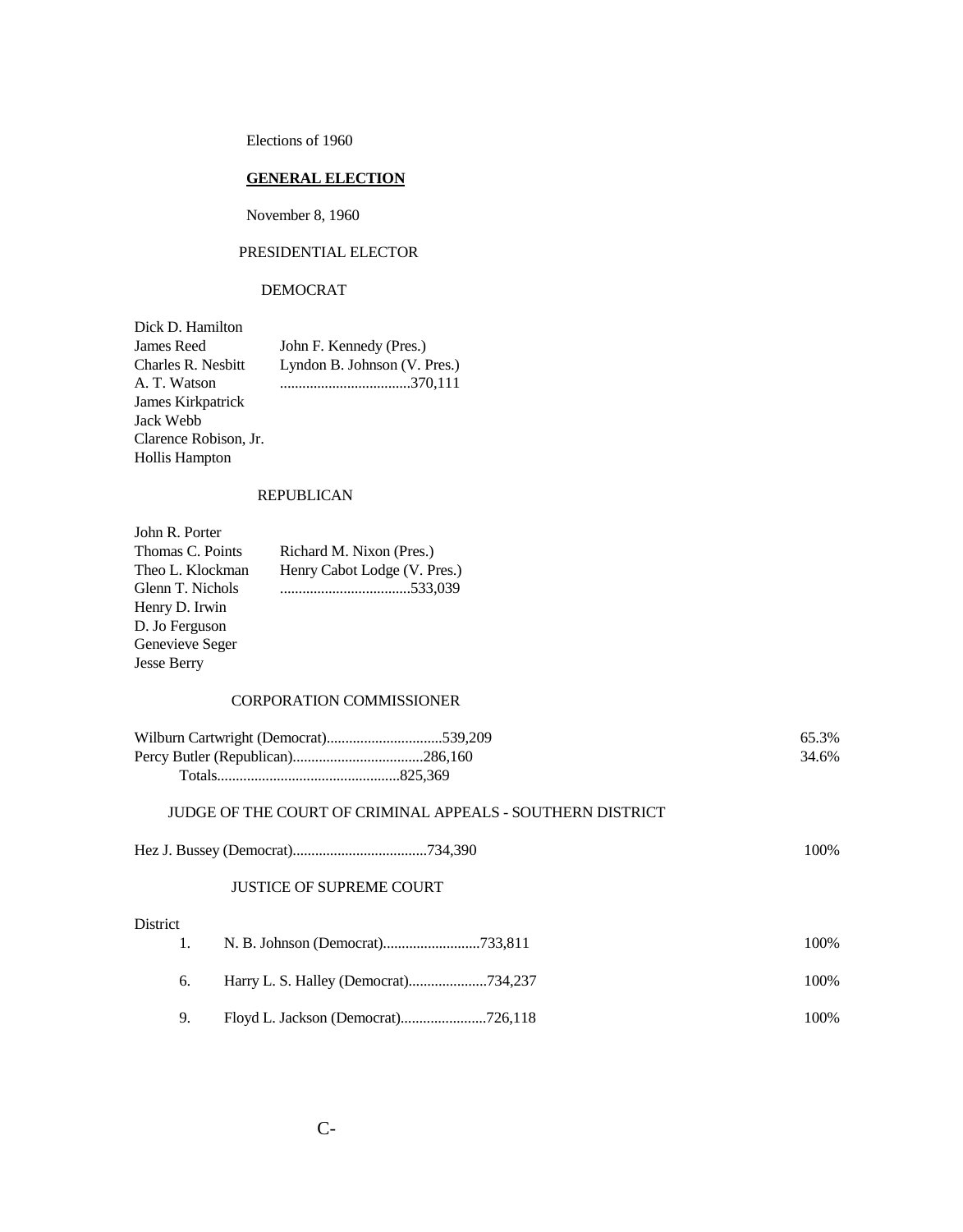# UNITED STAES SENATOR

|                                        | 54.8% |
|----------------------------------------|-------|
| B. Hayden Crawford (Republican)385,646 | 44.6% |
|                                        | 0.5%  |
|                                        |       |

# UNITED STATES REPRESENTATIVE

| 1. |                                       | 36.1% |
|----|---------------------------------------|-------|
|    | Page Belcher (Republican)133,964      | 63.8% |
|    |                                       |       |
| 2. | Ed Edmondson (Democrat)79,732         | 56.9% |
|    |                                       | 43.0% |
|    |                                       |       |
| 3. |                                       | 74.9% |
|    | George B. Sherritt (Republican)18,799 | 25.0% |
|    |                                       |       |
| 4. |                                       | 60.7% |
|    | Don H. Crall (Republican)35,028       | 39.2% |
|    |                                       |       |
| 5. | John Jarman (Democrat)125,286         | 66.5% |
|    |                                       | 33.4% |
|    |                                       |       |
| 6. |                                       | 50.0% |
|    |                                       | 49.9% |
|    |                                       |       |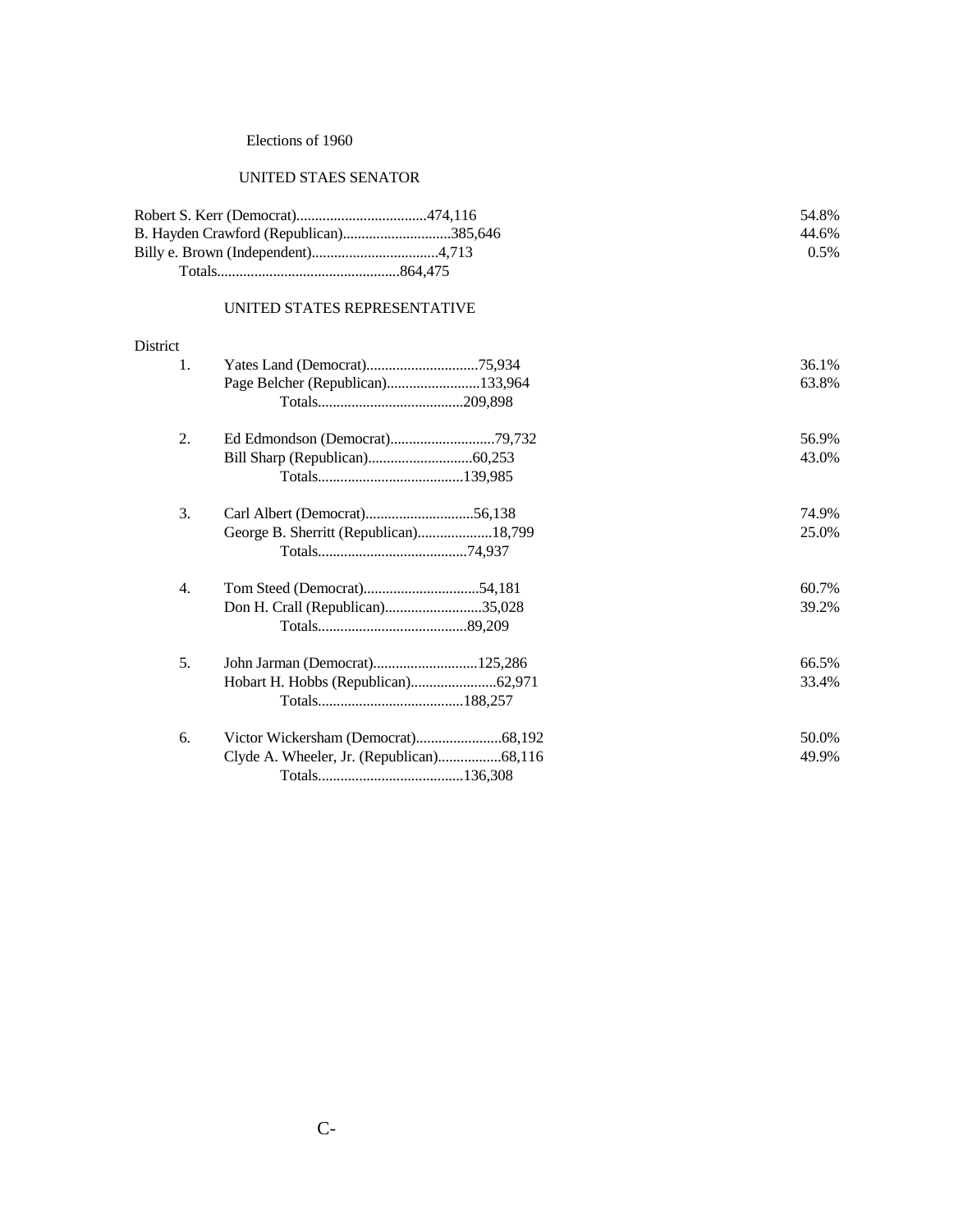# **STATE QUESTIONS**

# STATE QUESTION NO. 394 LEGISLATIVE REFERENDUM NO. 129

Submitted by House Joint Resolution No. 520, page 482, Session Laws 1959.

The gist of the proposition is as follows:

Shall a Constitutional amendment adding a new Article V, Section 27A to the Oklahoma Constitution, providing that the Legislature may by a written call signed by two-thirds (2/3) of the membership of each House thereof call itself into special session; and reserving the Governor's existing right, be approved by the people?

Shall the amendment be adopted?

| DI (DI) E DEIEARD |  |
|-------------------|--|

AMENDMENT REJECTED.

#### STATE QUESTION NO. 395 REFERENDUM PETITION NO. 130

The gist of the proposition is as follows:

Shall Senate Bill Number 153 of the Twenty-seventh Oklahoma Legislature, relating to income taxes, providing for withholding of income taxes from employees by employers; defining terms; providing for issuance and use of prescribed forms; providing for disposition of collections; amending 68 O.S. 1951 Section 901, as amended, relating to filing of returns and payment of tax and penalties, be approved by the people?

Shall Senate Bill Number 153 be adopted?

LAW VETOED.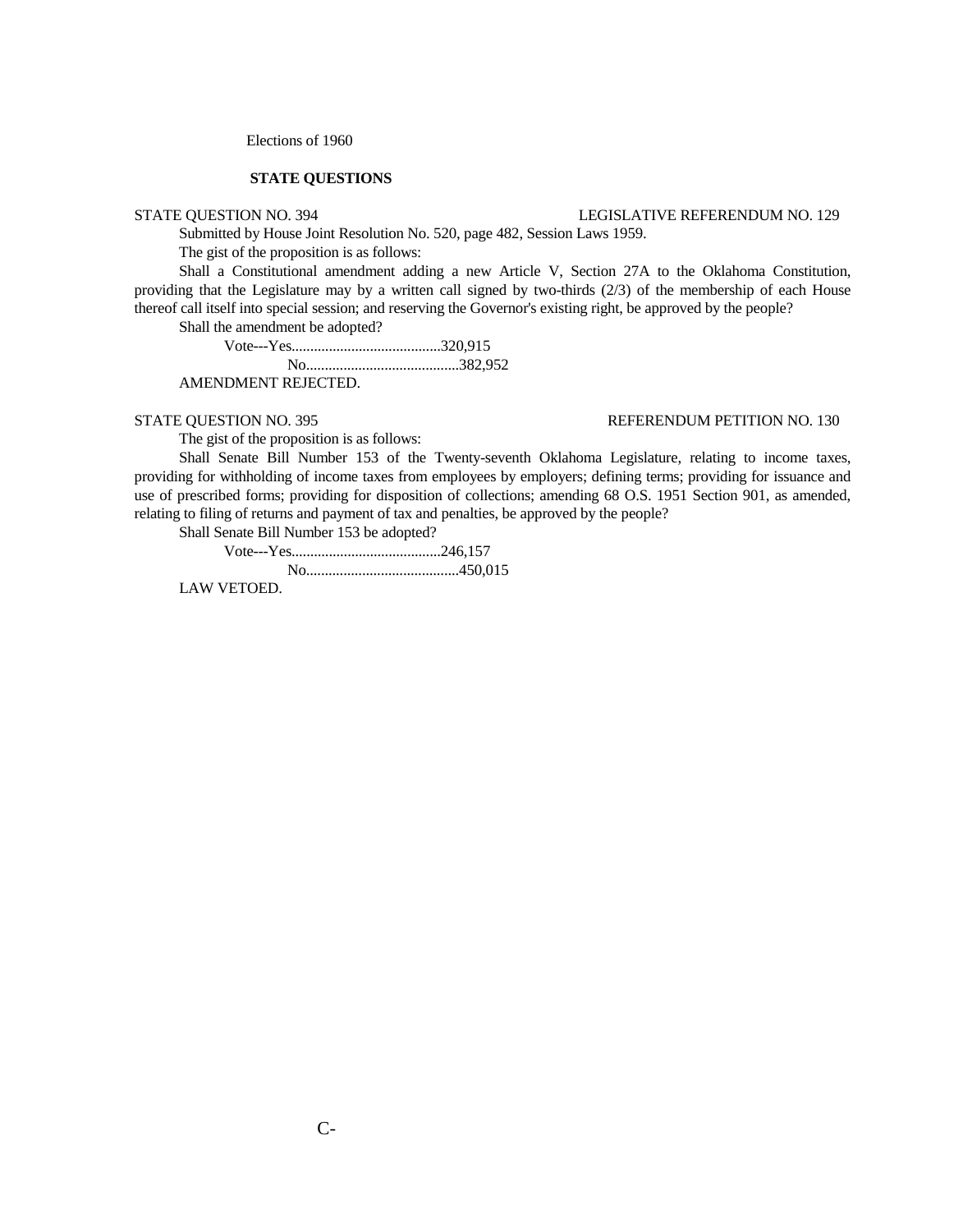# **SPECIAL ELECTION**

September 12, 1961

# STATE QUESTION NO. 401 LEGISLATIVE REFERENDUM NO. 132

Submitted by Senate Joint Resolution No. 15, page 710, Session Laws 1961. The gist of the proposition is as follows:

Shall a Constitutional amendment amending Section 20, Article II of the Constitution of the State of Oklahoma, which establishes the rights of an accused in criminal prosecutions, by providing that where uncertainty exists as to the county in which a crime was committed the accused may be tried in any county in which the evidence indicates the crime might have been committed, be approved by the people?

Shall the amendment be adopted?

| AMENDMENT ADOPTED. |  |
|--------------------|--|

#### STATE QUESTION NO. 407 LEGISLATIVE REFERENDUM NO. 136

Submitted by House Joint Resolution No. 527, page 709, Session Laws 1961.

The gist of the proposition is as follows:

Shall a Constitutional amendment amending Section 10, Article V, of the Oklahoma Constitution to empower and direct the State Election Board to use a certain prescribed formula for each Federal Decennial Census to apportion membership in the House of Representatives; vesting original jurisdiction in Oklahoma Supreme Court to force said Board to make such apportionment; and repealing Sections 12, 13, 14, 15 and 16, Article V, of the Oklahoma Constitution, be approved by the people?

Shall the amendment be adopted?

| AMENDMENT REJECTED. |  |
|---------------------|--|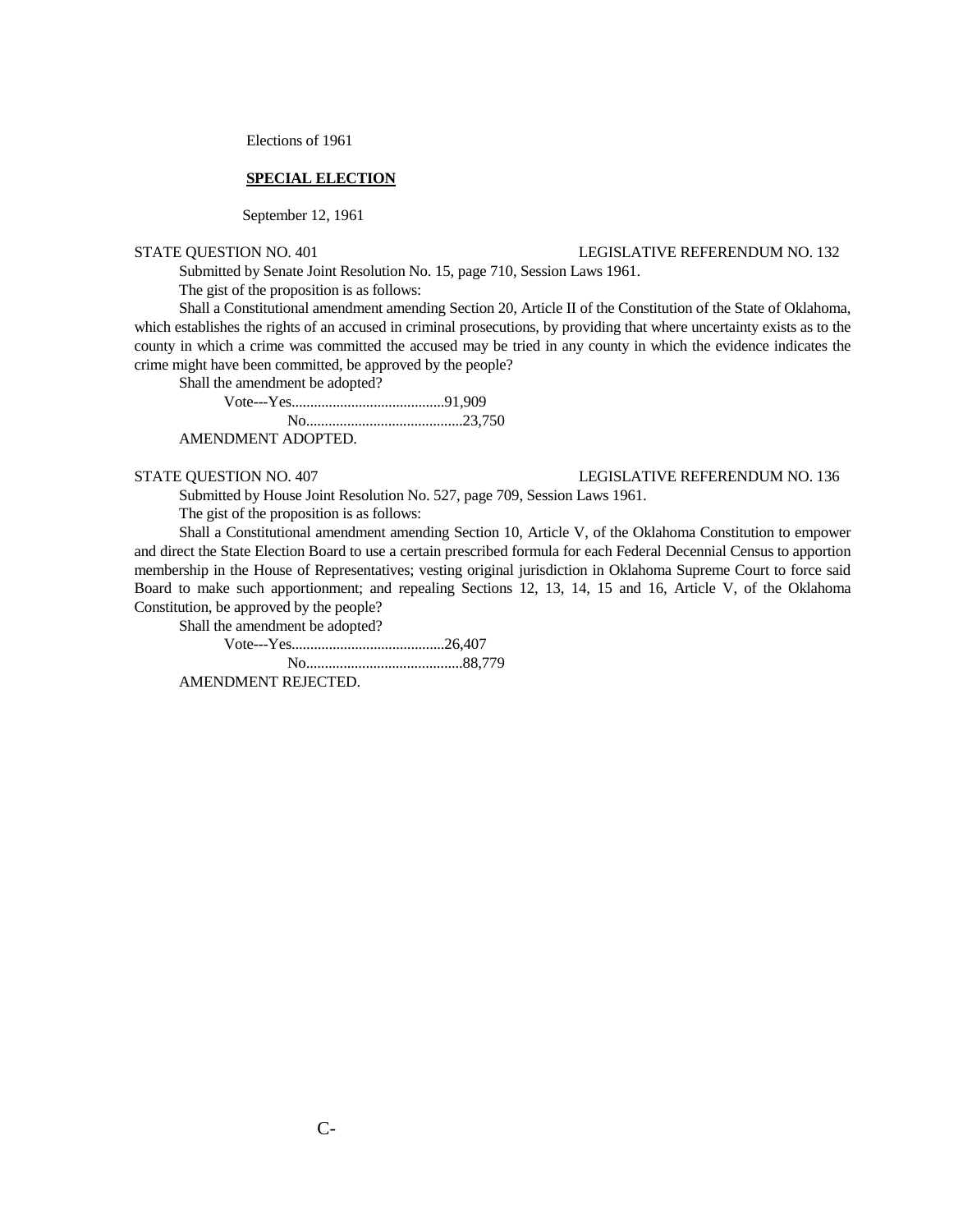# **PRIMARY ELECTIONS**

May 1, 1962

# **DEMOCRATIC PRIMARY ELECTION**

# GOVERNOR

|  | 1.7%  |
|--|-------|
|  | 0.1%  |
|  | 14.6% |
|  | 0.2%  |
|  | 33.0% |
|  | 15.9% |
|  | 0.2%  |
|  | 15.7% |
|  | 0.7%  |
|  | 17.0% |
|  | 0.2%  |
|  | 0.1%  |
|  |       |

#### LIEUTENANT GOVERNOR

|  | 1.7%  |
|--|-------|
|  | 6.1%  |
|  | 1.0%  |
|  | 22.3% |
|  | 3.4%  |
|  | 2.4%  |
|  | 6.5%  |
|  | 26.7% |
|  | 1.4%  |
|  | 9.9%  |
|  | 1.4%  |
|  | 0.5%  |
|  | 6.7%  |
|  | 4.7%  |
|  | 4.8%  |
|  |       |

# SECRETARY OF STATE

|  | 70.1% |
|--|-------|
|  | 4.3%  |
|  | 11.1% |
|  | 14.3% |
|  |       |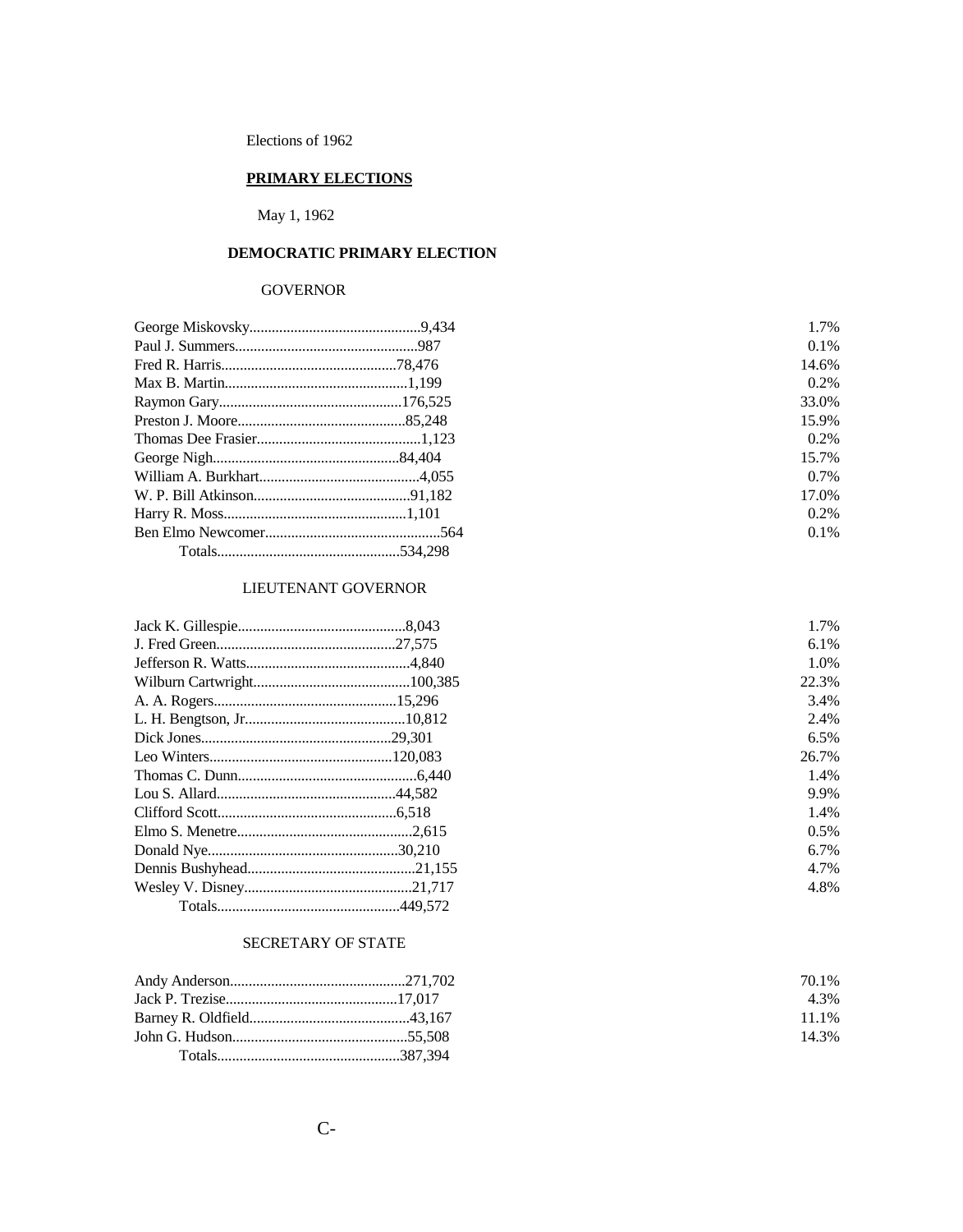# STATE AUDITOR

|  | 9.1%  |
|--|-------|
|  | 11.2% |
|  | 31.4% |
|  | 9.8%  |
|  | 9.1%  |
|  | 12.2% |
|  | 8.8%  |
|  | 8.1%  |

# ATTORNEY GENERAL

|  | 10.8%   |
|--|---------|
|  | 15.2%   |
|  | 27.2%   |
|  | $2.2\%$ |
|  | 18.3%   |
|  | 7.2%    |
|  | 7.6%    |
|  | 11.2%   |
|  |         |

# STATE TREASURER

|  | 38.6% |
|--|-------|
|  | 24.7% |
|  | 18.2% |
|  | 18.3% |
|  |       |

# STATE EXAMINER AND INSPECTOR

|  | 63.9% |
|--|-------|
|  | 19.1% |
|  | 16.9% |
|  |       |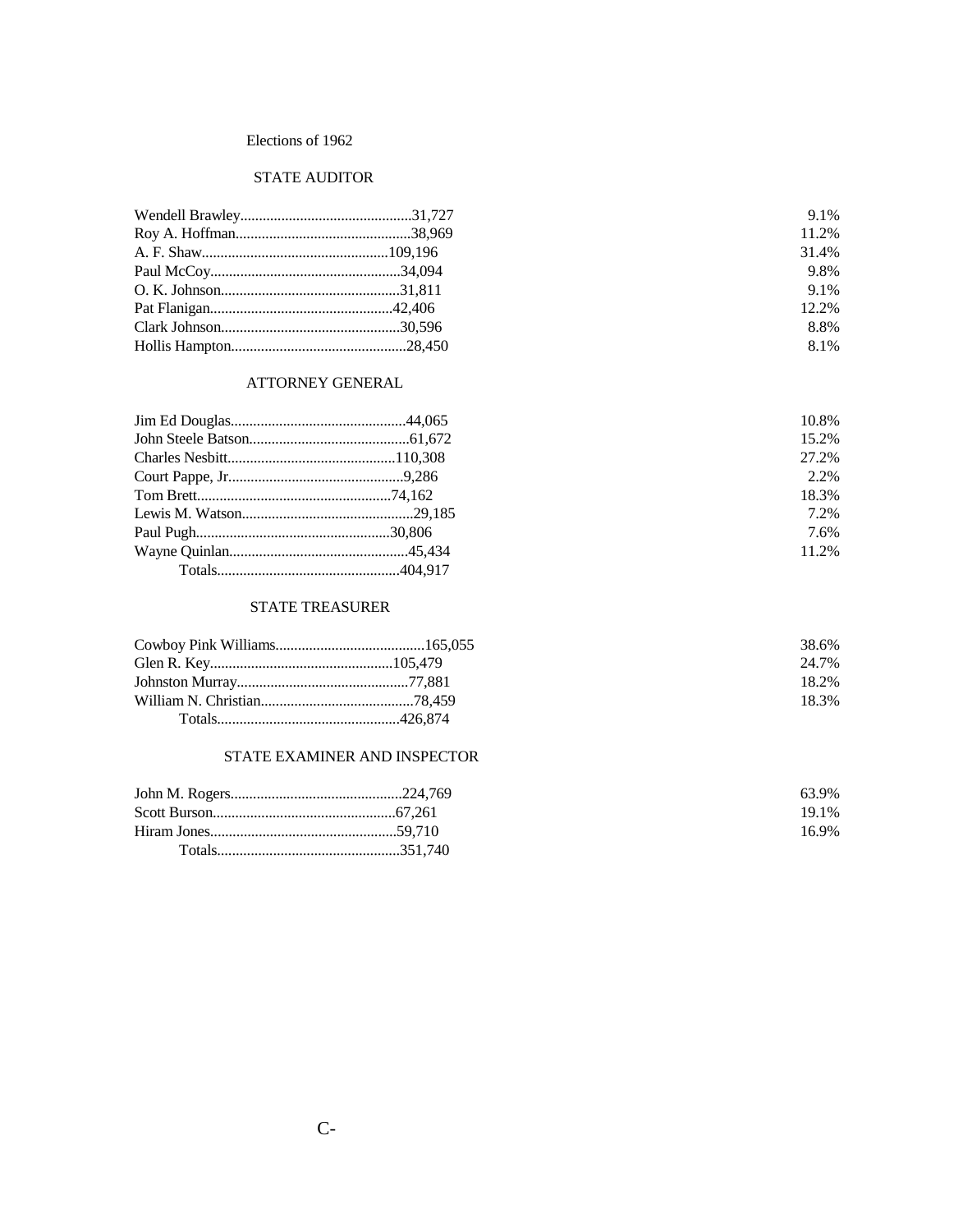#### COMMISSIONER OF LABOR

|  | 7.7%  |
|--|-------|
|  | 19.5% |
|  | 10.4% |
|  | 10.3% |
|  | 11.5% |
|  | 16.4% |
|  | 7.5%  |
|  | 5.0%  |
|  | 7.4%  |
|  | 3.7%  |
|  |       |

#### COMMISSIONER OF CHARITIES AND CORRECTIONS

|  | 69.1% |
|--|-------|
|  | 30.8% |
|  |       |

#### COMMISSIONER OF INSURANCE

|  | 79.9% |
|--|-------|
|  | 20.0% |
|  |       |

# CORPORATION COMMISSIONER

|  | 28.4% |
|--|-------|
|  | 16.7% |
|  | 54.8% |
|  |       |

# ASSISTANT MINE INSPECTOR

|    |  | 64.9% |
|----|--|-------|
|    |  | 35.0% |
|    |  |       |
| 4. |  | 29.5% |
|    |  | 35.6% |
|    |  | 34.8% |
|    |  |       |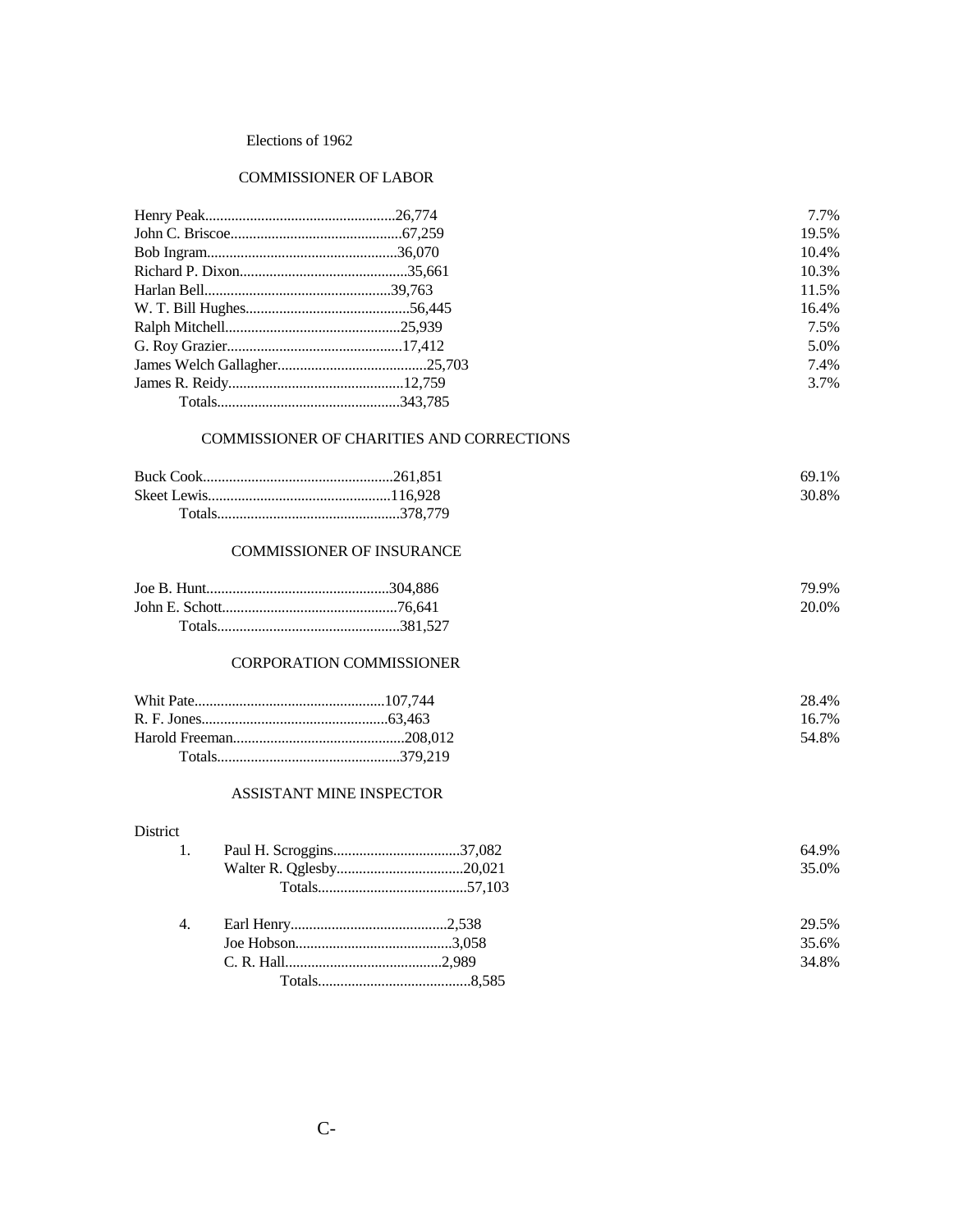# JUSTICE OF SUPREME COURT

# District

|  | 62.2% |
|--|-------|
|  | 37.7% |
|  |       |

# UNITED STATES SENATOR

|  | 74.3% |
|--|-------|
|  | 5.4%  |
|  | 5.8%  |
|  | 14.3% |
|  |       |

# UNITED STATES REPRESENTATIVE

| $\mathbf{1}$ . |  | 21.6% |
|----------------|--|-------|
|                |  | 45.1% |
|                |  | 7.0%  |
|                |  | 26.2% |
|                |  |       |
| 6.             |  | 43.8% |
|                |  | 29.3% |
|                |  | 22.3% |
|                |  |       |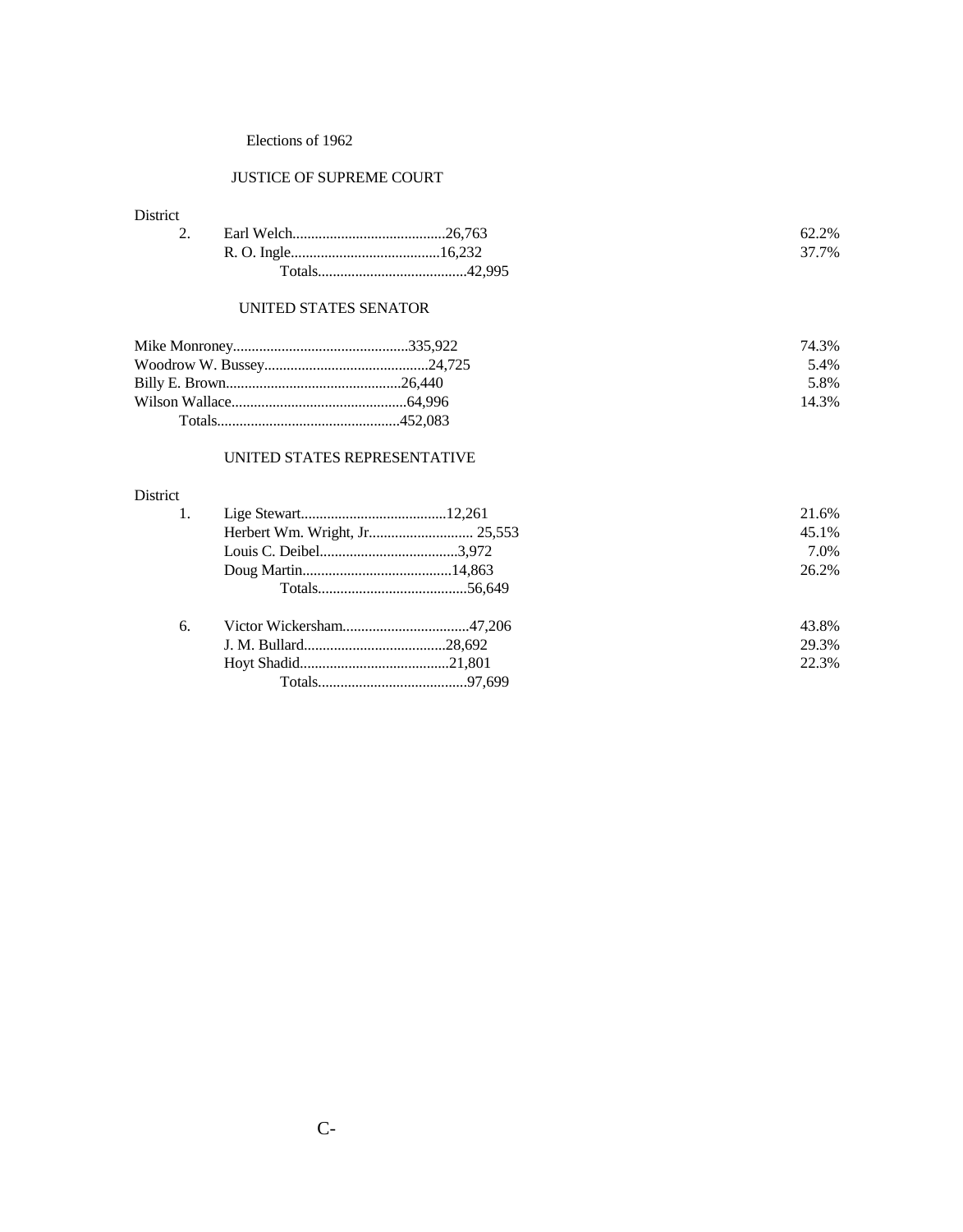# **REPUBLICAN PRIMARY ELECTION**

# GOVERNOR

|  | 91.4% |
|--|-------|
|  | 8.5%  |
|  |       |

# LIEUTENANT GOVERNOR

|  | 51.5% |
|--|-------|
|  | 48.4% |
|  |       |

#### COMMISSIONER OF CHARITIES AND CORRECTIONS

|  | 52.5% |
|--|-------|
|  | 47.4% |
|  |       |

# UNITED STATES REPRESENTATIVE

| ,  |  |       |
|----|--|-------|
| 2. |  | 72.2% |
|    |  | 27.7% |
|    |  |       |
| 5. |  | 50.5% |
|    |  | 49.4% |
|    |  |       |
| 6. |  | 55.3% |
|    |  | 44.6% |
|    |  |       |
|    |  |       |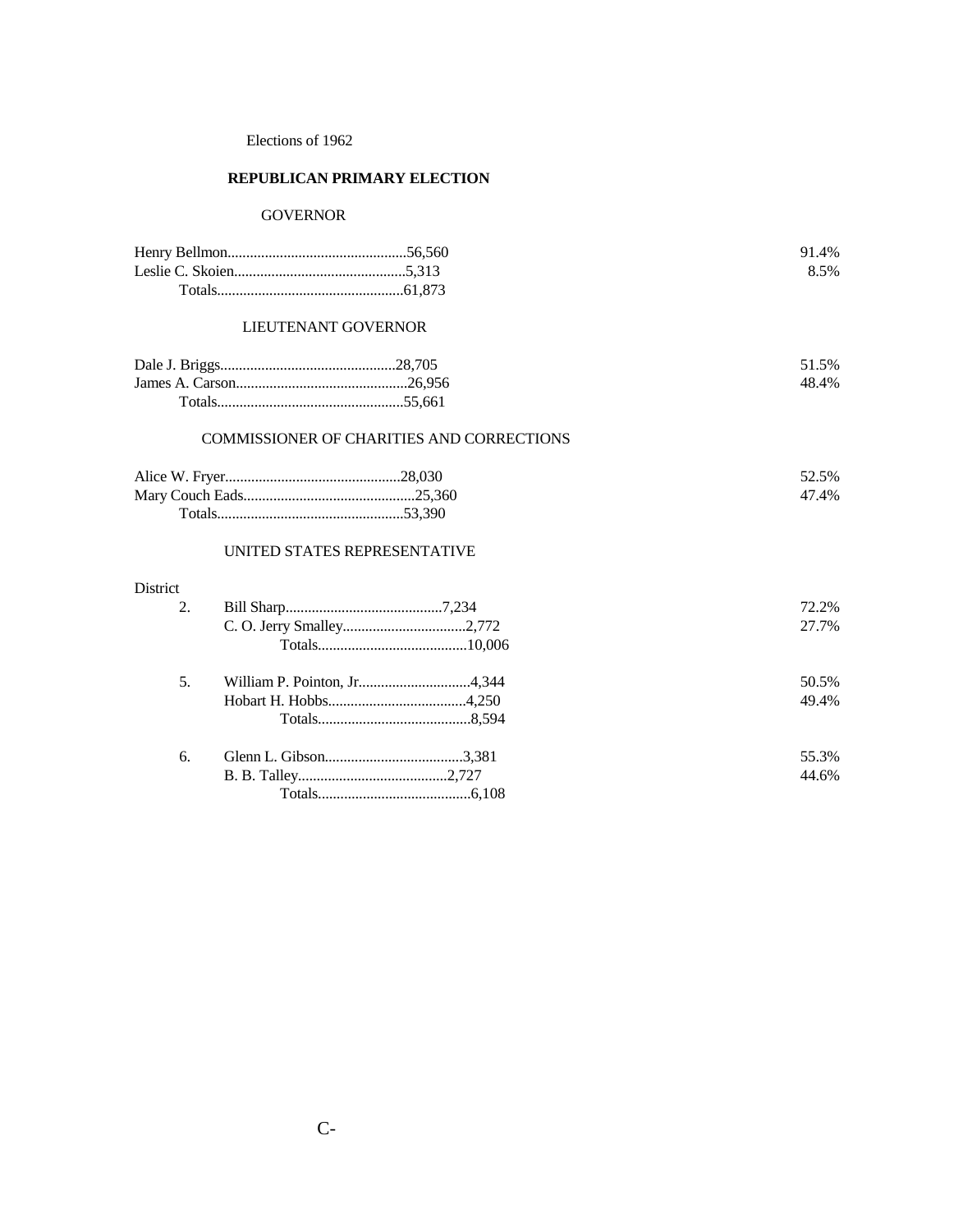# **STATE QUESTION**<br>STATE QUESTION NO. 404

#### LEGISLATIVE REFERENDUM NO. 133

Submitted by Senate Joint Resolution No. 12, page 713, Session Laws 1961.

The gist of the proposition is as follows:

Shall a Constitutional amendment to Article X, Constitution of Oklahoma, same to be added as Section 35, relating to municipal and county levy for the purpose of securing and developing industry and authorizing any incorporated town, or any county, by and with the consent of the majority of qualified taxpaying voters, to issue bonds for the purpose of securing and developing industry, within or near the municipality or within the county, be approved by the people?

Shall the amendment be adopted?

Vote---Yes........................................263,850 No.........................................195,020

AMENDMENT APPROVED.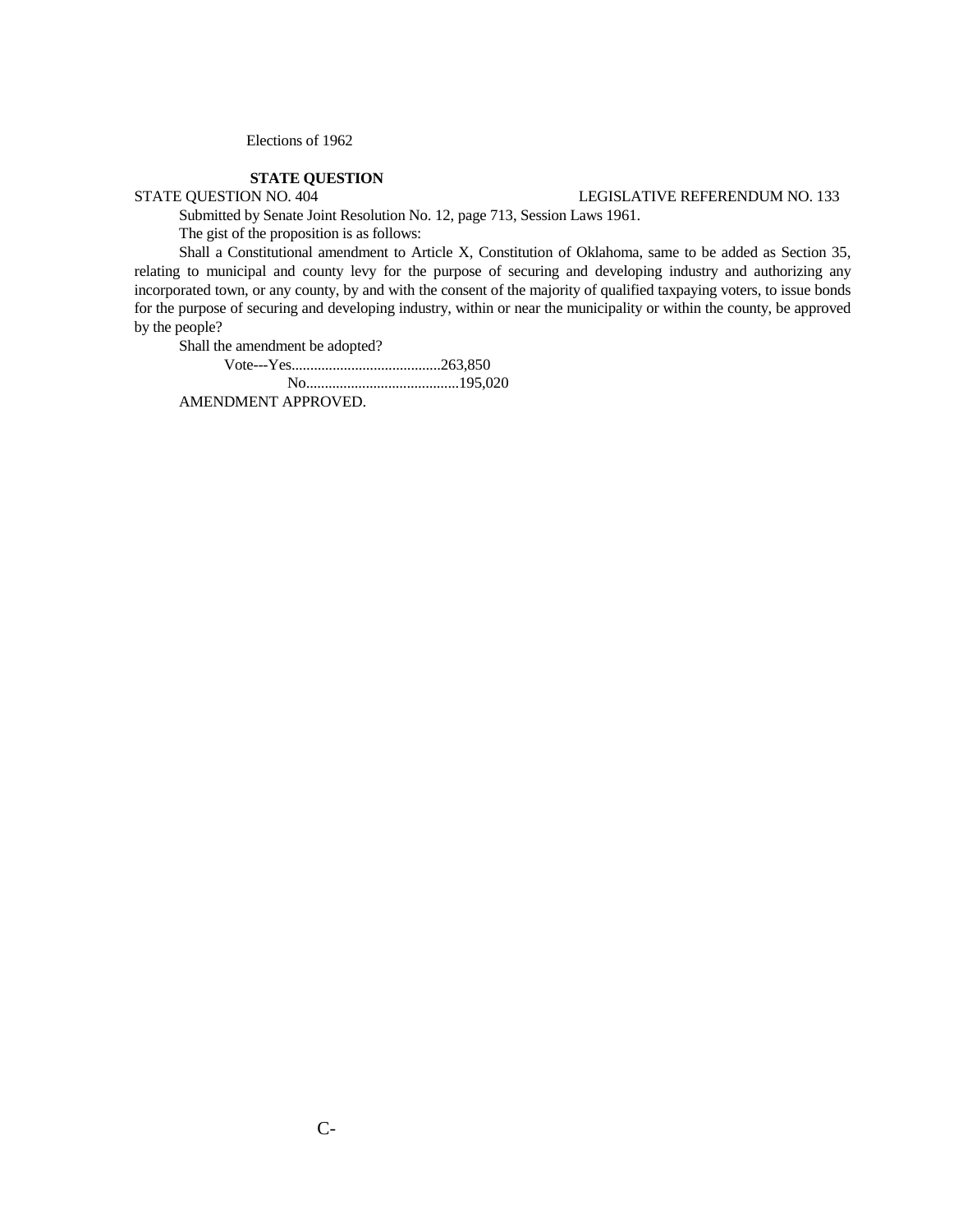# **RUNOFF PRIMARY ELECTIONS**

May 22, 1962

# **DEMOCRATIC RUNOFF PRIMARY ELECTION**

# GOVERNOR

|                      |                              | 49.9% |
|----------------------|------------------------------|-------|
|                      |                              | 50.0% |
|                      |                              |       |
|                      | LIEUTENANT GOVERNOR          |       |
|                      |                              |       |
|                      |                              | 36.9% |
|                      |                              | 63.0% |
|                      |                              |       |
| <b>STATE AUDITOR</b> |                              |       |
|                      |                              | 61.5% |
|                      |                              | 38.4% |
|                      |                              |       |
|                      | <b>ATTORNEY GENERAL</b>      |       |
|                      |                              | 53.0% |
|                      |                              | 46.9% |
|                      |                              |       |
|                      | <b>STATE TREASURER</b>       |       |
|                      |                              |       |
|                      |                              | 50.3% |
|                      |                              | 49.6% |
|                      |                              |       |
|                      | <b>COMMISSIONER OF LABOR</b> |       |
|                      |                              | 45.9% |
|                      |                              | 54.0% |
|                      |                              |       |
|                      | ASSISTANT MINE INSPECTOR     |       |
| District             |                              |       |
| 4.                   |                              | 42.8% |
|                      |                              | 57.1% |
|                      |                              |       |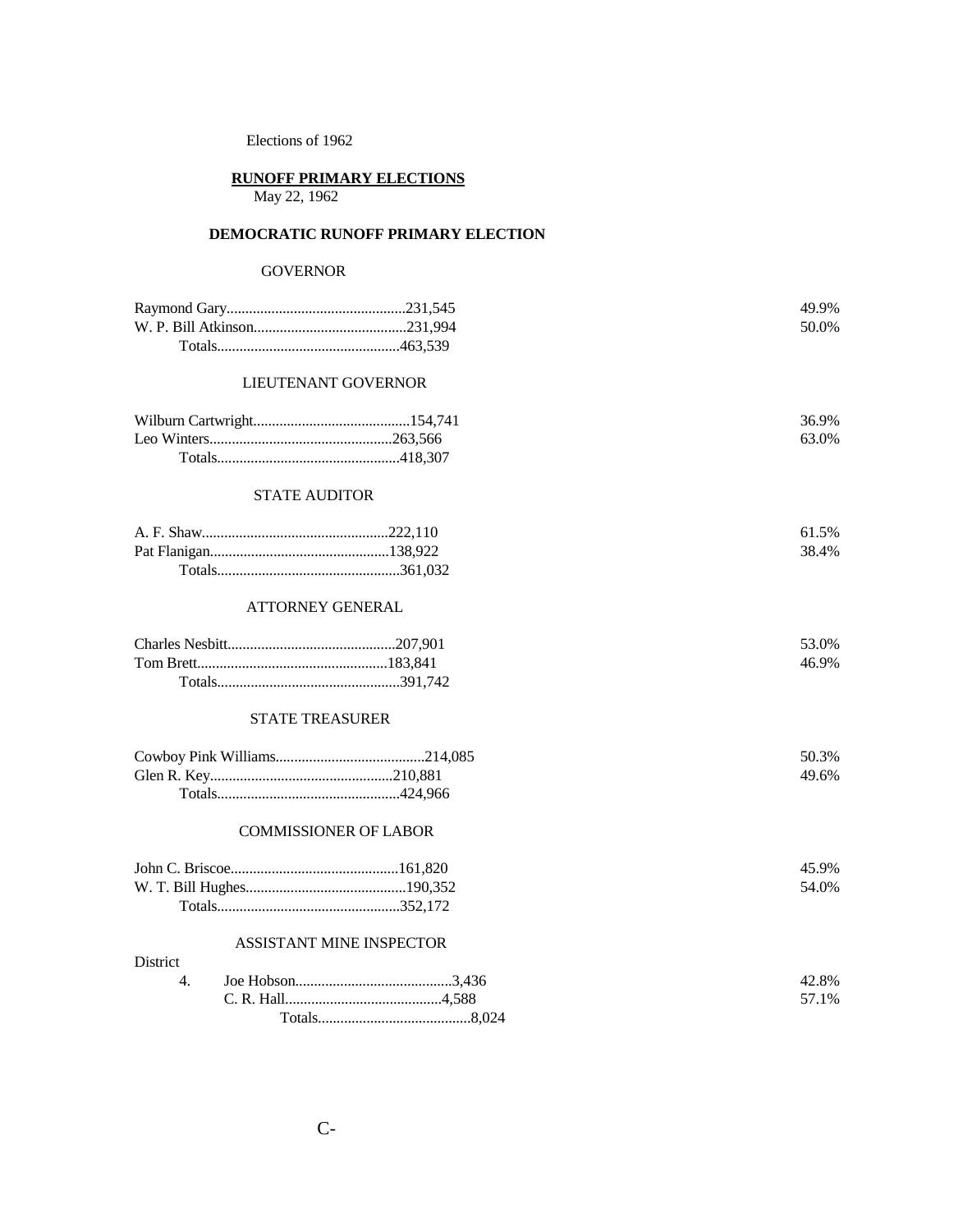# UNITED STATES REPRESENTATIVE

|    |  | 67.6% |
|----|--|-------|
|    |  | 32.3% |
|    |  |       |
| 6. |  | 50.7% |
|    |  | 49.2% |
|    |  |       |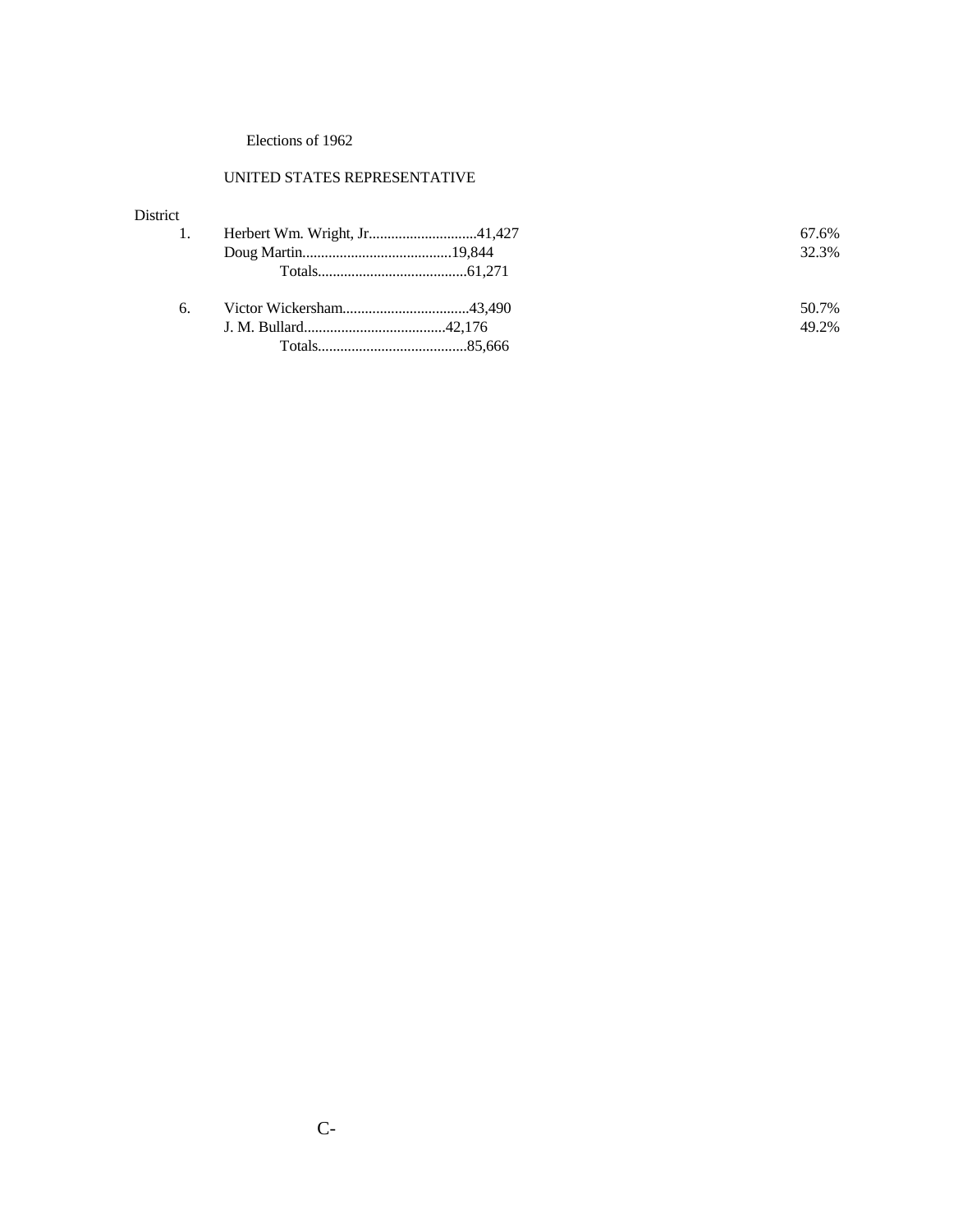# **STATE QUESTIONS**

#### STATE QUESTION NO. 405 LEGISLATIVE REFERENDUM NO. 134

Submitted by House Joint Resolution No. 525, page 712, Session Laws 1961.

The gist of the proposition is as follows:

Shall a Constitutional amendment amending Section 21 of Article 5, of the Oklahoma Constitution to provide that no regular session shall exceed 91 legislative days and no special session shall exceed 20 legislative days, and to provide that Senators and Representatives shall receive salaries of \$300.00 per month, plus \$10.00 expenses for each legislative day present and mileage for necessary travel to and from the Capitol each week during the session and no other compensation, be approved by the people?

Shall the amendment be adopted?

| AMENDMENT REJECTED. |  |
|---------------------|--|

STATE QUESTION NO. 400 LEGISLATIVE REFERENDUM NO. 131

Submitted by House Joint Resolution No. 523, page 711, Session Laws 1961.

The gist of the proposition is as follows:

Shall a Constitutional amendment adding as Article V, Section 63 of the Constitution of the State of Oklahoma empowering the Legislature to insure continuity of State and local governmental operations in periods of emergency resulting from disasters caused by enemy attack or in periods of emergency resulting from the imminent threat of such disasters by (1) providing for the prompt and temporary succession to the powers and duties of both elected and appointed public officials who may become unavailable and (2) to adopt such other measures as may be necessary and proper for so insuring the continuity of governmental operations, be approved by the people?

Shall the amendment be adopted?

| ENDMENT ADOPTED |  |
|-----------------|--|

AMENDMENT ADOPTED.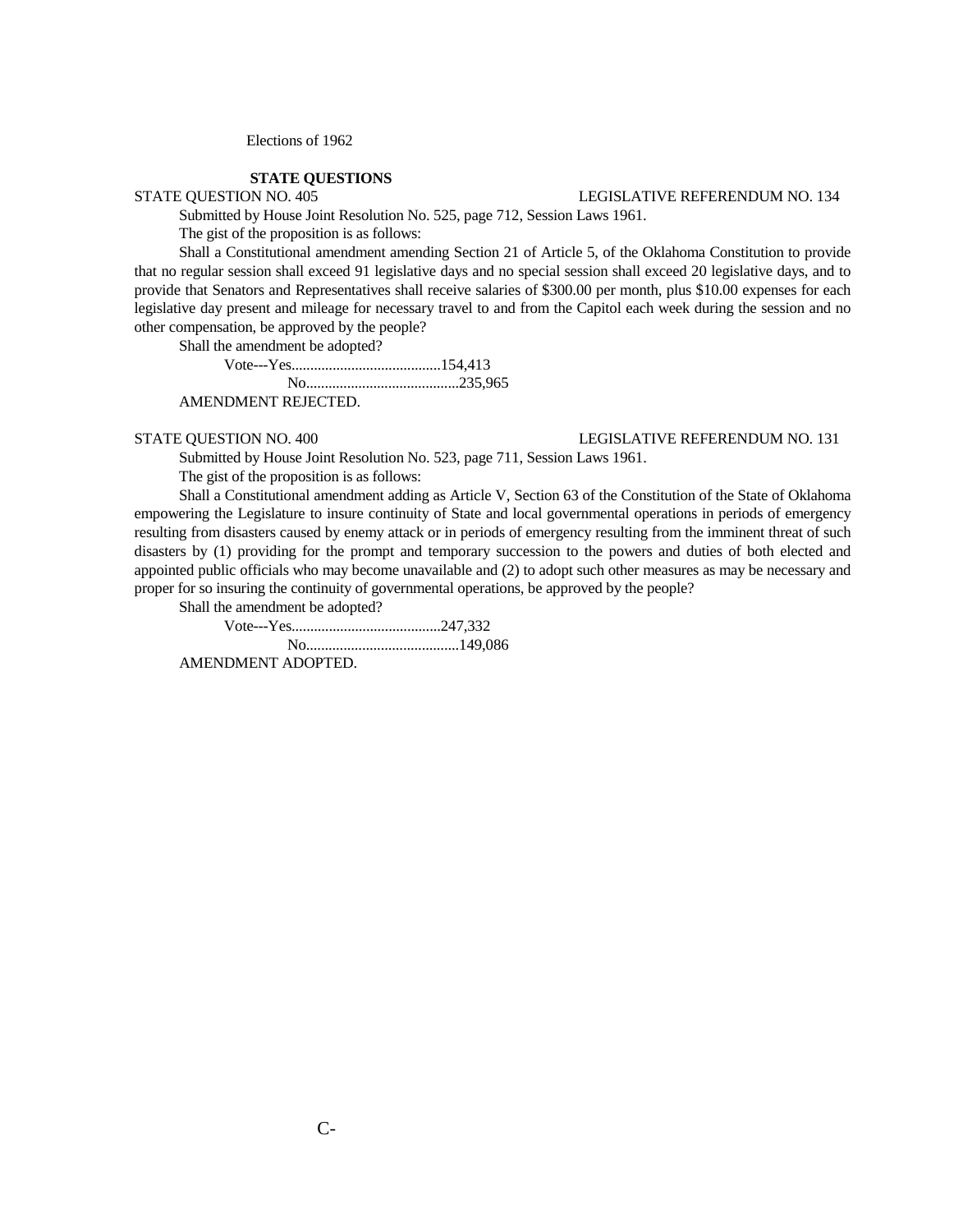# **GENERAL ELECTION**

November 6, 1962

|--|--|--|

# GOVERNOR

|                                              |                                            | 55.2% |
|----------------------------------------------|--------------------------------------------|-------|
| W. P. Bill Atkinson (Democrat)315,357        |                                            | 44.4% |
| L. Richard Zavitz (Independent)2,090         |                                            | 0.2%  |
|                                              |                                            |       |
| LIEUTENANT GOVERNOR                          |                                            |       |
|                                              |                                            | 53.7% |
|                                              |                                            | 46.2% |
|                                              |                                            |       |
| <b>SECRETARY OF STATE</b>                    |                                            |       |
|                                              |                                            | 56.3% |
| William R. Robins, Jr. (Republican)268,709   |                                            | 43.6% |
|                                              |                                            |       |
| <b>STATE AUDITOR</b>                         |                                            |       |
|                                              |                                            | 100%  |
| <b>ATTORNEY GENERAL</b>                      |                                            |       |
|                                              |                                            | 57.3% |
| David C. Shapard (Republican)267,557         |                                            | 42.6% |
|                                              |                                            |       |
| <b>STATE TREASURER</b>                       |                                            |       |
| Cowboy Pink Williams (Democrat)331,644       |                                            | 51.4% |
|                                              |                                            | 48.5% |
|                                              |                                            |       |
|                                              | STATE SUPERINTENDENT OF PUBLIC INSTRUCTION |       |
| Oliver Hodge (Democrat) (Unopposed)548,500   |                                            | 100%  |
| STATE EXAMINER AND INSPECTOR                 |                                            |       |
| John M. Rogers (Democrat) (Unopposed)546,864 |                                            | 100%  |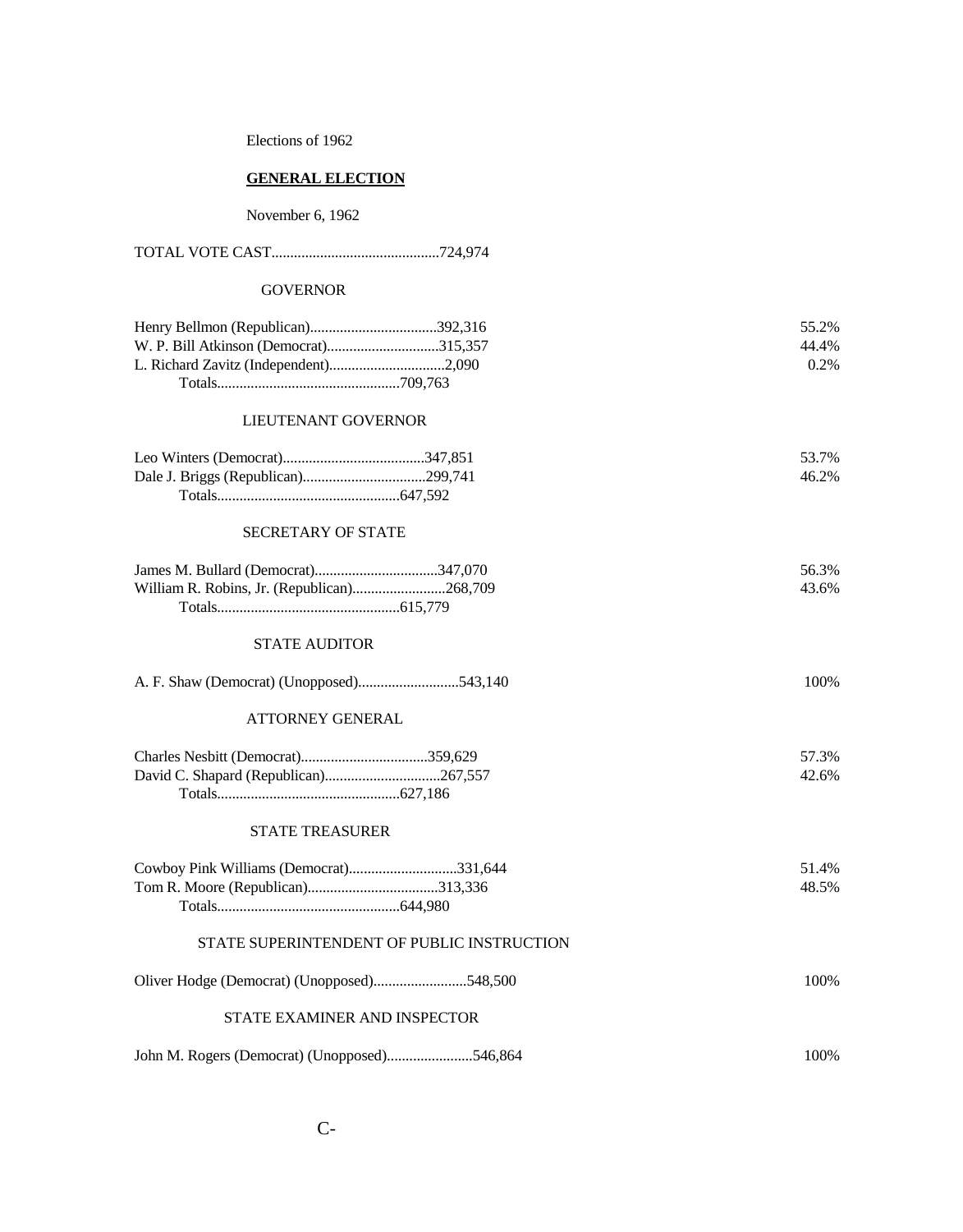# COMMISSIONER OF LABOR

| W. T. Bill Hughes (Democrat) (Unopposed)543,884                   | 100%           |
|-------------------------------------------------------------------|----------------|
| COMMISSIONER OF CHARITIES AND CORRECTIONS                         |                |
|                                                                   | 56.4%<br>43.5% |
| <b>COMMISSIONER OF INSURANCE</b>                                  |                |
|                                                                   | 61.8%<br>38.1% |
| CORPORATION COMMISSIONER                                          |                |
| Robert H. Breeden (Republican)253,764                             | 58.4%<br>41.5% |
| <b>CLERK OF SUPREME COURT</b>                                     |                |
| Andy Payne (Democrat) (Unopposed)547,792                          | 100%           |
| <b>CHIEF MINE INSPECTOR</b>                                       |                |
| John M. Malloy (Democrat) (Unopposed)537,791                      | 100%           |
| <b>ASSISTANT MINE INSPECTOR</b>                                   |                |
| District<br>Paul H. Scroggins (Democrat) (Unopposed)534,444<br>1. | 100%           |
| 2.<br>John W. Moore (Democrat) (Unopposed)534,735                 | 100%           |
| 3.<br>Buck Perry (Democrat) (Unopposed)533,410                    | 100%           |
| 4.<br>C. R. Hall (Democrat) (Unopposed)532,655                    | 100%           |
| JUDGE OF THE COURT OF CRIMINAL APPEALS - EASTERN DISTRICT         |                |
| Kirksey Nix (Democrat) (Unopposed)536,087                         | 100%           |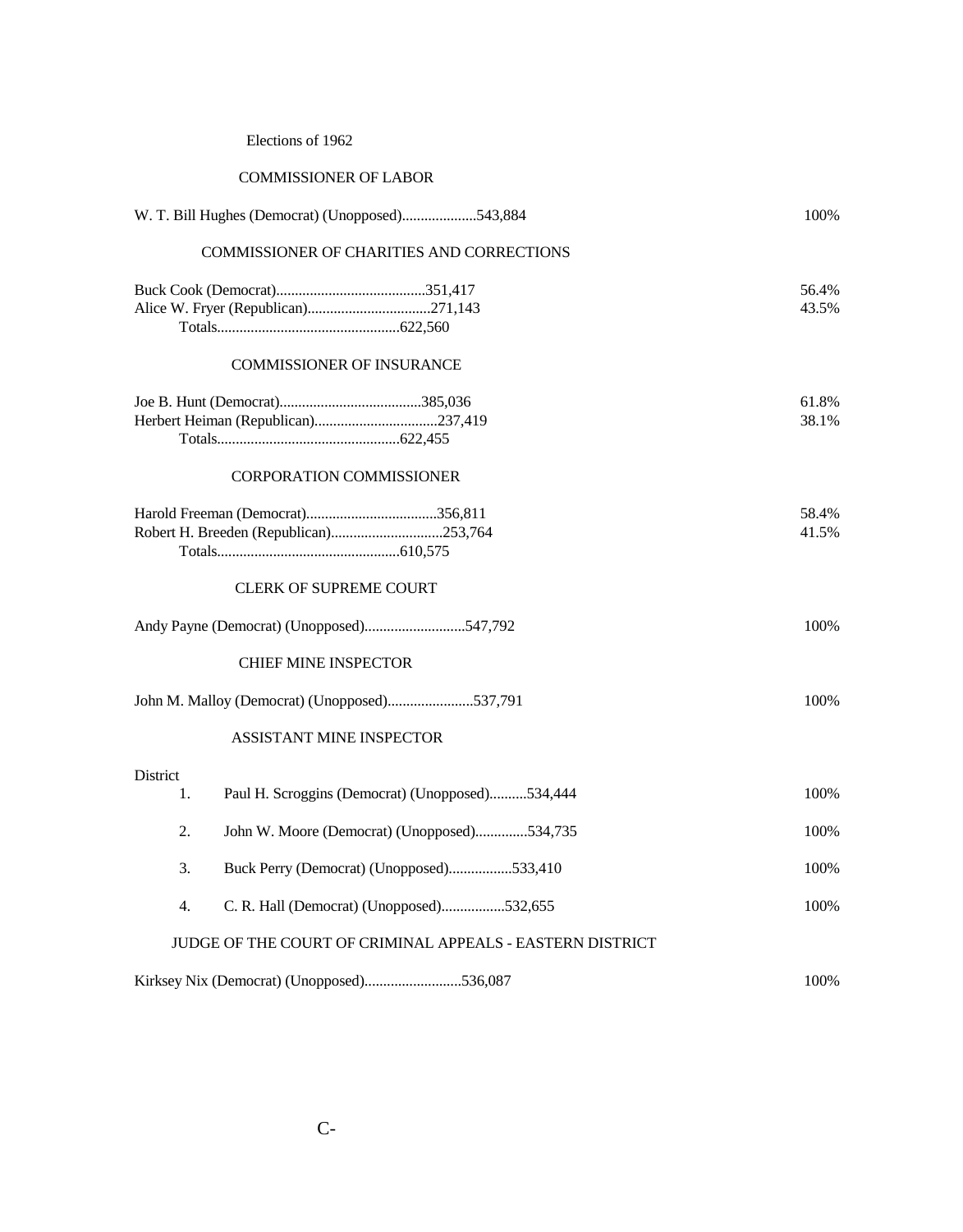## JUSTICE OF SUPREME COURT

## District

| 2.       | Earl Welch (Democrat)345,772                  | 58.3% |
|----------|-----------------------------------------------|-------|
|          | Frank D. McSherry (Republican)247,316         | 41.6% |
|          |                                               |       |
| 5.       | Ben T. Williams (Democrat) (Unopposed)538,851 | 100%  |
| 8.       | Denver Davison (Democrat) (Unopposed)537,305  | 100%  |
|          | UNITED STATES SENATOR                         |       |
|          |                                               | 53.2% |
|          | B. Hayden Crawford (Republican)307,966        | 46.3% |
|          |                                               | 0.4%  |
|          |                                               |       |
|          | UNITED STATES REPRESENTATIVE                  |       |
| District |                                               |       |
| 1.       | Page Belcher (Republican)102,585              | 68.6% |
|          | Herbert Wm. Wright, Jr. (Democrat)46,949      | 31.3% |
|          |                                               |       |
| 2.       |                                               | 56.6% |
|          |                                               | 43.3% |
|          |                                               |       |
| 3.       | Carl Albert (Democrat) (Unopposed)56,010      | 100%  |
| 4.       | Tom Steed (Democrat) (Unopposed)66,000        | 100%  |
| 5.       | John Jarman (Democrat)90,392                  | 68.8% |
|          | William P. Pointon, Jr. (Republican)40,825    | 31.1% |
|          |                                               |       |
| 6.       | Victor Wickersham (Democrat)56,418            | 53.5% |
|          | Glenn L. Gibson (Republican)48,985            | 46.4% |
|          |                                               |       |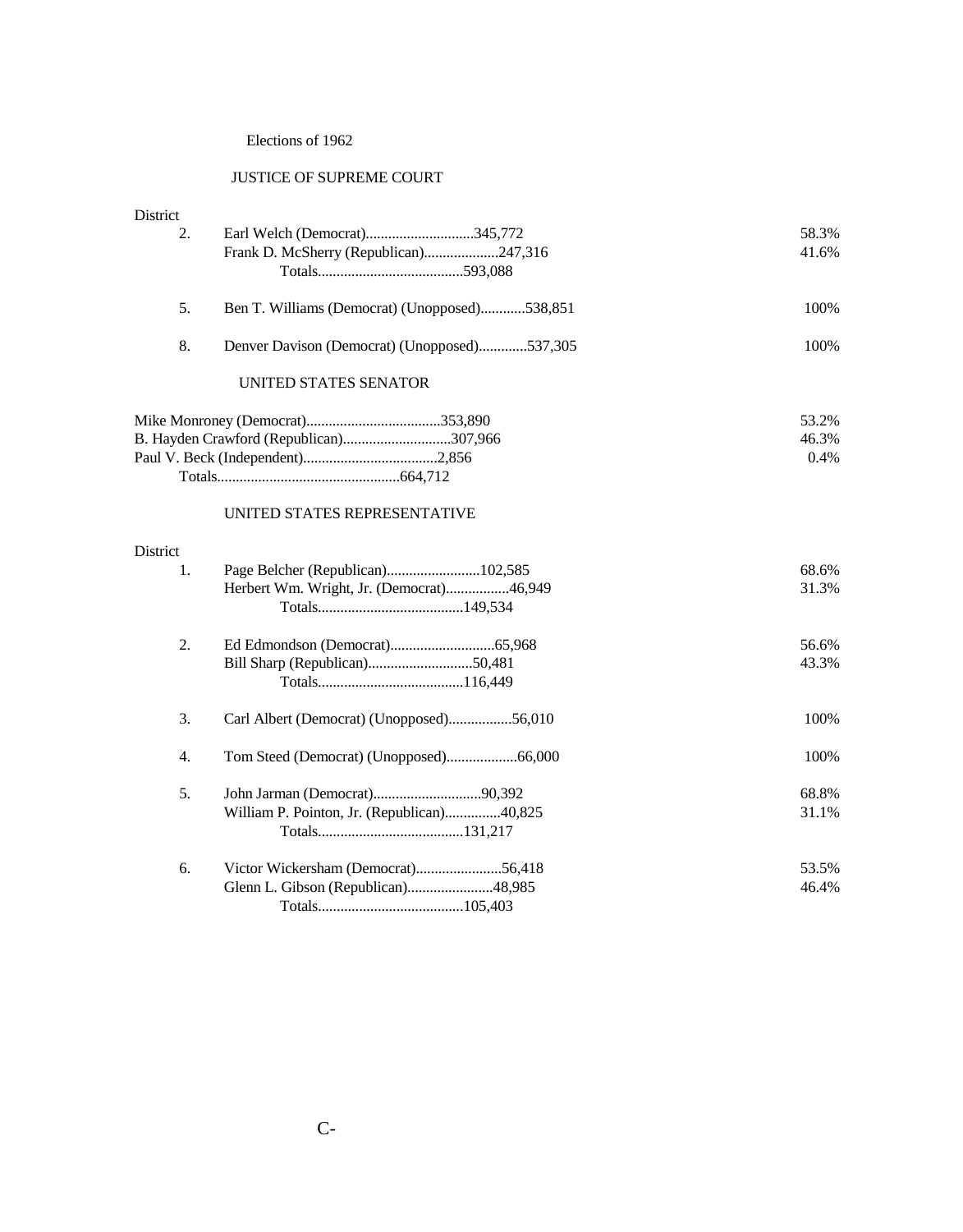## **STATE QUESTIONS**

### STATE QUESTION NO. 406 LEGISLATIVE REFERENDUM NO. 135

Submitted by House Joint Resolution No. 543, page 715, Session Laws 1961.

The gist of the proposition is as follows:

Shall a Constitutional amendment amending Section 3 of Article 27 of the Oklahoma Constitution by striking and eliminating the provisions thereof requiring that manufacturers, distillers, rectifiers, bottlers, wine makers, brewers or importers of alcoholic beverages, shall sell such alcoholic beverages to every licensed wholesale distributor who desires to purchase the same, on the same price basis and without discrimination, be approved by the people?

Shall the amendment be adopted?

AMENDMENT REJECTED. Necessary to carry................362,488

\*See Ford v. Oklahoma Alcoholic Beverage Control Board. (Oklahoma Supreme Court, 10-17-63.)

### STATE QUESTION NO. 408 INITIATIVE PETITION NO. 271

The gist of the proposition is as follows:

Shall a constitutional amendment providing method for enforcement of the present constitutional formulae apportioning members of the House of Representatives and Senate; vesting this duty in the Attorney General, Secretary of State and State Treasurer acting ex-officio as a legislative apportionment commission; conferring original jurisdiction upon State Supreme Court to review any apportionment upon petition of any qualified elector under prescribed conditions; defining senatorial terms; requiring elections in accordance with apportionments; declaring amendment selfexecuting; repealing subsections a, b, i and j, Section 10 and amending Sections 11-16 inclusive, Article V, Constitution of Oklahoma, be approved by the people?

Shall the proposed amendment be approved?

Vote---Yes........................................335,045 No.........................................273,287

AMENDMENT REJECTED\*. Necessary to carry...............362,488

\*See M. A. Price, John M. Rasberry, J. R. Hutchins and Roy Grimes v. William N. Christian, Secretary of State, State of Oklahoma, 373 P.(2d) 1017 (1962).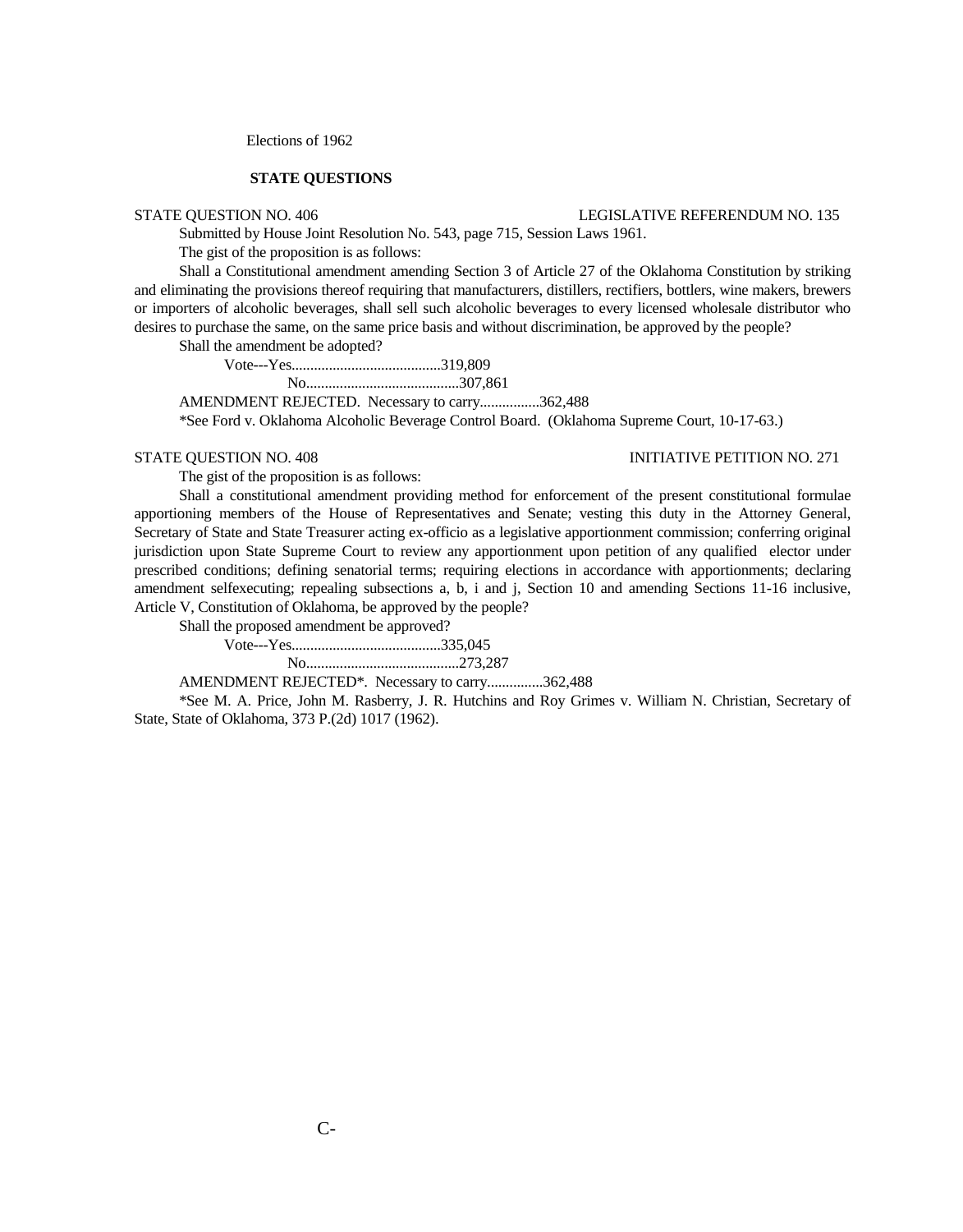## **SPECIAL ELECTION**

December 3, 1963

## STATE QUESTION NO. 411 LEGISLATIVE REFERENDUM NO. 137

Submitted by House Joint Resolution No. 535, page 730, Session Laws 1963.

Shall a Constitutional Amendment amending Article X, Oklahoma Constitution by adding a new Section thereto to be denominated as Section 35 of said Article X, authorizing the Legislature to enact a law whereby the State may become indebted not to exceed Seven Million Dollars (\$7,000,000.00) for the purpose of constructing new buildings and other capital improvements and for equipping, remodeling, modernizing and repairing any and all existing buildings and capital improvements at the University of Oklahoma Medical Center; authorizing the Legislature to provide for the payment and discharge of principal and interest on said debt from sources of State income, be approved by the people?

Shall the proposed amendment by approved?

Vote---Yes........................................152,940 No..........................................56,137 AMENDMENT ADOPTED.

#### STATE QUESTION NO. 417 LEGISLATIVE REFERENDUM NO. 143

Submitted by Senate Bill No. 139, page 696, Session Laws, 1963. The gist of the proposition is as follows:

Shall an act repealing Section 131 and enacting Section 131.1, Title 19, Oklahoma Statutes, increasing terms of office of county officers from two to four years for terms beginning on the first Mondays of the following months:

January, 1965, County and Court Clerks, Surveyor, and Commissioners of Districts Two and Three: July, 1965, superintendent of Schools;

January, 1967, County Attorney, Sheriff, Assessor, Weigher, and Commissioner of District One; July, 1967, County Treasurer,

and prohibiting said officers, and county judges, from being candidates for any other office while serving their terms of office, be approved by the people?

Vote---Yes.........................................64,042

 No.........................................142,057 ACT REJECTED.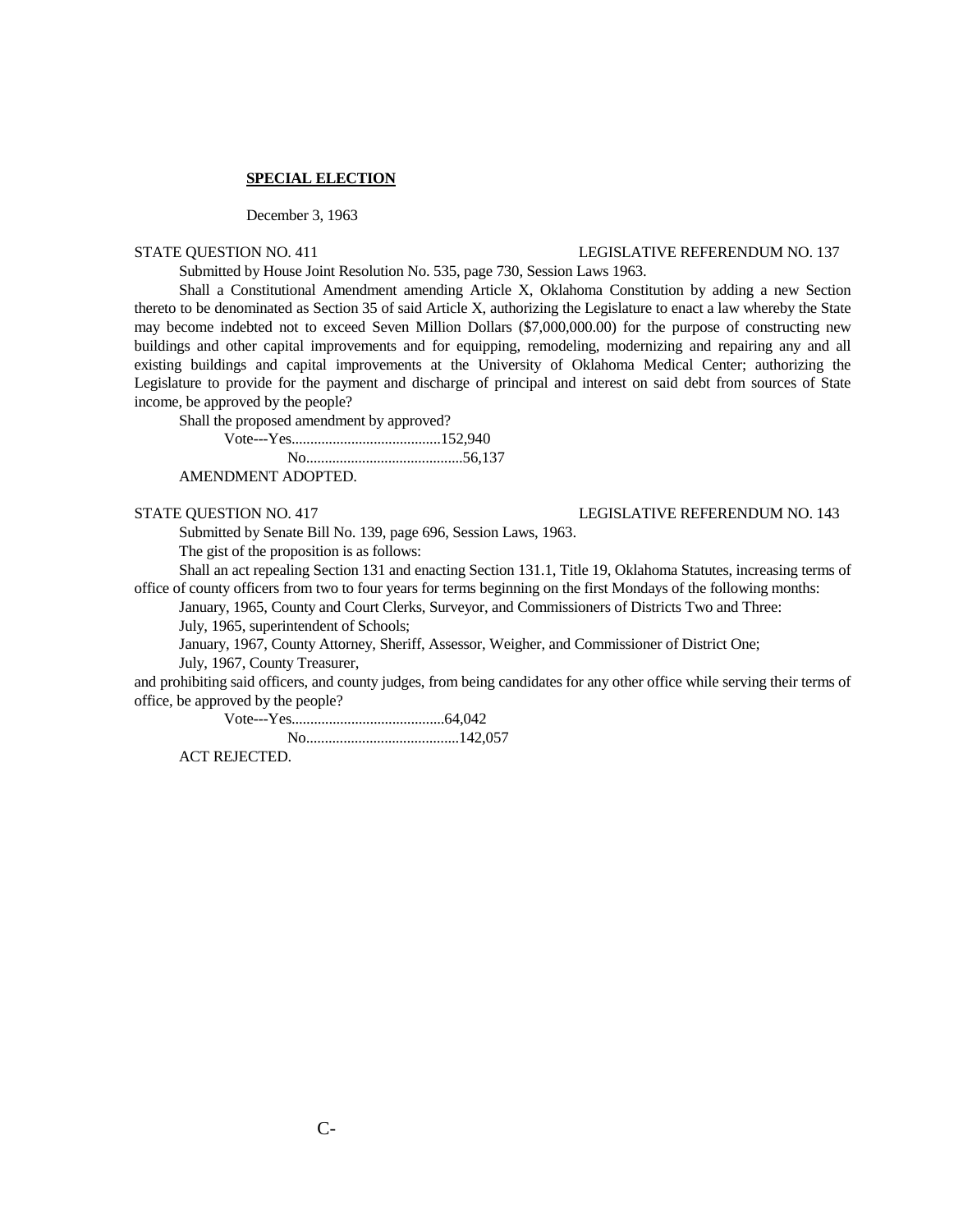#### STATE QUESTION NO. 418 LEGISLATIVE REFERENDUM NO. 144

Submitted by Senate Bill No. 139, page 696, Session Laws, 1963.

The gist of the proposition is as follows:

Shall a constitutional amendment amending Section 11, Article VII Oklahoma Constitution, so as to increase the term of office of County Judges of this State from two years to four years, be approved by the people?

> Vote---Yes.........................................67,703 No.........................................137,412

AMENDMENT REJECTED.

Submitted by Senate Bill No. 139, page 696, Session Laws, 1963.

The gist of the proposition is as follows:

Shall constitutional amendments amending Section 10, repealing Section 9, and adopting Section 9A1, all in Article V, Oklahoma Constitution, increasing terms of office members of State House of Representatives to four years, such terms to commence after the November, 1964, general election; increasing the terms of office of State Senators to six years; providing that Senators now serving shall complete their terms; that Senators elected in 1964 from Districts Two, Four, Six, Eight, Ten, Twelve, Thirteen, Fourteen, Fifteen, Sixteen and Seventeen, shall serve to 1968, thereafter, all Senators shall serve six-year terms, be approved by the people?

> Vote---Yes.........................................43,907 No.........................................160,649

ACT REJECTED.

#### STATE QUESTION NO. 419 LEGISLATIVE REFERENDUM NO. 145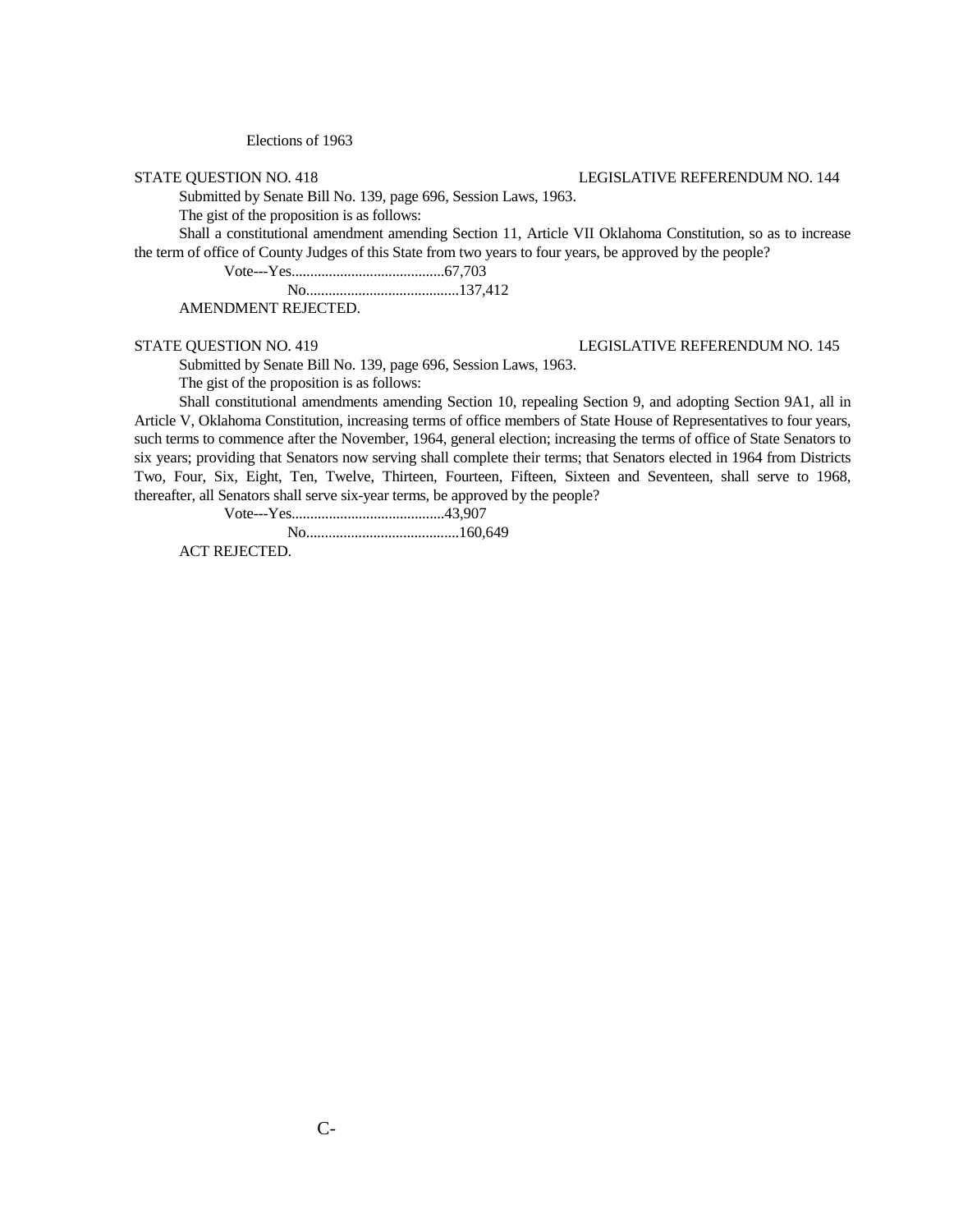## **PRIMARY ELECTIONS**

May 5, 1964

## **DEMOCRATIC PRIMARY ELECTION**

## JUDGE OF THE COURT OF CRIMINAL APPEALS - NORTHERN DISTRICT

|          |                              |       | 51.6% |
|----------|------------------------------|-------|-------|
|          |                              | 48.3% |       |
|          |                              |       |       |
|          | <b>UNITED STATES SENATOR</b> |       |       |
|          | (Unexpired Term)             |       |       |
|          |                              |       | 2.3%  |
|          |                              |       | 32.2% |
|          |                              |       | 36.4% |
|          |                              |       | 28.8% |
|          |                              |       |       |
|          |                              |       |       |
|          | UNITED STATES REPRESENTATIVE |       |       |
| District |                              |       |       |
| 1.       |                              |       | 57.2% |
|          |                              |       | 42.7% |
|          |                              |       |       |
|          |                              |       |       |
| 2.       |                              |       | 78.9% |
|          |                              |       | 21.0% |
|          |                              |       |       |
| 4.       |                              |       | 78.7% |
|          |                              |       | 21.2% |
|          |                              |       |       |
| 5.       |                              |       | 82.7% |
|          |                              |       | 17.2% |
|          |                              |       |       |
| 6.       |                              |       | 9.3%  |
|          |                              |       | 49.8% |
|          |                              |       | 24.1% |
|          |                              |       | 16.6% |
|          |                              |       |       |
|          |                              |       |       |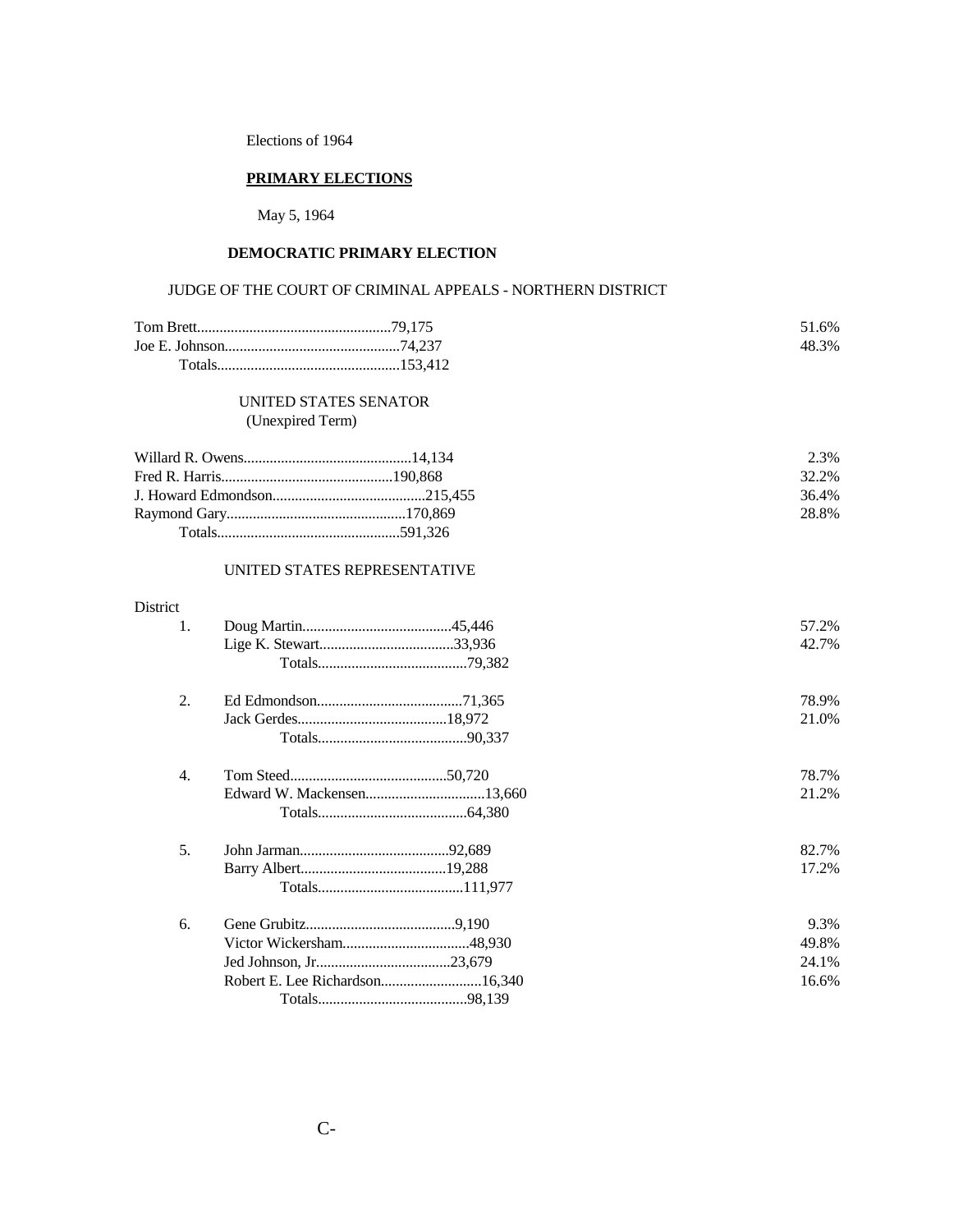## **REPUBLICAN PRIMARY ELECTION**

## UNITED STATES SENATOR (Unexpired Term)

|  | 79.2% |
|--|-------|
|  | 15.1% |
|  | 5.6%  |
|  |       |

## UNITED STATES REPRESENTATIVE

## District

|  | 67.6% |
|--|-------|
|  | 32.3% |
|  |       |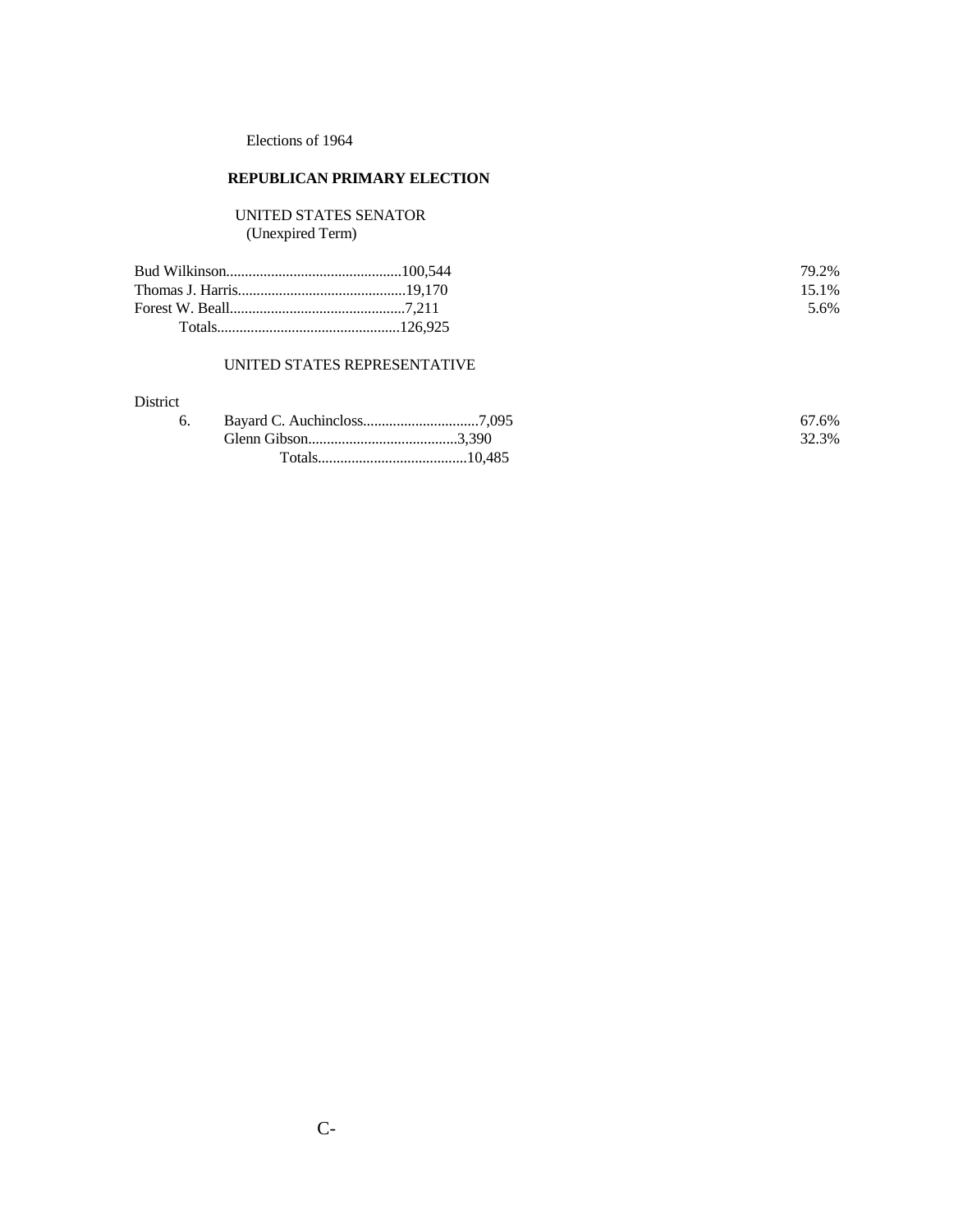## **STATE QUESTIONS**

The gist of the proposition is as follows:

Shall a constitutional amendment adding self-executing Section Twelve, Article Twenty-three, Oklahoma Constitution; announcing State policy, and providing that neither membership nor non-membership in any labor organization, nor the payment or non-payment of any dues, fees or other charges to any labor organization, shall be required as a condition to obtaining or retaining employment within the State of Oklahoma; prohibiting agreements to deny employment within the State of Oklahoma; prohibiting agreements to deny employment or continuation of employment to any person because of membership or non-membership in any labor organizationl superseding conflicting provisions, and authorizing legislation consistent therewith, be approved by the people?

Shall the proposed amendment be approved?

Vote---Yes........................................352,267 No.........................................376,555 AMENDMENT REJECTED.

#### STATE QUESTION NO. 412 LEGISLATIVE REFERENDUM NO. 138

Submitted by Senate Joint Resolution No. 11, page 727, Session Laws 1963.

The gist of the proposition is as follows:

Shall a constitutional amendment amending Section 1, Article III, Oklahoma Constitution, by providing that qualified electors shall have resided in the state at least six months, in the county two months, and in the election precinct twenty days be approved by the people?

Shall the proposed amendment be approved?

Vote---Yes........................................401,998 No.........................................240,299

AMENDMENT APPROVED.

#### STATE OUESTION NO. 413 STATE OUESTION NO. 413

Submitted by House Joint Resolution No. 528, page 731, Session Laws 1963.

The gist of the proposition is as follows:

Shall a Constitutional amendment amending Section 21, Article V of the Constitution of the State of Oklahoma to provide that members of the Legislature shall receive such compensation as may be provided by law be approved by the people?

Shall the proposed amendment be approved?

Vote---Yes........................................183,382 No.........................................443,971

AMENDMENT REJECTED.

## STATE QUESTION NO. 409 INITIATIVE PETITION NO. 272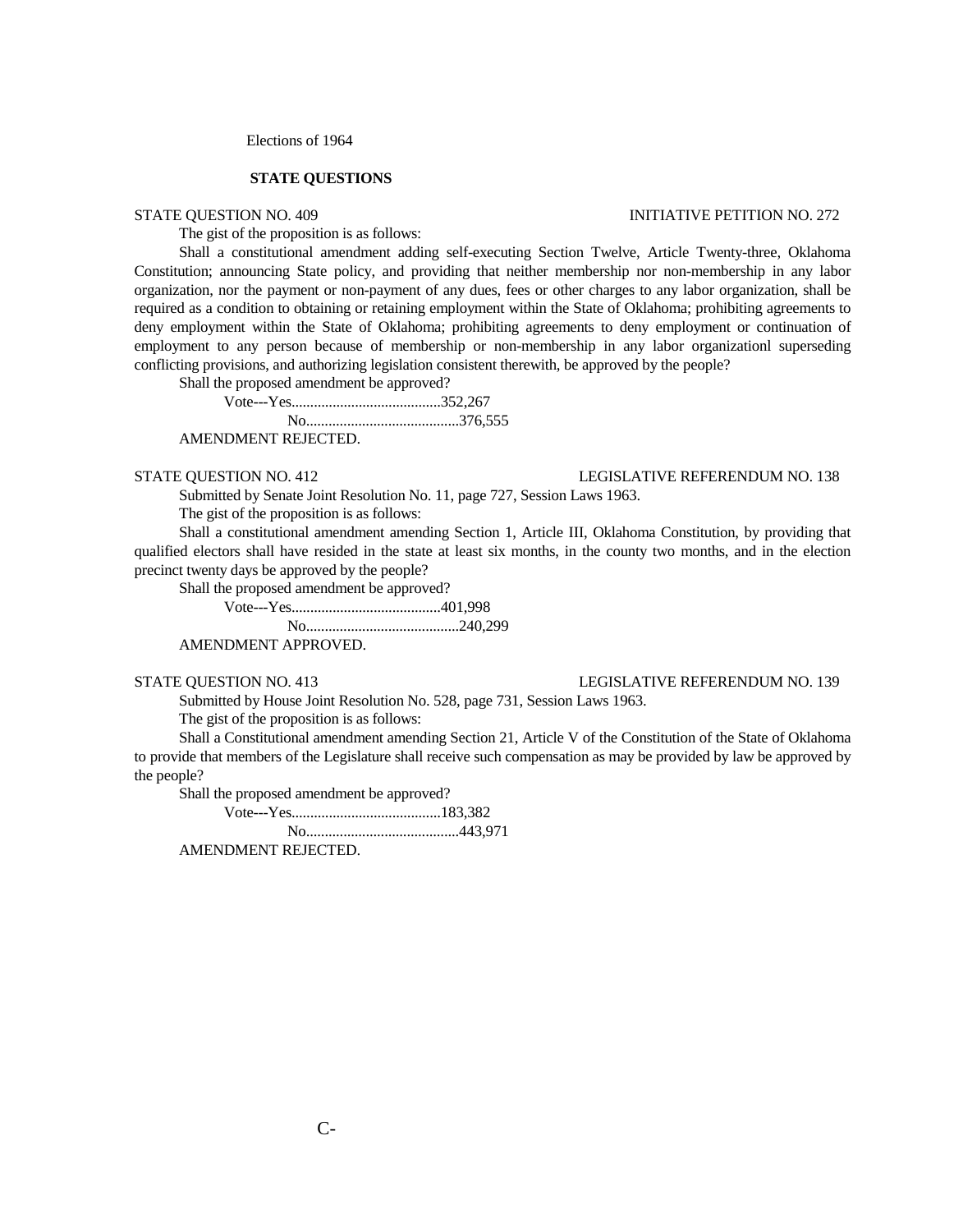## **RUNOFF PRIMARY ELECTIONS**

May 26, 1964

## **DEMOCRATIC RUNOFF PRIMARY ELECTION**

## UNITED STATES SENATOR (Unexpired Term)

|  | 60.9% |
|--|-------|
|  | 39.0% |
|  |       |

## UNITED STATES REPRESENTATIVE

## District

| 6. |  | 49.2% |
|----|--|-------|
|    |  | 50.7% |
|    |  |       |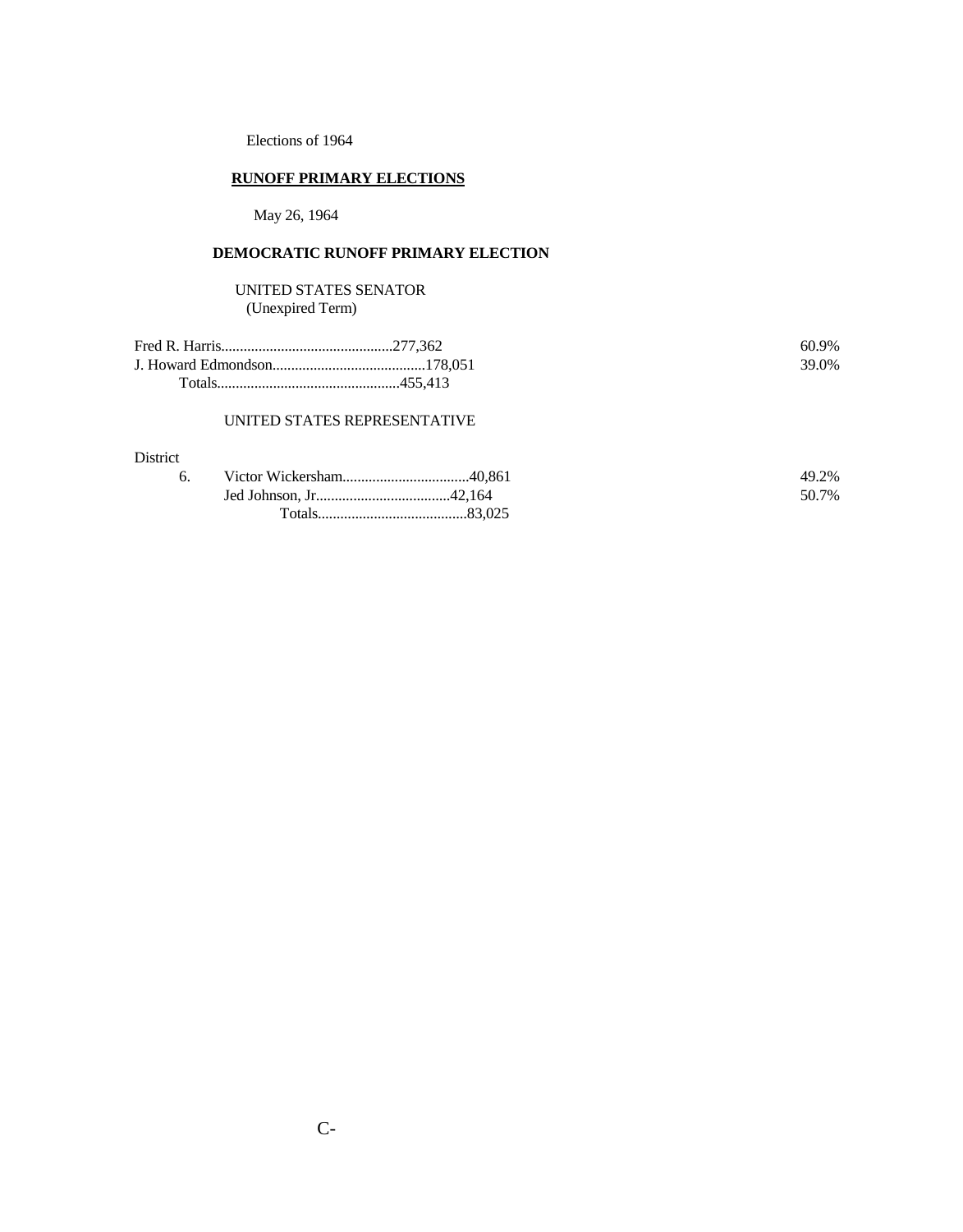## **STATE QUESTION**

### STATE QUESTION NO. 416 LEGISLATIVE REFERENDUM NO. 142

Submitted by Senate Joint Resolution No. 4, page 736, Session Laws 1963.

The gist of the proposition is as follows:

Shall a constitutional amendment repealing Sections 9 through 16; adopting Sections 9A, 10A, 11A, 11B, 11C and 11D, Article V, Oklahoma Constitution; apportioning Oklahoma into 19 one-county, and 29 two-county Senatorial Districts electing one Senator each; apportioning counties one State Representative for each one-precinct or fraction thereof, of State's population therein up to four Representatives, then one for each two-percent; upon failure of Legislature, Reapportionment Commission shall apportion Legislature, with review by Oklahoma Supreme Court; and establishing two and four year terms of office for Representatives and Senators, respectively, be approved by the people?

Shall the proposed amendment be approved?

Vote---Yes........................................277,097 No.........................................221,325

AMENDMENT APPROVED

\*Actual reapportionment under this amendment was set out by order of the U.S. District Court in Moss vs. Burkhart, August 7 and August 19, 1964, and Special Primary Elections were held on September 29, 1964.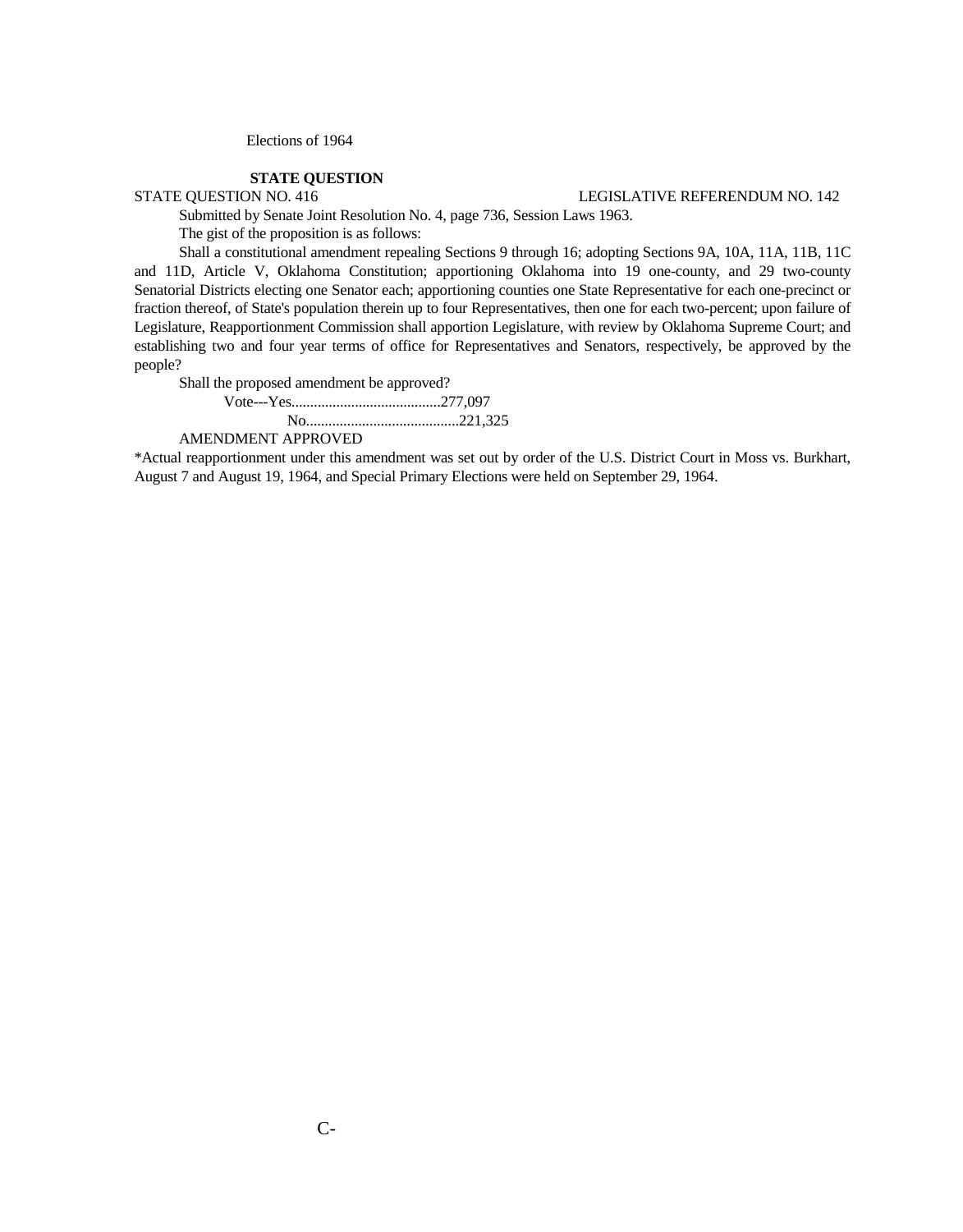## **GENERAL ELECTION**

November 3, 1964

## PRESIDENTIAL ELECTORS

## DEMCORAT

| Lloyd Patton          |                              |
|-----------------------|------------------------------|
| George Bingaman       | Lyndon B. Johnson (Pres.)    |
| L. P. Williams        | Hubert H. Hmphrey (V. Pres.) |
| H. W. Wright          |                              |
| <b>Brandon Frost</b>  |                              |
| <b>Phil Daugherty</b> |                              |
| Paul Pugh             |                              |
| Jerry Jackson         |                              |
|                       |                              |

## REPUBLICAN

| I. W. Musgrove      |                              |
|---------------------|------------------------------|
| Beulah Whitford     | Barry M. Goldwater (Pres.)   |
| John Goode          | William E. Miller (V. Pres.) |
| Vernon Beals        |                              |
| Vera Parkinson      |                              |
| Robert Lang         |                              |
| Phillisjean Morris  |                              |
| Irvin K. Bollenbach |                              |

## CORPORATION COMMISSIONER

|                                                            | 100%  |
|------------------------------------------------------------|-------|
| JUDGE OF THE CRIMINAL COURT OF APPEALS - NORTHERN DISTRICT |       |
|                                                            | 100\% |
| <b>JUSTICE OF SUPREME COURT</b>                            |       |
| <b>District</b>                                            |       |
| 3.                                                         | 100%  |
| 4.                                                         | 100\% |
| 7.                                                         | 100%  |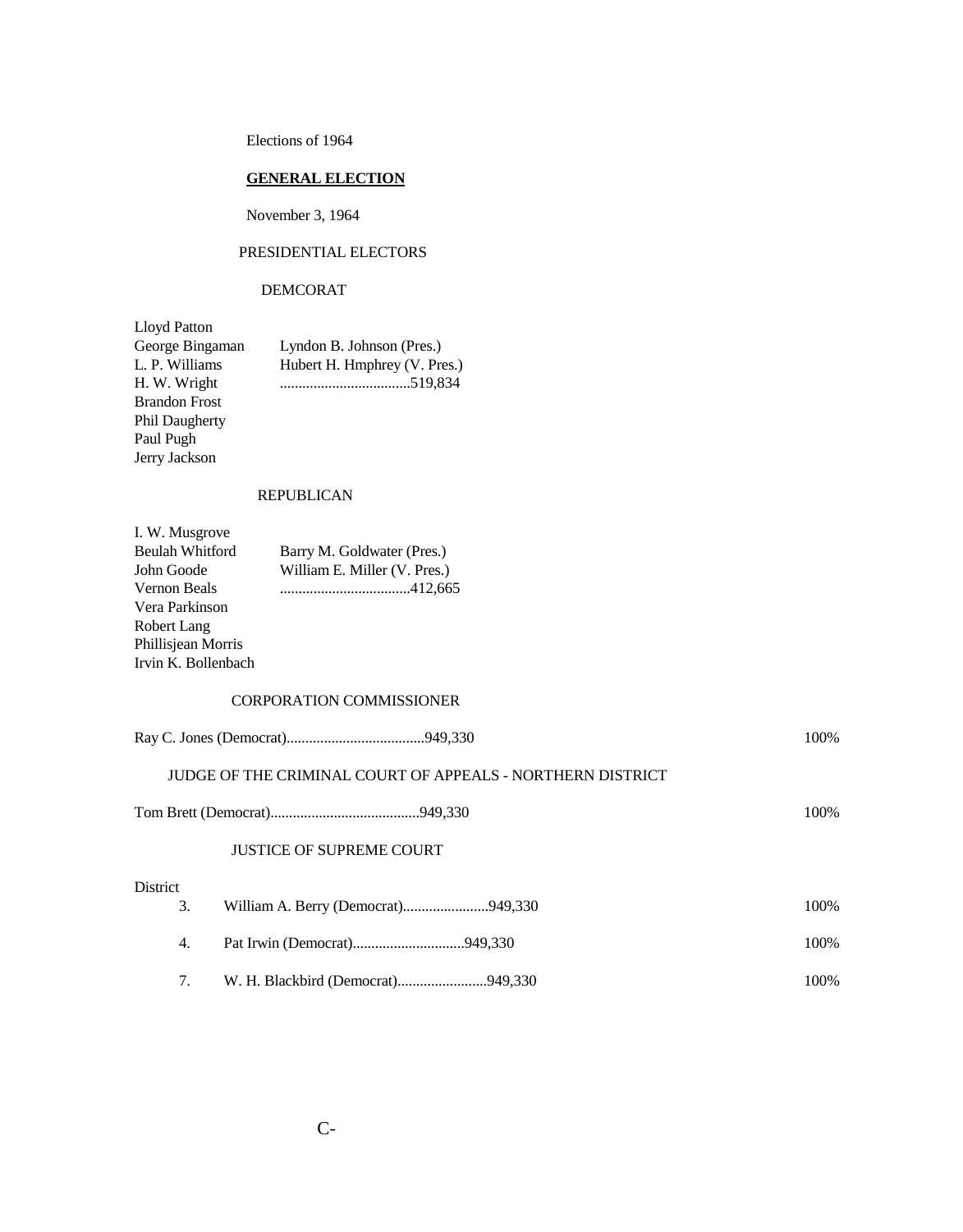## UNITED STATES SENATOR (Unexpired Term)

|  | 51.1% |
|--|-------|
|  | 48.8% |
|  |       |

## UNITED STATES REPRESENTATIVE

## District

| 1. |                                      | 36.4% |
|----|--------------------------------------|-------|
|    | Page Belcher (Republican)125,377     | 63.5% |
|    |                                      |       |
| 2. |                                      | 61.4% |
|    | George L. Lange (Republican)56,843   | 38.5% |
|    |                                      |       |
| 3. |                                      | 79.0% |
|    | Frank D. McSherry (Republican)16,706 | 20.9% |
|    |                                      |       |
| 4. |                                      | 100%  |
| 5. |                                      | 70.8% |
|    | Homer Cowan (Republican)53,596       | 29.1% |
|    |                                      |       |
| 6. |                                      | 56.6% |
|    |                                      | 43.3% |
|    |                                      |       |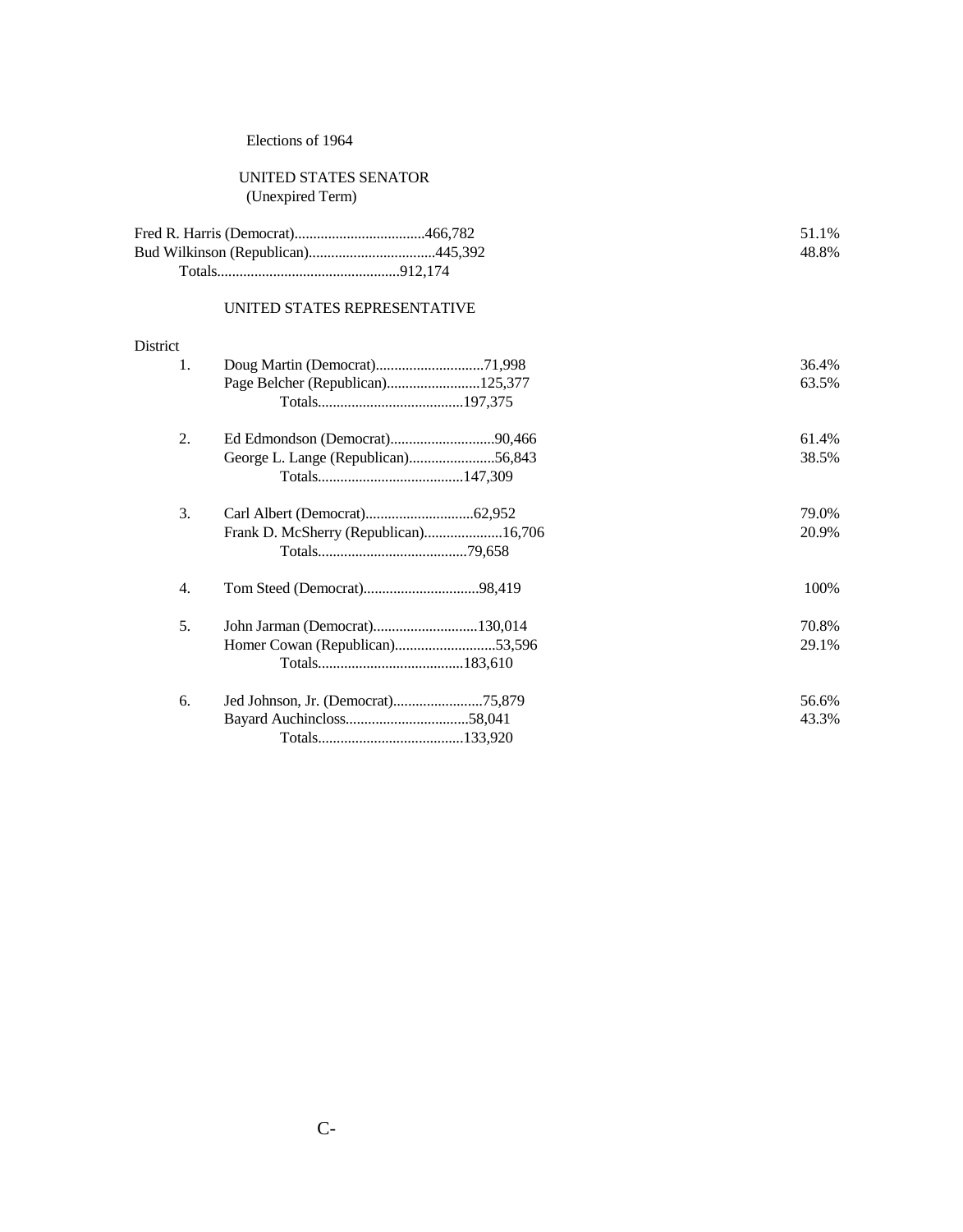## **STATE QUESTIONS**

## STATE QUESTION NO. 414 LEGISLATIVE REFERENDUM NO. 140

Submitted by House Joint Resolution No. 537, page 728, Session Laws 1963.

The gist of the proposition is as follows:

Shall a Constitutional Amendment amending Section 21 of Article V of the Constitution of the State of Oklahoma to provide for compensation of Legislators at Twenty-five Dollars (\$25.00) per diem for not to exceed seventy-five (75) legislative days and Twenty-five Dollars (\$25.00) per diem for not to exceed forty (40) days for Legislative Council meetings during the time the Legislature is not in session and Ten Cents ( $10¢$ ) per mile for mileage traveled from place of residence to place of Legislature or Legislative Council meeting, be approved by the people?

Shall the proposed amendment be approved?

| AMENDMENT REJECTED. |  |
|---------------------|--|

## STATE QUESTION NO. 415 LEGISLATIVE REFERENDUM NO. 141

Submitted by Senate Joint Resolution No. 3, page 733, Session Laws 1963.

The gist of the proposition is as follows:

Shall a constitutional amendment adding Article VII-A to Oklahoma Constitution: creating Court on the Judiciary with trial and appellate divisions having exclusive jurisdiction to remove or compel retirement of persons exercising constitutional judicial powers, for specified causes; court members selected by Supreme Court, Court of Criminal Appeals and Bar Association; prosecutions instituted by Supreme Court, Governor, Attorney General, Bar Association, or House of Representatives; Supreme Court to select prosecutor from Bar Association's list; court members to receive no compensation except expense allowance as for District Judges, prosecutor's compensation awarded by and in each Division of Court, be approved by the people?

Shall the proposed amendment be approved?

| AMENDMENT REJECTED. Necessary to carry476,666 |
|-----------------------------------------------|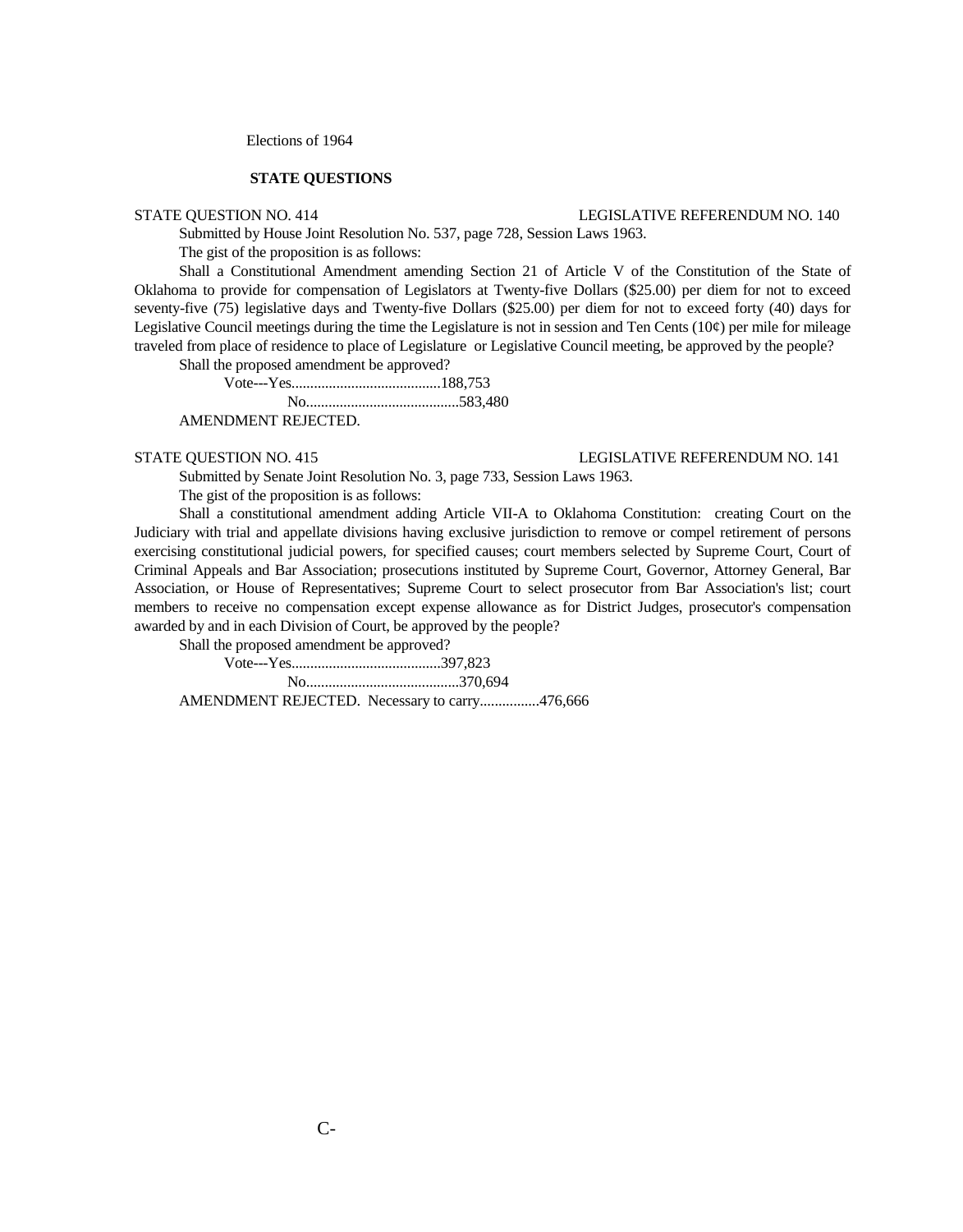C-

Elections of 1964

The gist of the proposition is as follows:

Shall Senate Bill Number 56 of the Twenty-ninth Oklahoma Legislature, relating to appointments and elections, amending 26 O. S. 1961 Sect. 548, and 51 O. S. 1961 Secs. 10 and 12, repealing the authority of the Governor to fill vacancies in the offices of District Judge, Superior Judge and United States Senator by appointment, and providing for special elections to fill such vacancies, be approved by the people?

Shall Senate Bill Number 56 be approved?

Vote---Yes........................................310,358 No.........................................458,037

AMENDMENT REJECTED.

### TATE QUESTION NO. 421 INITIATIVE PETITION NO. 274

The gist of the proposition is as follows:

Shall a constitutional amendment amending Section 9, Article 10, Oklahoma Constitution; abolishing authorization for emergency levy for school districts, and authorizing a local support levy for benefit of schools of a school district of not to exceed 15 mills on dollar valuation of taxable property of district when approved by electors of district, be approved by the people?

Shall the proposed amendment be approved?

Vote---Yes........................................417,638 No.........................................405,612

AMENDMENT REJECTED. Necessary to carry................474,666

The gist of the proposition is as follows:

Shall a bill relating to the payment of State Aid to school districts; amending 70 O.S. 1961, 18-4 as amended; increasing allowance in minimum program of school districts for certain items of expenditures; fixing basis for calculation for teachers' salaries in minimum program of school districts; providing for payment of State Aid to school districts for additional teaching units approved by the State Board of Education and fixing effective date of Act, be approved by the people?

Shall the proposed bill be adopted?

Vote---Yes........................................362,468 No.........................................461,717 BILL REJECTED. Necessary to carry....................474,666

#### STATE QUESTION NO. 420 REFERENDUM PETITION NO. 17

#### STATE QUESTION NO. 422 INITIATIVE PETITION NO. 275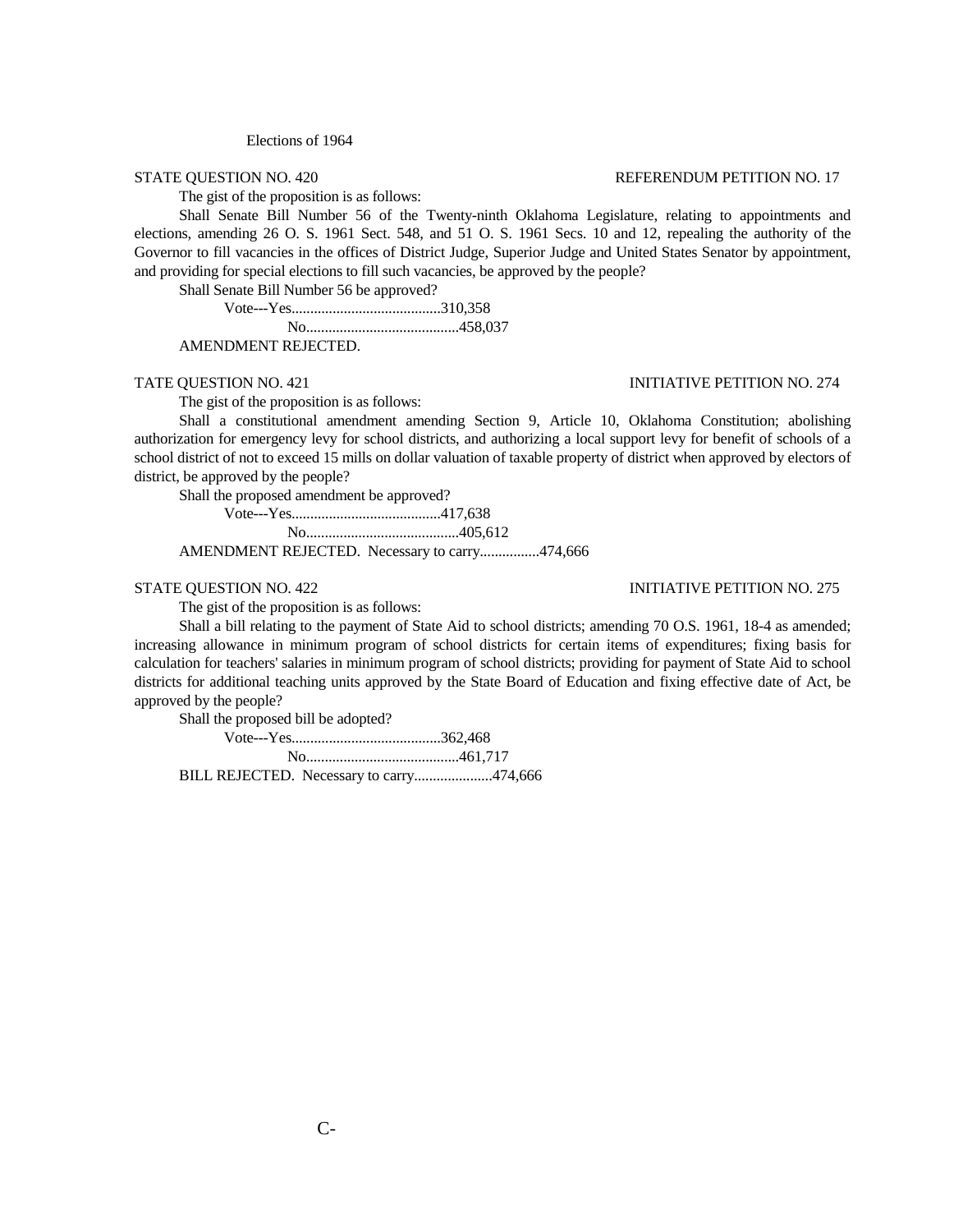The gist of the proposition is as follows:

Shall a Bill relating to school districts; providing for disorganization of school districts not maintaining 12 years of accredited instruction and annexation of territory thereof to high school districts providing transportation within transportation areas in which territory is located; providing for continued employment of teachers of disorganized districts, and for use of funds appropriated for payment of State Aid to school districts for such purpose under certain circumstances; and making provisions of Act severable, be approved by the people?

Shall the proposed bill be approved?

Vote---Yes........................................403,865 No.........................................418,070 BILL REJECTED. Necessary to carry.....................474,666

The gist of the proposition is as follows:

Shall a bill relating to county superintendents of schools; providing county superintendents shall conduct joint programs for school districts when requested to do so, and prescribing manner of payment of cost thereof; fixing total compensation of county superintendents of schools; and repealing conflicting laws, be approved by the people?

Shall the proposed bill be approved?

AMENDMENT REJECTED. Necessary to carry................474,666

### STATE QUESTION NO. 423 INITIATIVE PETITION NO. 276

#### STATE QUESTION NO. 424 INITIATIVE PETITION NO. 277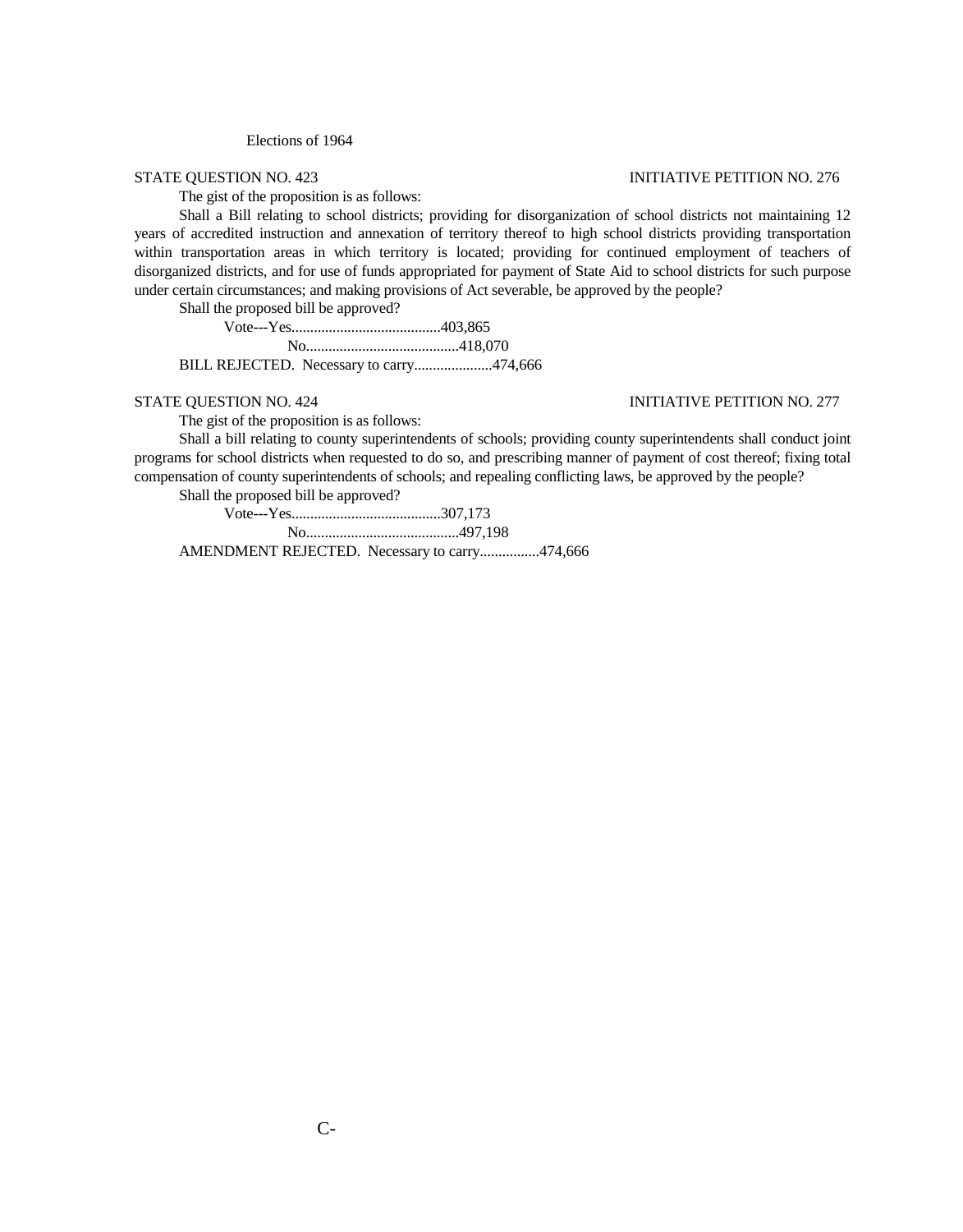#### **SPECIAL ELECTION**

April 27, 1965

### STATE QUESTION NO. 425 LEGISLATIVE REFERENDUM NO. 146

Submitted by House Joint Resolution No. 511, page 1190, Sesison Laws 1965.

The gist of the proposition is as follows:

Shall a Legislative Act providing for a one cent increase in sales tax in addition to the two cent sales tax levy; amending Sections 1304, 1303, 1307, Subsection d, of Oklahoma Sales Tax Code, as enacted by Chapter 367, Oklahoma Session Laws 1963 (68 O.S. Supp. 1963, Section 13-1304, 13-1303, and 13-1307, subsection d); directing additional revenue to be credited to General Revenue Fund of State; fixing brackets for convenience in collecting tax; making other provisions of law relating to sales tax applicable; designating purposes of State Assistance Fund; and fixing effective date, be approved by the people?

Should the proposed Legislative Act be approved?

Vote Yes........................................171,123 No.........................................293,278

ACT REJECTED.

## STATE QUESTION NO. 426 LEGISLATIVE REFERENDUM NO. 147

Submitted by House Joint Resolution No. 530, page 1171, Session Laws 1965.

The gist of the proposition is as follows:

Shall a constitutional amendment adding new Section 37 to Article X, Oklahoma Constitution, authorizing State indebtedness not to exceed Fifty-Six Million, Seven Hundred Fifty Thousand Dollars (\$56,750,000.00) for constructing buildings and other capital improvements for Departments of State Government; remodeling, modernizing and repairing existing buildings and capital improvements; and purchase of land, equipment and furnishings for such construction and remodeling; authorizing retirement of debt from (1) uncommitted cigarette tax revenues, (2) allocations from General Revenue Fund, and (3) proceeds of any tax imposed for the purpose; and authorizing the Legislature to impose such tax, be approved by the people?

Shall the proposed amendment be approved?

Vote---Yes........................................199,512 No.........................................261,229 AMENDMENT REJECTED.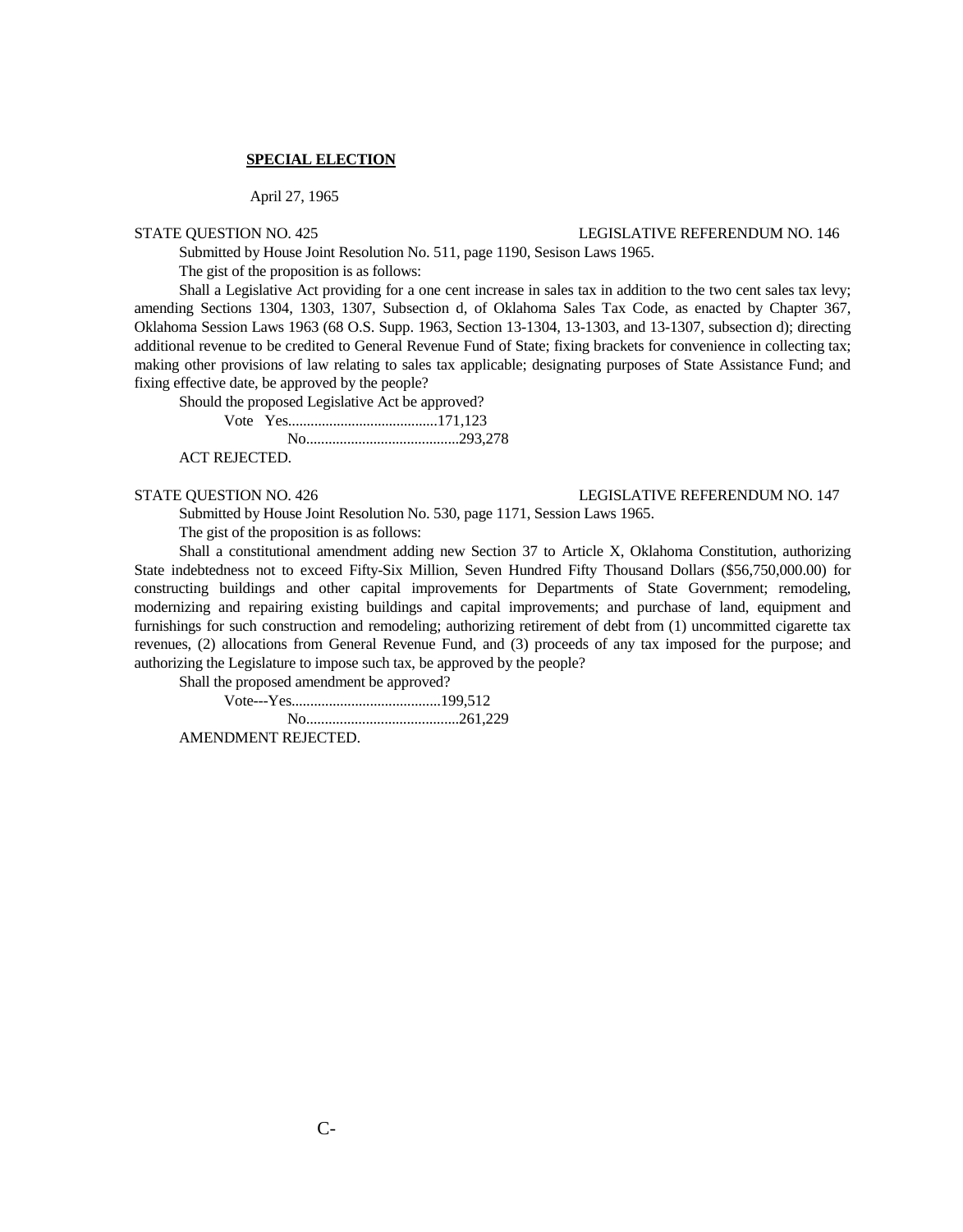### STATE QUESTION 427 LEGISLATIVE REFERENDUM NO. 148

Submitted by Senate Joint Resolution No. 22, page 1195, Session Laws 1965. The gist of the proposition is as follows:

Shall a Joint Resolution authorizing the State Highway Commission to issue periodically up to Sixty Million Dollars (\$60,000,000) in Highway Revenue Notes maturing on or before July 15, 1985, for constructing, widening, straightening, improving and resurfacing roads, to bear interest not to exceed three and five-tenths per cent (3.5%), providing form of notes, conditions of sale and redemption, judicial approval and incontestability; providing payment only out of the Highway Commission Note Fund of 1965; and irrevocably pledging that portion of first proceeds of seventy per cent (70%) of present four cents  $(4¢)$  per gallon motor fuel excise taxes necessary to pay principal and interest thereon, be approved by the people?

Shall the proposed Joint Resolution be approved?

Vote---Yes........................................213,953 No.........................................247,256

JOINT RESOLUTION REJECTED.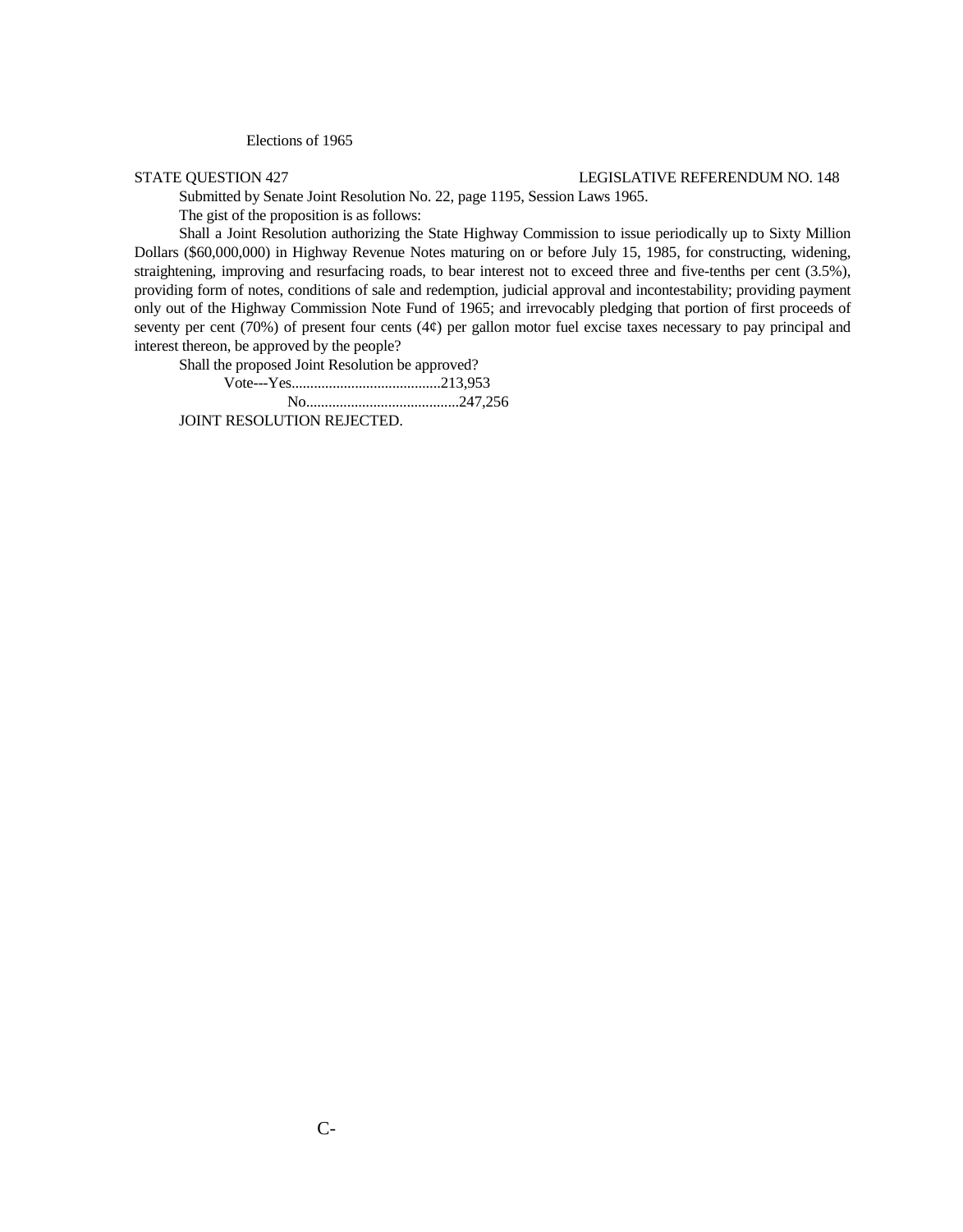### **SPECIAL ELECTION**

September 14, 1965

### STATE QUESTION NO. 430 LEGISLATIVE REFERENDUM NO. 151

Submitted by Senate Joint Resolution No. 2, page 1240, Session Laws 1965.

The gist of the proposition is as follows:

Shall a Constitutional Amendment amending Section 9, Article X, Oklahoma Constitution; authorizing a local support levy for benefit of schools of a school district of not to exceed 10 mills on dollar valuation of taxable property of district when approved by ad valorem taxpaying electors of the district, at annual elections or special elections called for said purpose, and providing no part of such local support levy and existing emergency levy shall be required to finance the State guaranteed program of a school district be approved by the people?

Shall the proposed amendment be approved?

Vote---Yes........................................125,779 No..........................................59,535

AMENDMENT ADOPTED.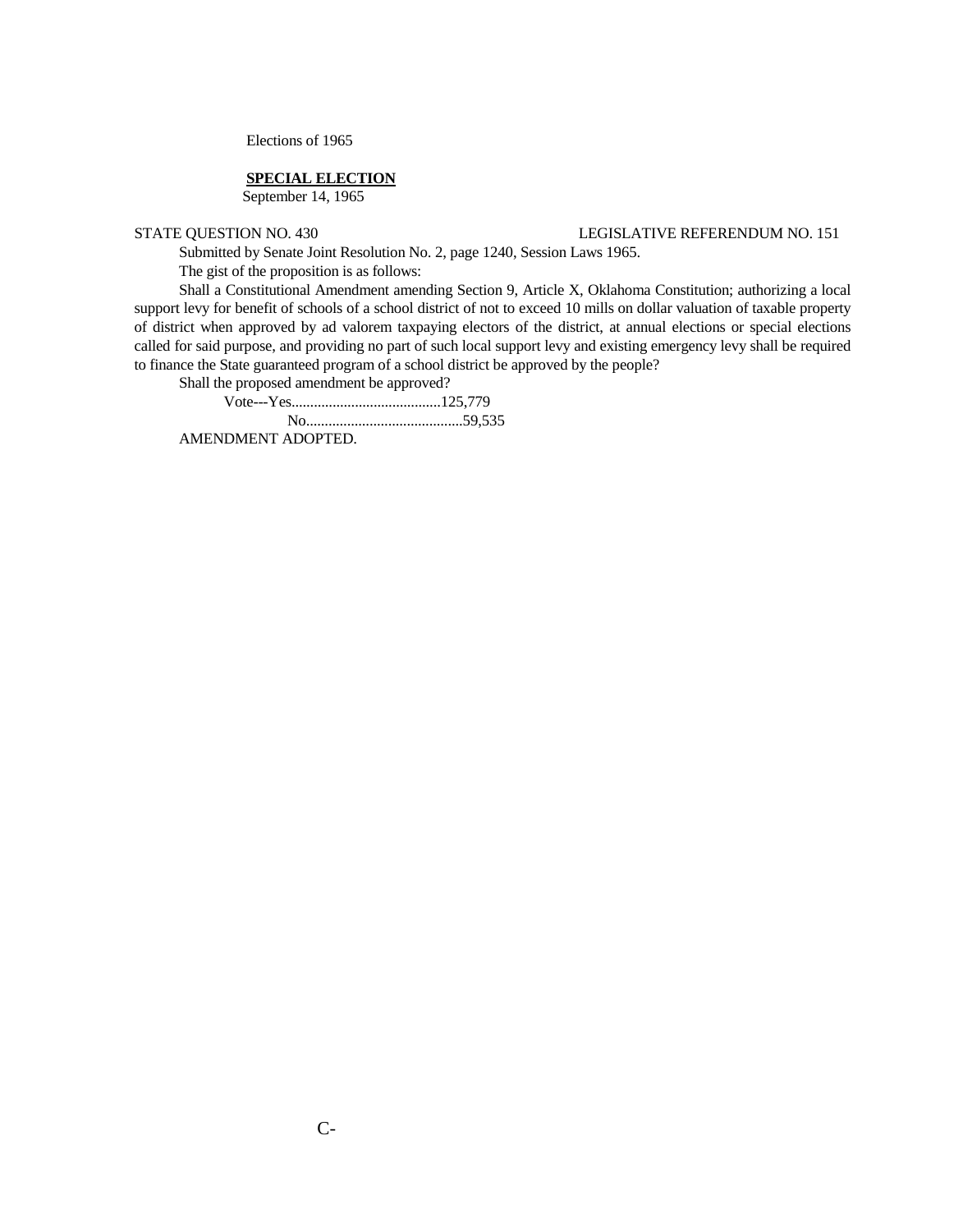## **SPECIAL ELECTION**

December 14, 1965

STATE QUESTION NO. 433 LEGISLATIVE REFERENDUM NO. 154

Submitted by House Joint Resolution No. 552, page 1182, Session Laws 1965. The gist of the proposition is as follows:

Shall a Constitutional Amendment adding new Section 37 to Article X, Oklahoma Constitution, authorizing State indebtedness not to exceed fifty-Four Million, Seven Hundred Fifty Thousand Dollars (\$54,750,000.00) for constructing capital improvements for Institutions and Departments of State Government; remodeling, modernizing and repairing existing capital improvements; and purchase of land, equipment and furnishings for such construction and remodeling; authorizing retirement of debt from (1) uncommitted cigarette tax revenues, (2) allocations from General Revenue Fund, (3) proceeds of any tax imposed for the purpose, and (4) issuance of bonds pledging full faith and credit of state, be approved by the people?

Shall the proposed amendment be approved?

| AMENDMENT ADOPTED. |  |
|--------------------|--|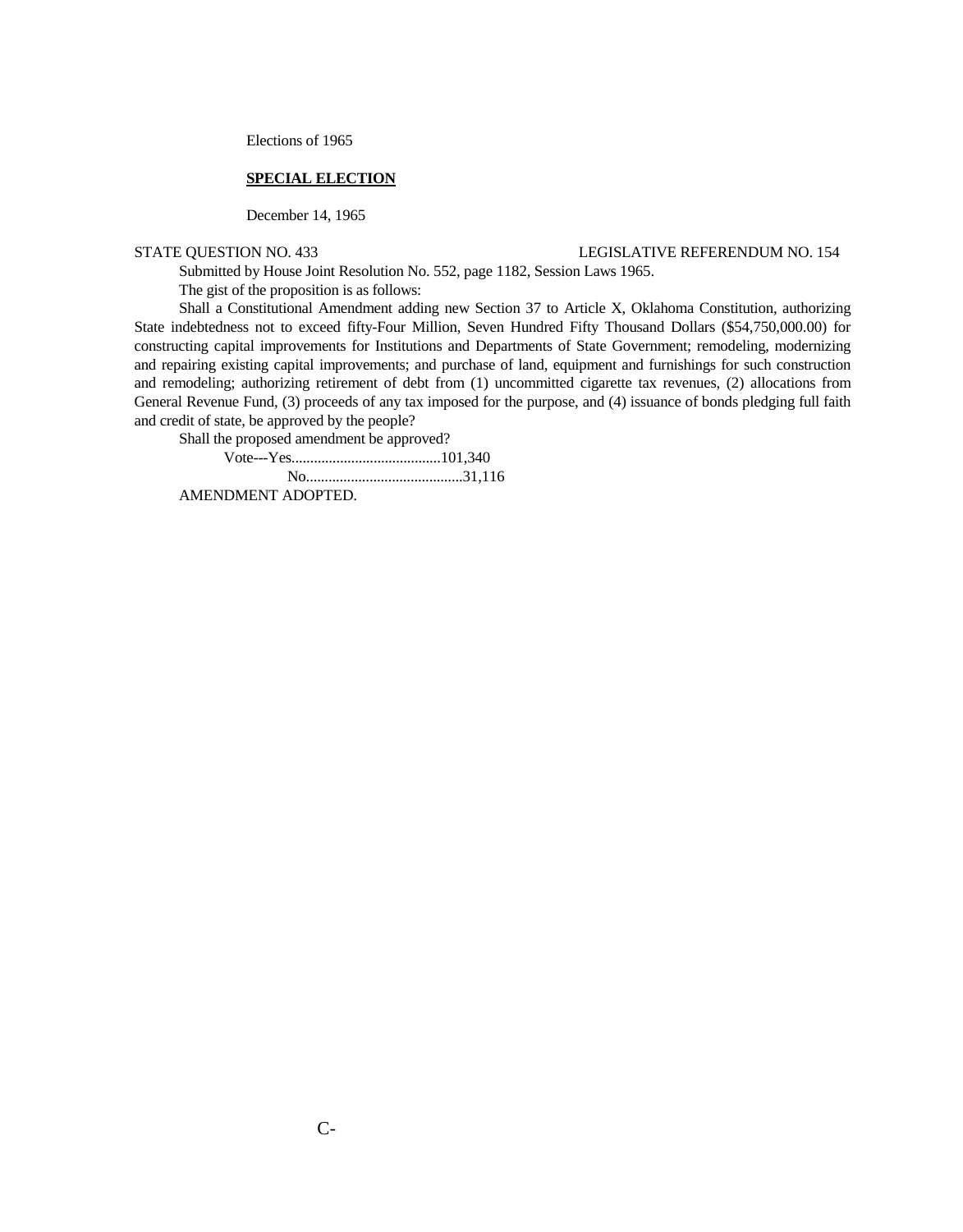## **PRIMARY ELECTIONS**

May 3, 1966

## **DEMOCRATIC PRIMARY ELECTION**

## GOVERNOR

|  | 18.5% |
|--|-------|
|  | 0.5%  |
|  | 1.0%  |
|  | 0.2%  |
|  | 0.1%  |
|  | 13.9% |
|  | 0.2%  |
|  | 3.9%  |
|  | 31.5% |
|  | 5.2%  |
|  | 3.8%  |
|  | 20.4% |
|  | 0.3%  |
|  |       |

## LLIEUTENANT GOVERNOR

|  | 11.0% |
|--|-------|
|  | 70.1% |
|  | 12.1% |
|  | 6.6%  |
|  |       |

## SECRETARY OF STATE

|  | 17.2% |
|--|-------|
|  | 13.9% |
|  | 9.8%  |
|  | 8.1%  |
|  | 10.3% |
|  | 40.5% |
|  |       |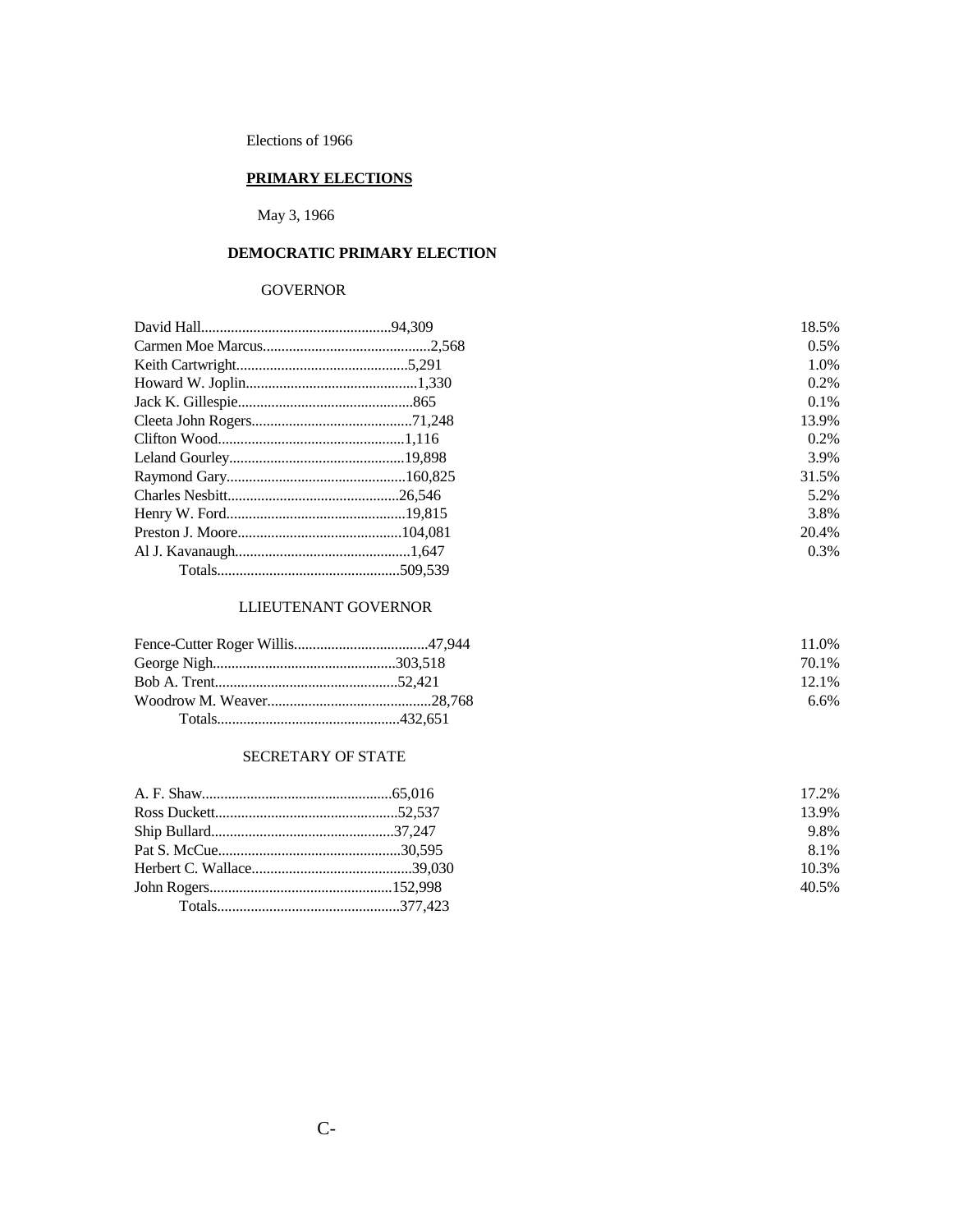### ATTORNEY GENERAL

|  | 37.9%   |
|--|---------|
|  | 30.2%   |
|  | $9.2\%$ |
|  | 16.1%   |
|  | 6.3%    |
|  |         |

\*Withdrew after the Primary Election and before the Runoff Primary.

## STATE AUDITOR

|  | 43.6% |
|--|-------|
|  | 28.0% |
|  | 28.3% |
|  |       |

## STATE TREASURER

|  | 13.1% |
|--|-------|
|  | 21.4% |
|  | 4.9%  |
|  | 51.8% |
|  | 8.5%  |
|  |       |

#### COMMISSIONER OF LABOR

|  | 7.7%  |
|--|-------|
|  | 20.4% |
|  | 11.1% |
|  | 2.9%  |
|  | 5.4%  |
|  | 2.9%  |
|  | 3.3%  |
|  | 10.8% |
|  | 3.6%  |
|  | 31.5% |
|  |       |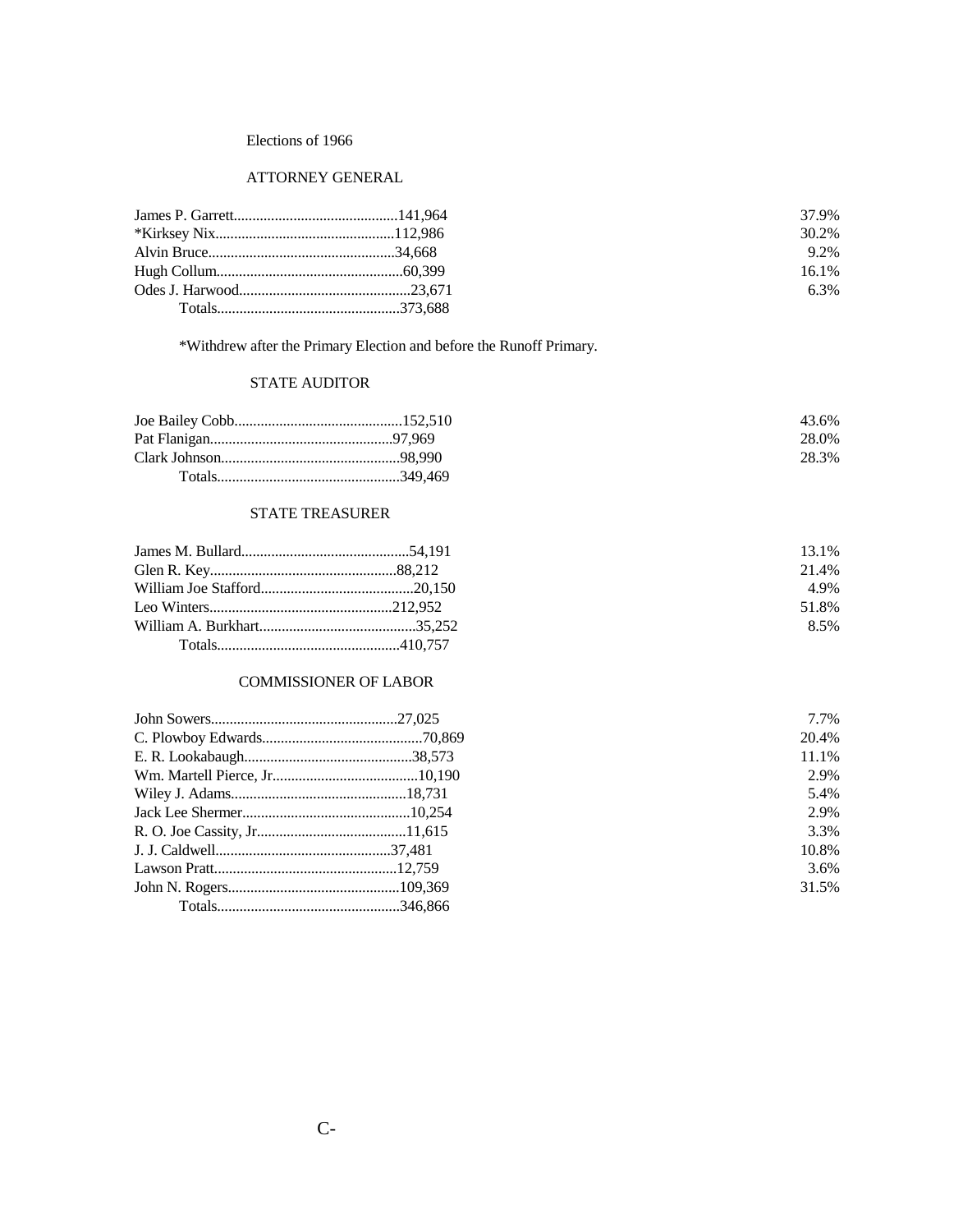## COMMISSIONER OF CHARITIES AND CORRECTIONS

|          |                                 | 26.8% |
|----------|---------------------------------|-------|
|          |                                 | 3.7%  |
|          |                                 | 6.5%  |
|          |                                 | 6.3%  |
|          |                                 | 3.3%  |
|          |                                 | 23.3% |
|          |                                 | 3.5%  |
|          |                                 | 4.0%  |
|          |                                 | 3.7%  |
|          |                                 | 14.1% |
|          |                                 | 4.3%  |
|          |                                 |       |
|          | CORPORATION COMMISSIONER        |       |
|          |                                 | 58.7% |
|          |                                 | 14.0% |
|          |                                 | 27.1% |
|          |                                 |       |
|          | <b>ASSISTANT MINE INSPECTOR</b> |       |
| District |                                 |       |
| 4.       |                                 | 41.5% |
|          |                                 | 29.1% |
|          |                                 | 29.3% |
|          |                                 |       |
|          | <b>JUSTICE OF SUPREME COURT</b> |       |
| District |                                 |       |
| 1.       |                                 | 16.4% |
|          |                                 | 17.3% |
|          |                                 | 28.8% |
|          |                                 | 28.3% |
|          |                                 | 9.0%  |
|          |                                 |       |
| 2.       | (Unexpired Term)                |       |

| 65.0% |
|-------|
| 34.9% |
|       |
|       |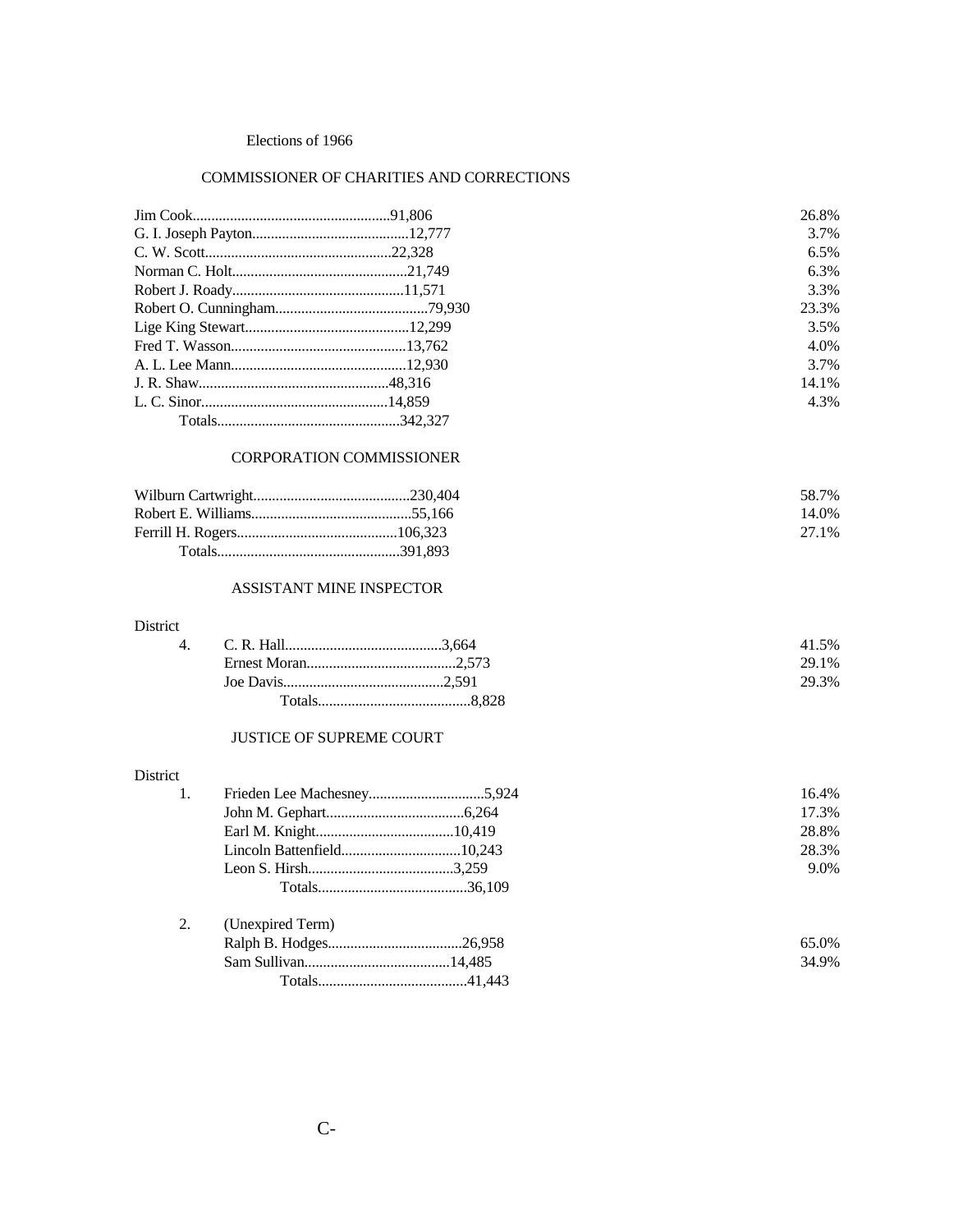## JUDGE OF THE COURT OF CRIMINAL APPEALS - SOUTHERN DISTRICT

|  | 16.6% |
|--|-------|
|  | 55.9% |
|  | 27.3% |
|  |       |

## UNITED STATES SENATOR

|  | $9.6\%$ |
|--|---------|
|  | 83.5%   |
|  | 6.7%    |
|  |         |

### UNITED STATES REPRESENTATIVE

#### District

| 2.  |                              | 77.9%   |
|-----|------------------------------|---------|
|     |                              | 22.0%   |
|     |                              |         |
| .5. |                              | 71.0%   |
|     |                              | 11.1%   |
|     | H. B. Boots Taliaferro14,911 | 15.5%   |
|     |                              | $2.2\%$ |
|     |                              |         |
| 6.  |                              | 52.4%   |
|     |                              | 47.5%   |
|     |                              |         |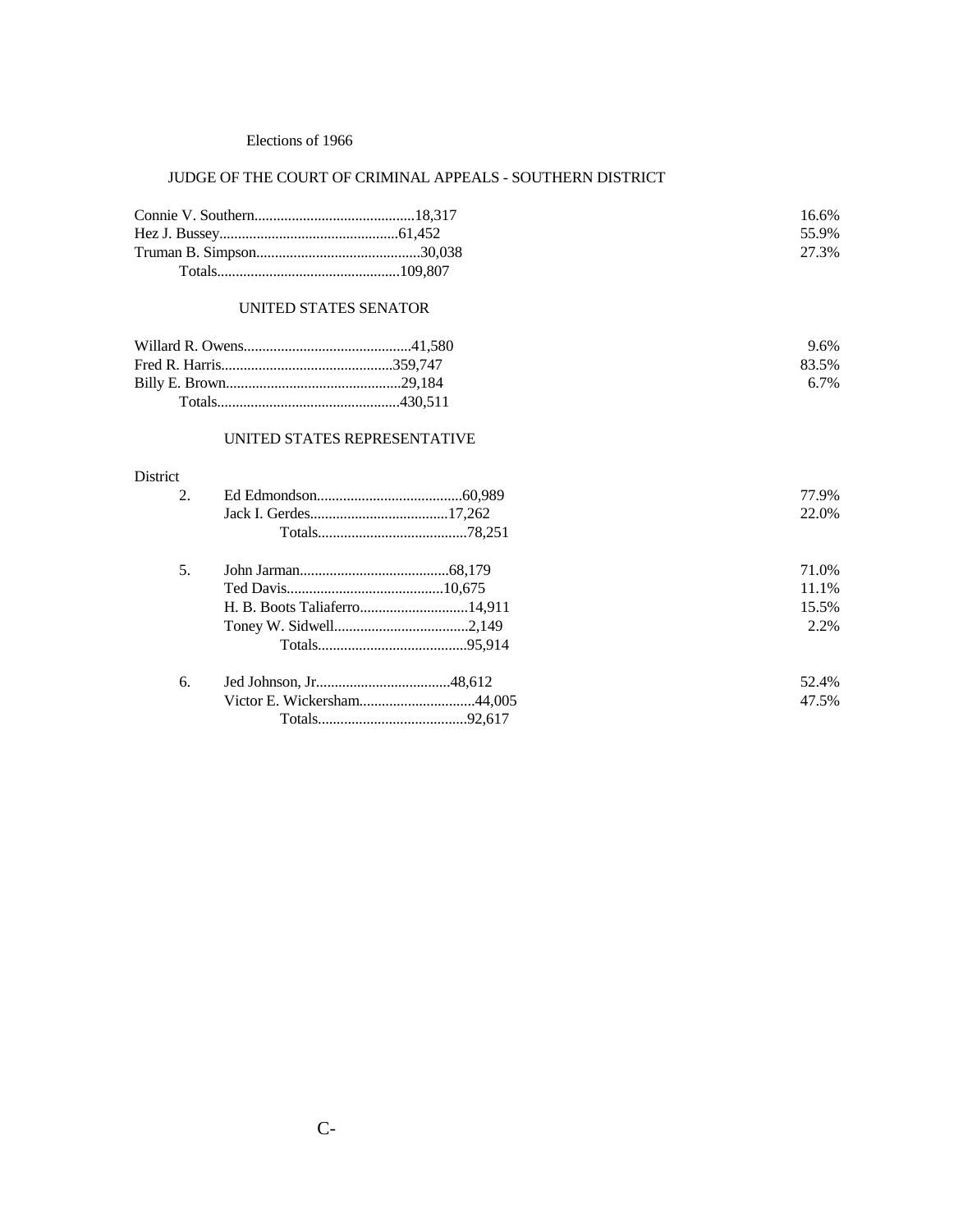## **REPUBLICAN PRIMARY ELECTION**

## GOVERNOR

|  | 48.9% |
|--|-------|
|  | 2.9%  |
|  | 48.0% |
|  |       |

## LIEUTENANT GOVERNOR

|  | 33.2% |
|--|-------|
|  | 66.7% |
|  |       |

## UNITED STATES SENTOR

|  | 42.5% |
|--|-------|
|  | 37.9% |
|  | 19.5% |
|  |       |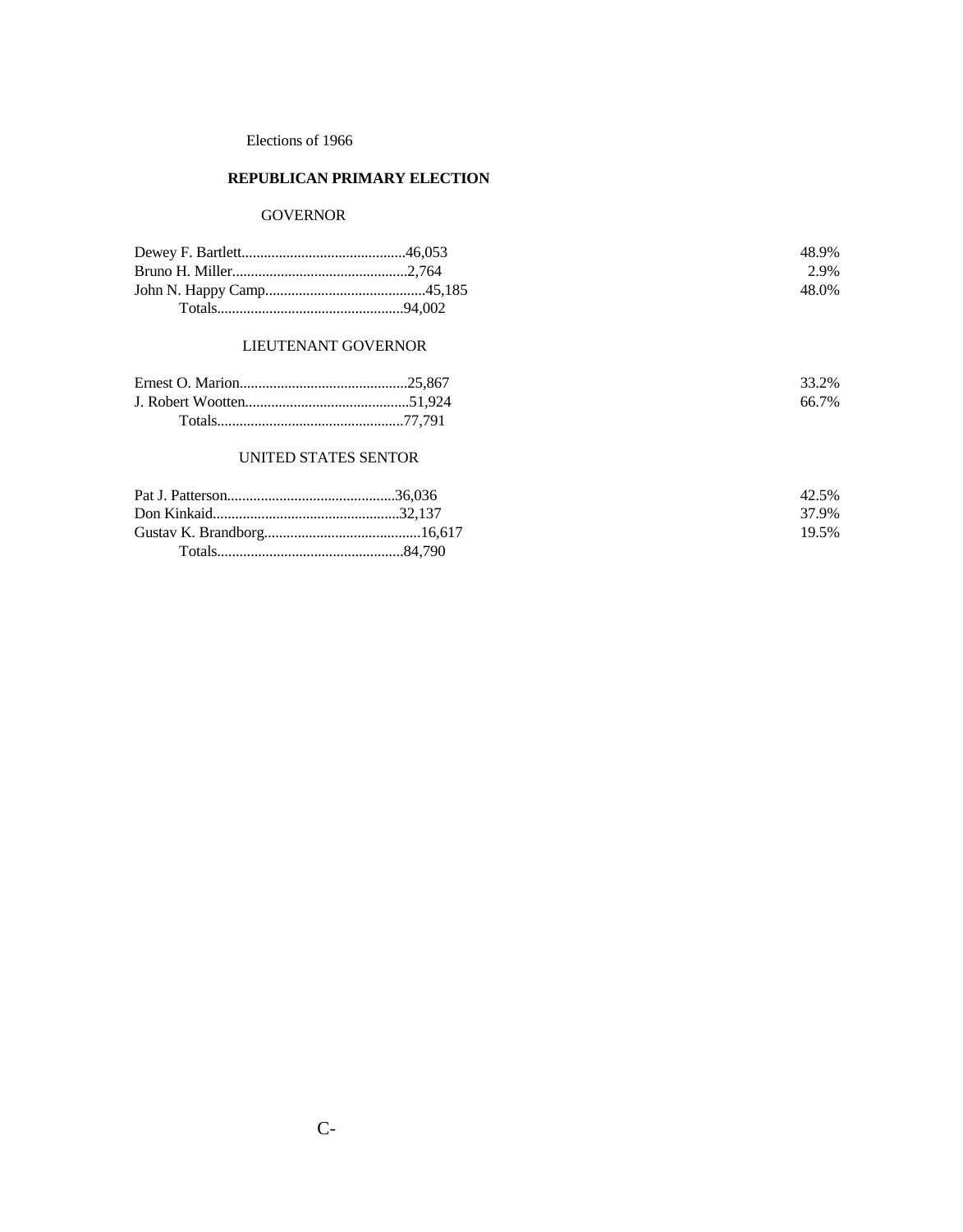## **STATE QUESTIONS**

## STATE QUESTION NO. 428 LEGISLATIVE REFERENDUM NO. 149

Submitted by Senate Joint Resolution No. 10, page 1174, Session Laws 1965.

The gist of the proposition is as follows:

Shall a Constitutional Amendment repealing Section 3 of Article XIII of the Constitution of the State of Oklahoma requiring the Legislature to provide separate schools with like accommodations for white and colored children be approved by the people?

Shall the proposed amendment be approved?

Vote---Yes........................................327,927 No.........................................166,941

AMENDMENT ADOPTED.

#### STATE QUESTION NO. 429 LEGISLATIVE REFERENDUM NO. 150

Submitted by Senate Joint Resolution No. 19, page 1175, Session Laws 1965.

The gist of the proposition is as follows:

Shall a Constitutional Amendment providing for impeachment and removal from office of elected state officials, including the Justices of the Supreme Court and the Judges of the Court of Criminal Appeals; providing for automatic suspension of such officials from office upon verdict of guilty of a felony by a trial court of competent jurisdiction; directing withholding of pay and allowances during period of suspension; authorizing reinstatement in office and receipt of accumulated withheld pay and allowances upon reversal of conviction by a court of competent jurisdiction, and authorizing temporary appointments be approved by the people?

Shall the proposed amendment be approved?

| $T_{\rm N}$ $\sim$ $T_{\rm N}$ $\sim$ $T_{\rm N}$ $\sim$ $T_{\rm N}$ $\sim$ $T_{\rm N}$ |  |
|-----------------------------------------------------------------------------------------|--|

AMENDMENT ADOPTED.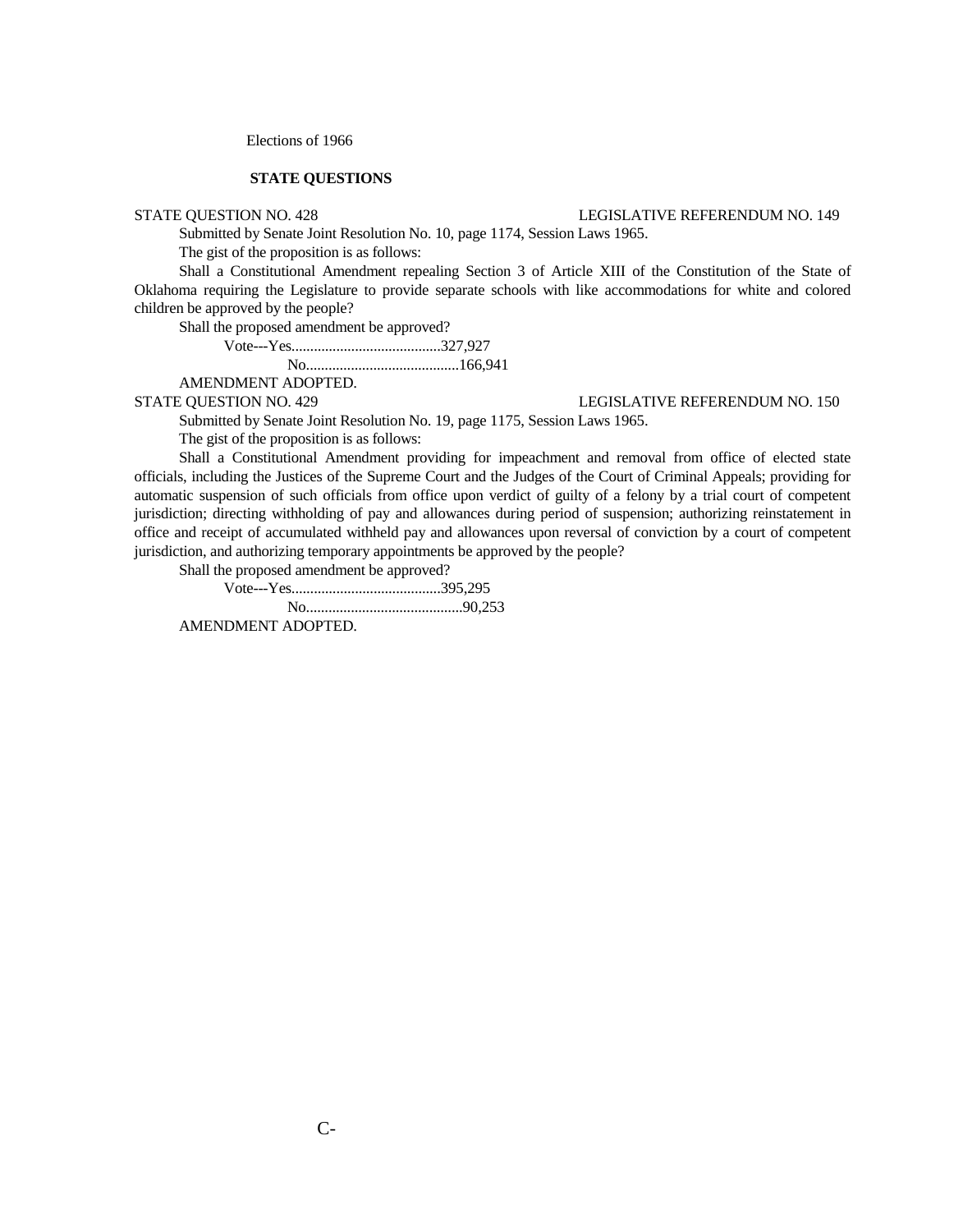### STATE QUESTION NO. 431 LEGISLATIVE REFERENDUM NO. 152

Submitted by House Joint Resolution No. 512, page 1177, Session Laws 1965. The gist of the proposition is as follows:

Shall a Constitutional Amendment adding Article VII-A to Oklahoma Constitution; creating Court on the Judiciary with trial and appellate divisions having exclusive jurisdiction to remove or compel retirement of persons exercising constitutional judicial powers; providing for the selection of judges thereof; authorizing Supreme Court, Governor, Attorney General or House of Representatives to institute prosecutions therein; providing for the selection of prosecutors from list of five names furnished by Bar Association; limiting compensation of court members to expense allowance as for district judges; and empowering each Court Division to fix compensation of prosecutors, be approved by the people?

Shall the proposed amendment be approved?

Vote---Yes........................................328,012 No.........................................128,207 AMENDMENT ADOPTED.

## STATE QUESTION NO. 432 LEGISLATIVE REFERENDUM NO. 153

Submitted by House Joint Resolution No. 523, page 1181, Session Laws 1965.

The gist of the proposition is as follows:

Shall a Constitutional Amendment amending Article III of the Constitution of the State of Oklahoma by adding Section 1A, providing that any citizen of the United States who immediately prior to his removal to this state was a qualified elector of another state and who has been a resident of Oklahoma for less than six months prior to a presidential election is entitled to vote for President and Vice President at that election, but for no other offices, if he meets statutory requirements therefor; and authorizing the Legislature to vitalize said section, be approved by the people?

Shall the proposed amendment be approved?

Vote---Yes........................................347,440 No.........................................120,455 AMENDMENT ADOPTED.

## STATE QUESTION NO. 436 LEGISLATIVE REFERENDUM NO. 157

Submitted by House Joint Resolution No. 515, page 1187, Session Laws 1965.

The gist of the proposition is as follows:

Shall a Constitutional Amendment providing that no person shall be elected Governor more than two times in succession and that the Secretary of State, State Auditor and State Treasurer shall be eligible to succeed themselves be approved by the people? Shall the proposed amendment be approved?

Vote---Yes........................................300,954

No.........................................183,850

AMENDMENT ADOPTED.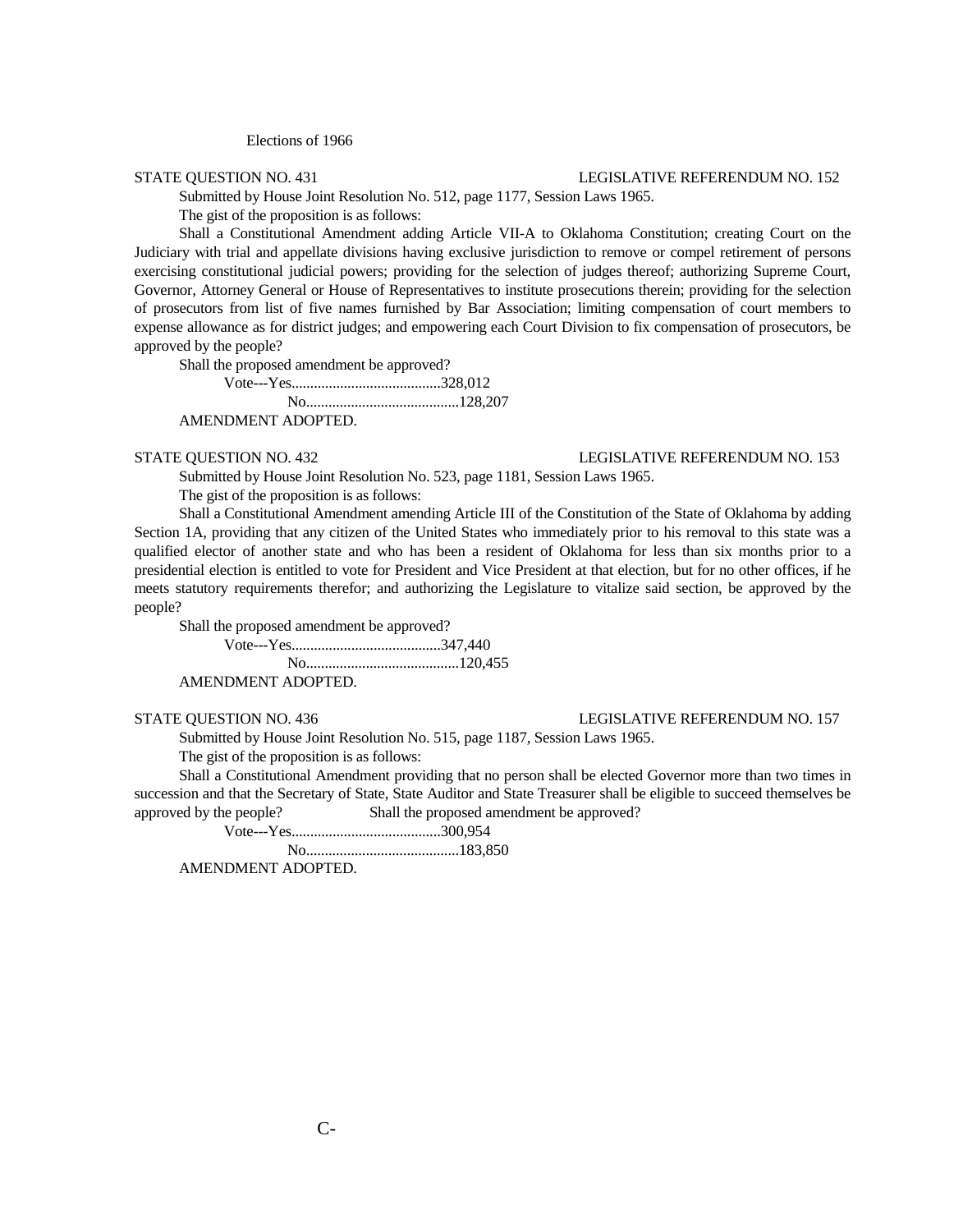## **RUNOFF PRIMARY ELECTIONS**

## May 24, 1966

## **DEMOCRATIC RUNOFF PRIMARY ELECTION**

## GOVERNOR

|          |                                 |                                           | 46.2%          |
|----------|---------------------------------|-------------------------------------------|----------------|
|          |                                 |                                           | 53.7%          |
|          |                                 |                                           |                |
|          | <b>SECRETARY OF STATE</b>       |                                           |                |
|          |                                 |                                           |                |
|          |                                 |                                           | 37.3%          |
|          |                                 |                                           | 62.6%          |
|          |                                 |                                           |                |
|          | <b>STATE AUDITOR</b>            |                                           |                |
|          |                                 |                                           | 56.8%          |
|          |                                 |                                           | 43.1%          |
|          |                                 |                                           |                |
|          |                                 |                                           |                |
|          | <b>COMMISSIONER OF LABOR</b>    |                                           |                |
|          |                                 |                                           | 38.0%          |
|          |                                 |                                           | 61.7%          |
|          |                                 |                                           |                |
|          |                                 | COMMISSIONER OF CHARITIES AND CORRECTIONS |                |
|          |                                 |                                           |                |
|          |                                 |                                           | 54.9%<br>45.0% |
|          |                                 |                                           |                |
|          |                                 |                                           |                |
|          | ASSISTANT MINE INSPECTOR        |                                           |                |
| District |                                 |                                           |                |
| 4.       |                                 |                                           | 55.0%          |
|          |                                 |                                           | 45.0%          |
|          |                                 |                                           |                |
|          | <b>JUSTICE OF SUPREME COURT</b> |                                           |                |
|          |                                 |                                           |                |
| District |                                 |                                           |                |
| 1.       |                                 |                                           | 52.3%          |
|          |                                 |                                           | 47.6%          |
|          |                                 |                                           |                |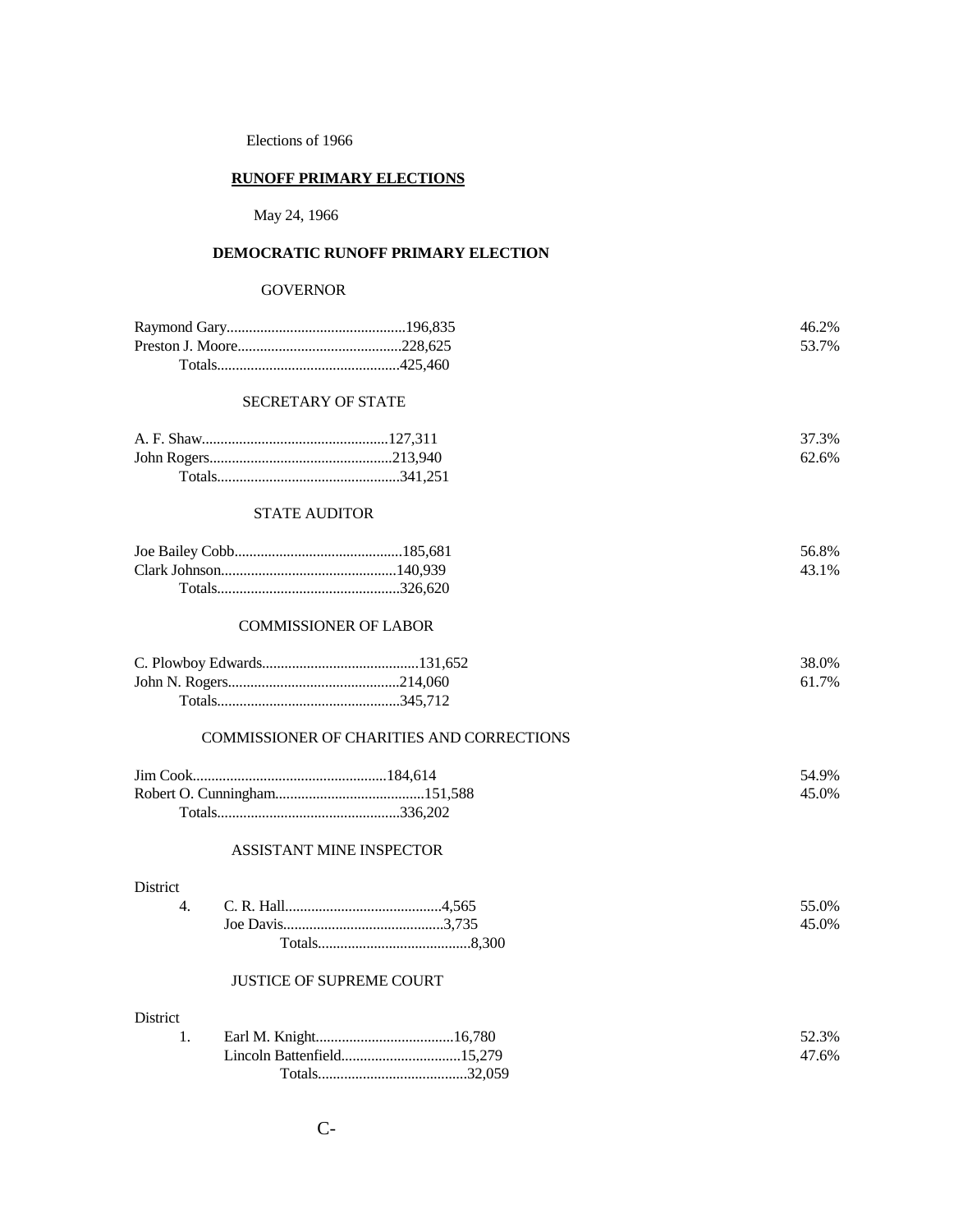# C-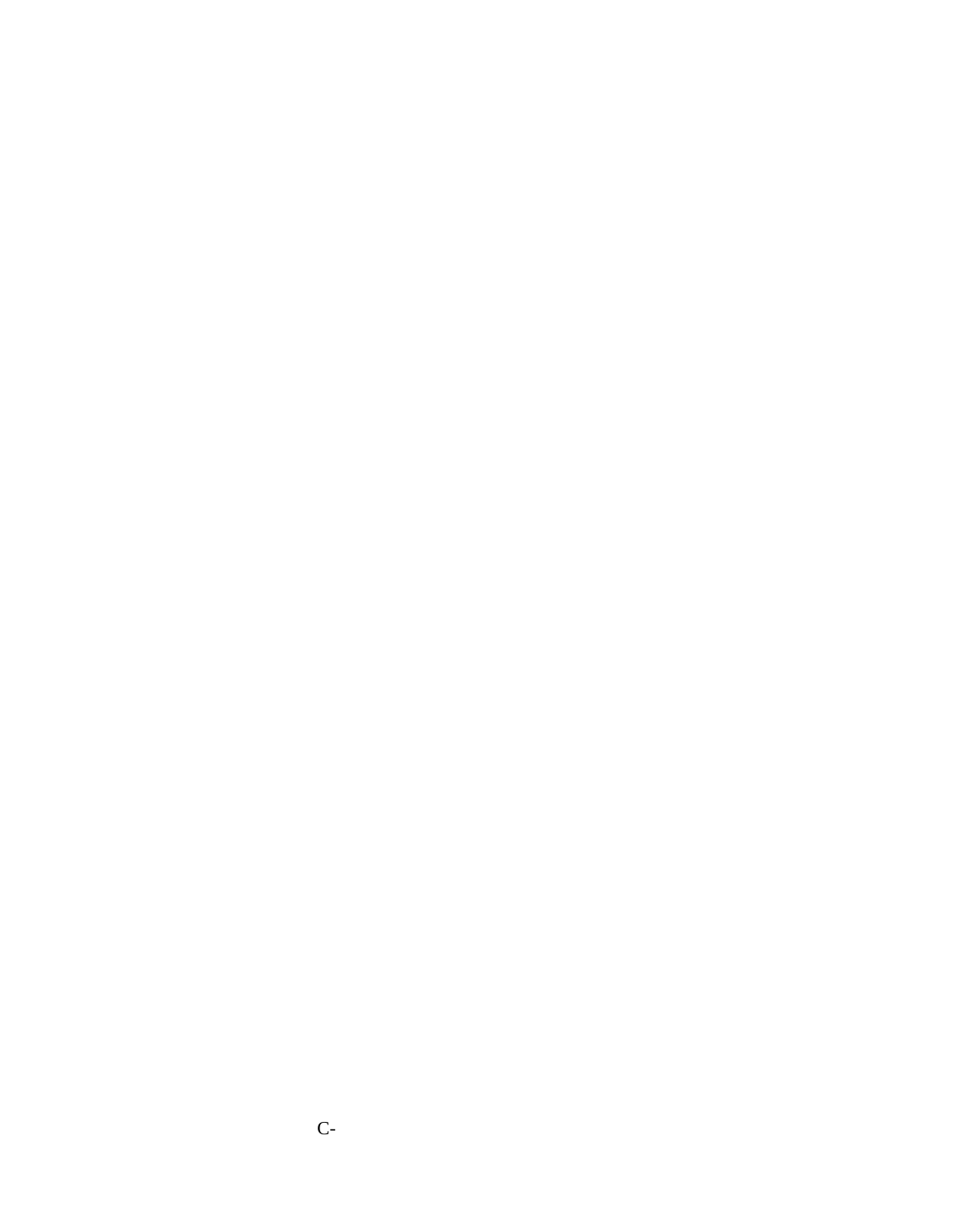## **REPUBLICAN RUNOFF PRIMARY ELECTION**

## GOVERNOR

|  | 56.7% |
|--|-------|
|  | 43.2% |
|  |       |

## UNITED STATES SENATOR

|  | 58.2% |
|--|-------|
|  | 41.7% |
|  |       |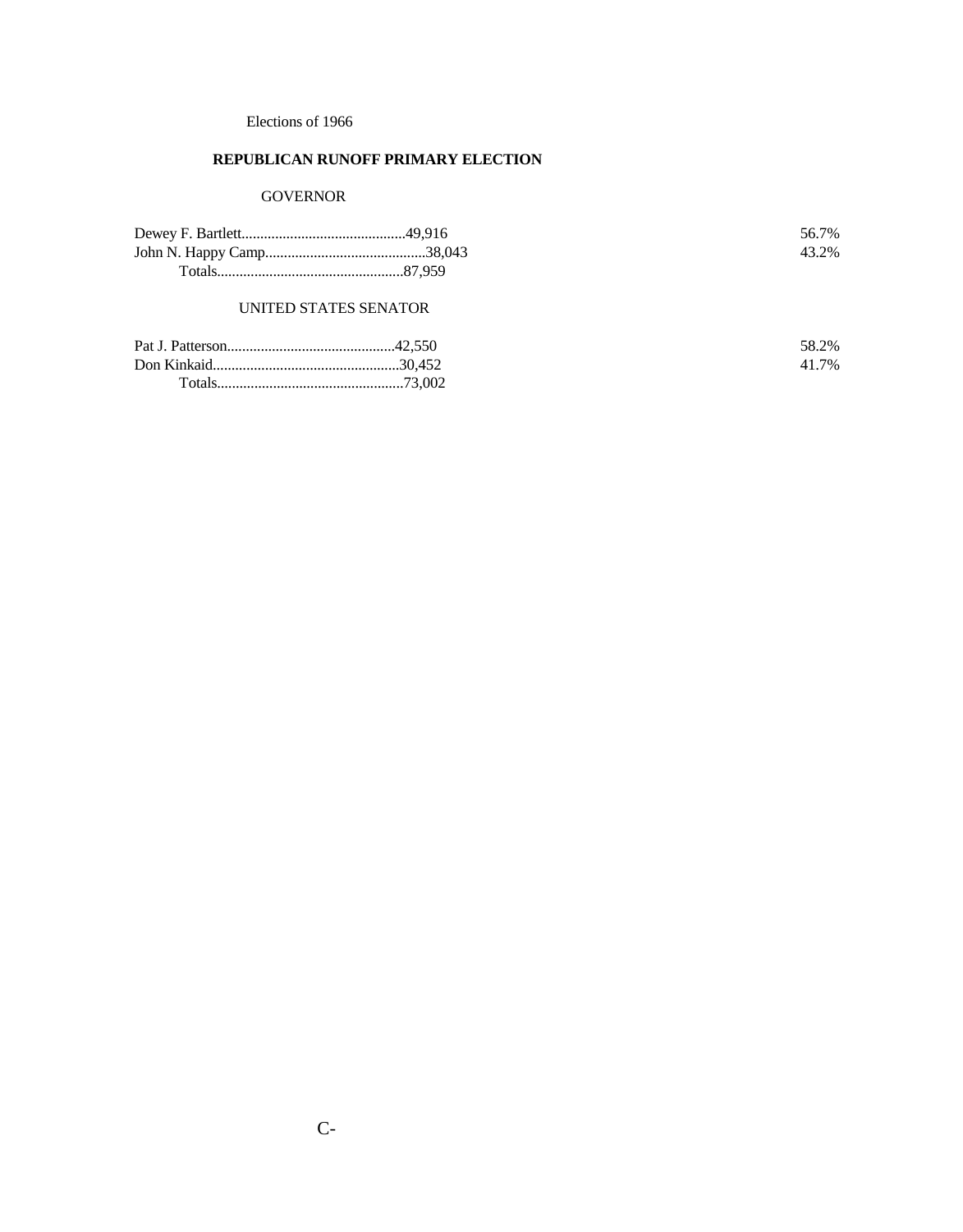## **STATE QUESTIONS**

### STATE QUESTION NO. 434 LEGISLATIVE REFERENDUM NO. 155

Submitted by House Joint Resolution NO. 520, page 1185, Session Laws 1965. The gist of the proposition is as follows:

Shall a Constitutional Amendment authorizing establishment of area school districts by the State Board for Vocational Education; providing for an annual five (5) mill additional property tax levy when approved by a majority of the area school district electors; providing such levy shall be made annually until repealed by a majority of the area school district electors voting on the question at an election called for such purpose; permitting area school districts to become indebted up to five per cent (5%) of their net valuation for capital improvements; providing for area school district governing body be approved by the people?

Shall the proposed amendment be approved?

## AMENDMENT ADOPTED

#### STATE QUESTION NO. 435 LEGISLATIVE REFERENDUM NO. 156

Submitted by Senate Joint Resolution No. 7, page 1186, Session Laws 1965.

The gist of the proposition is as follows:

Shall a Constitutional Amendment amending Sections 26 and 27 of Article V of the Constitution of the State of Oklahoma providing for annual regular legislative sessions with a limit of ninety (90) legislative days for each session be approved by the people?

Shall the proposed amendment be adopted?

AMENDMENT ADOPTED.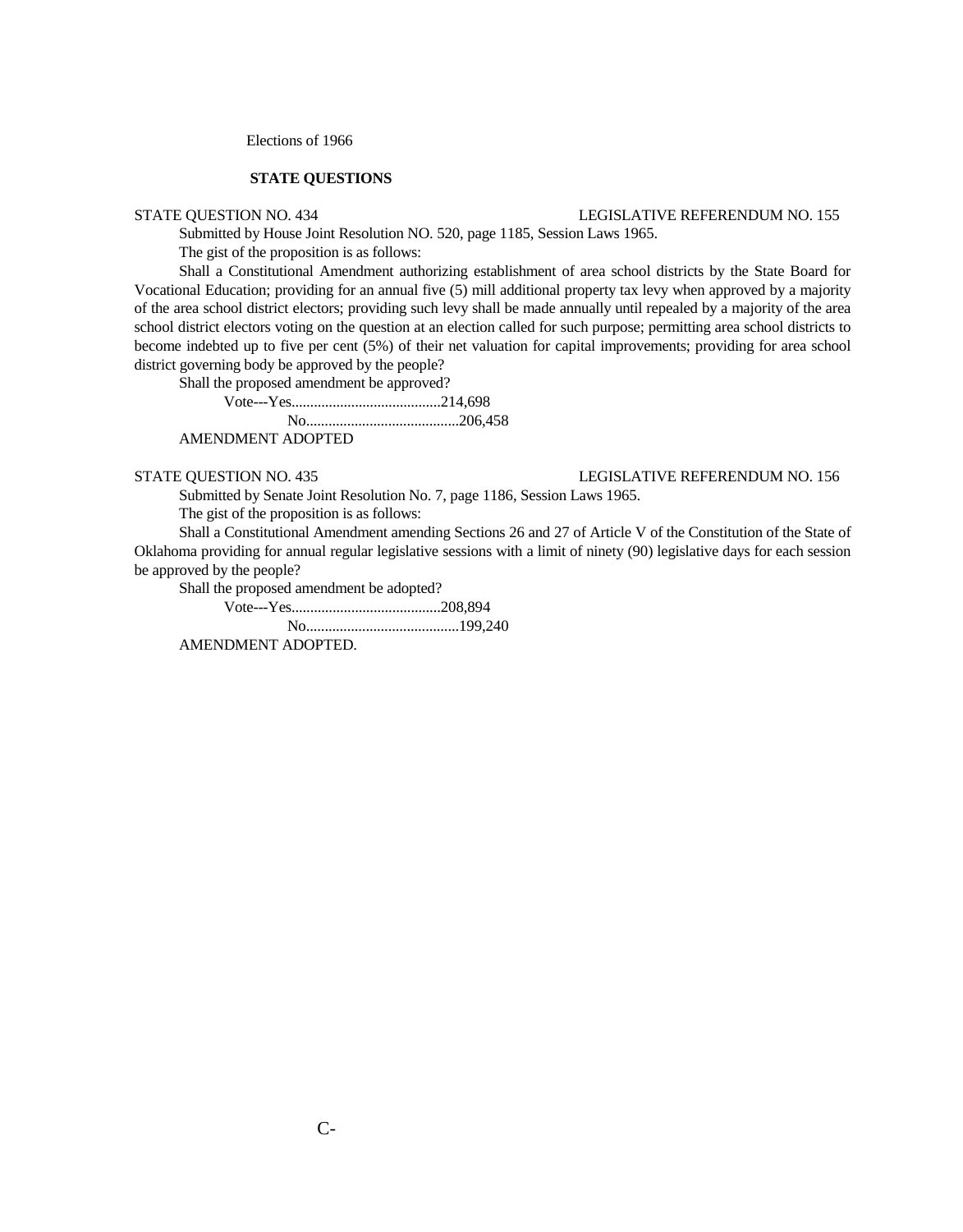## **GENERAL ELECTION**

## November 8, 1966

| <b>GOVERNOR</b>                            |                        |
|--------------------------------------------|------------------------|
| Dewey F. Bartlett (Republican)377,078      | 55.6%<br>43.7%<br>0.5% |
| LIEUTENANT GOVERNOR                        |                        |
| J. Robert Wootten (Republican)306,053      | 51.4%<br>47.9%<br>0.5% |
| <b>SECRETARY OF STATE</b>                  |                        |
| Nelson Newman, Jr. (Republican)293,097     | 51.1%<br>48.8%         |
| <b>ATTORNEY GENERAL</b>                    |                        |
| G. T. Blankenship (Republican)332,030      | 54.3%<br>45.6%         |
| <b>STATE AUDITOR</b>                       |                        |
|                                            | 52.1%<br>47.8%         |
| <b>STATE TREASURER</b>                     |                        |
| Wm. L. McKnight (Republican)249,922        | 59.6%<br>40.3%         |
| STATE SUPERINTENDENT OF PUBLIC INSTRUCTION |                        |
|                                            | 100%                   |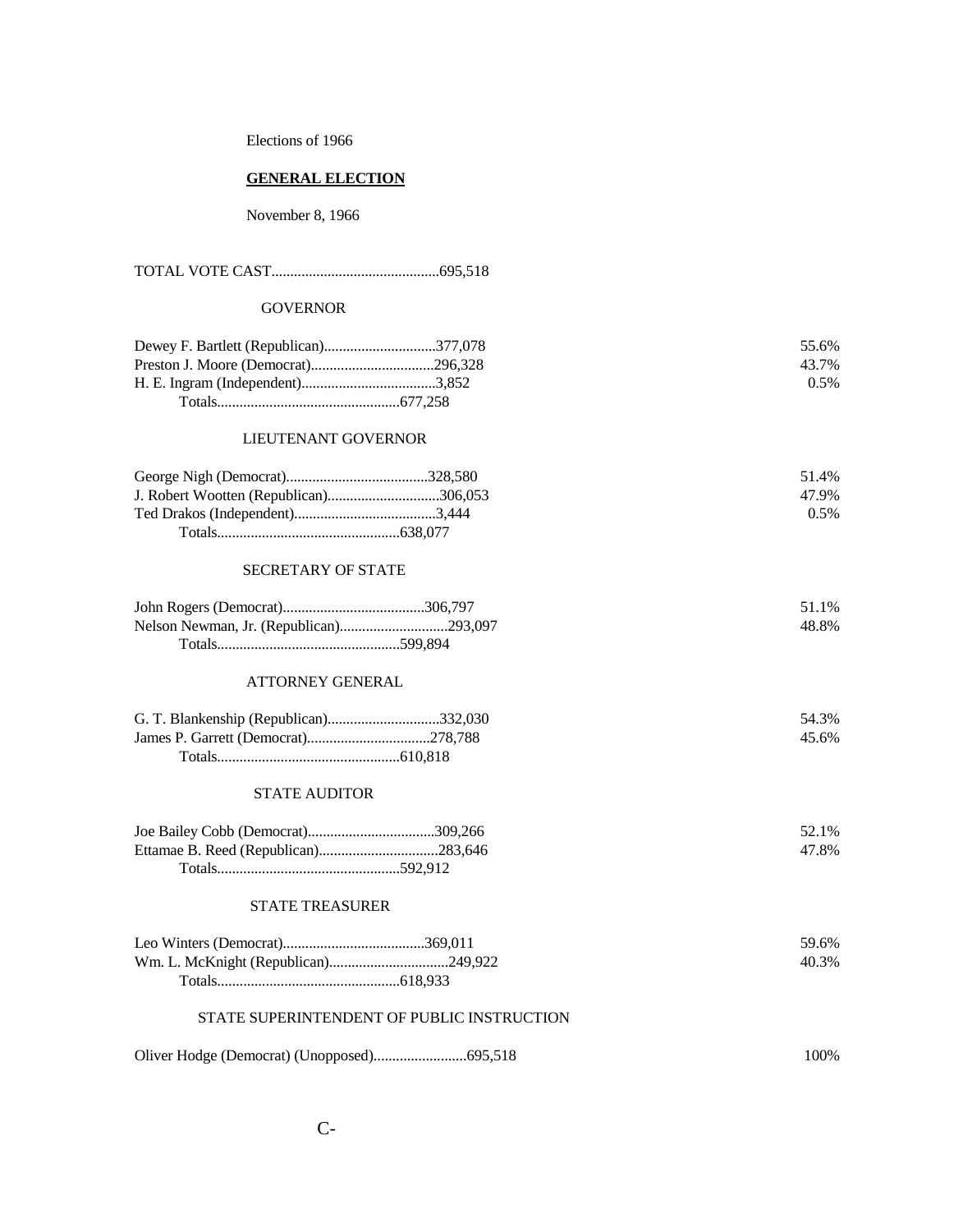| STATE EXAMINER AND INSPECTOR                                      |                |
|-------------------------------------------------------------------|----------------|
|                                                                   | 100%           |
| <b>COMMISSIONER OF LABOR</b>                                      |                |
|                                                                   | 50.8%<br>49.1% |
| COMMISSIONER OF CHARITIES AND CORRECTIONS                         |                |
| Elaine M. Phillips (Republican)288,705                            | 50.9%<br>49.0% |
| <b>COMMISSIONER OF INSURANCE</b>                                  |                |
|                                                                   | 100%           |
| <b>CORPORATION COMMISSIONER</b>                                   |                |
| Wilburn Cartwright (Democrat)319,907                              |                |
| <b>CLERK OF SUPREME COURT</b>                                     |                |
| Andrew R. Hickam (Republican)262,071                              | 54.8%<br>45.1% |
| <b>CHIEF MINE INSPECTOR</b>                                       |                |
|                                                                   | 100%           |
| <b>ASSISTANT MINE INSPECTOR</b>                                   |                |
| District<br>Paul H. Scroggins (Democrat) (Unopposed)695,518<br>1. | 100%           |
| 2.<br>John Moore (Democrat) (Unopposed)695,518                    | 100%           |
| 3.<br>Buck Perry (Democrat) (Unopposed)695,518                    | 100%           |
| 4.                                                                | 100%           |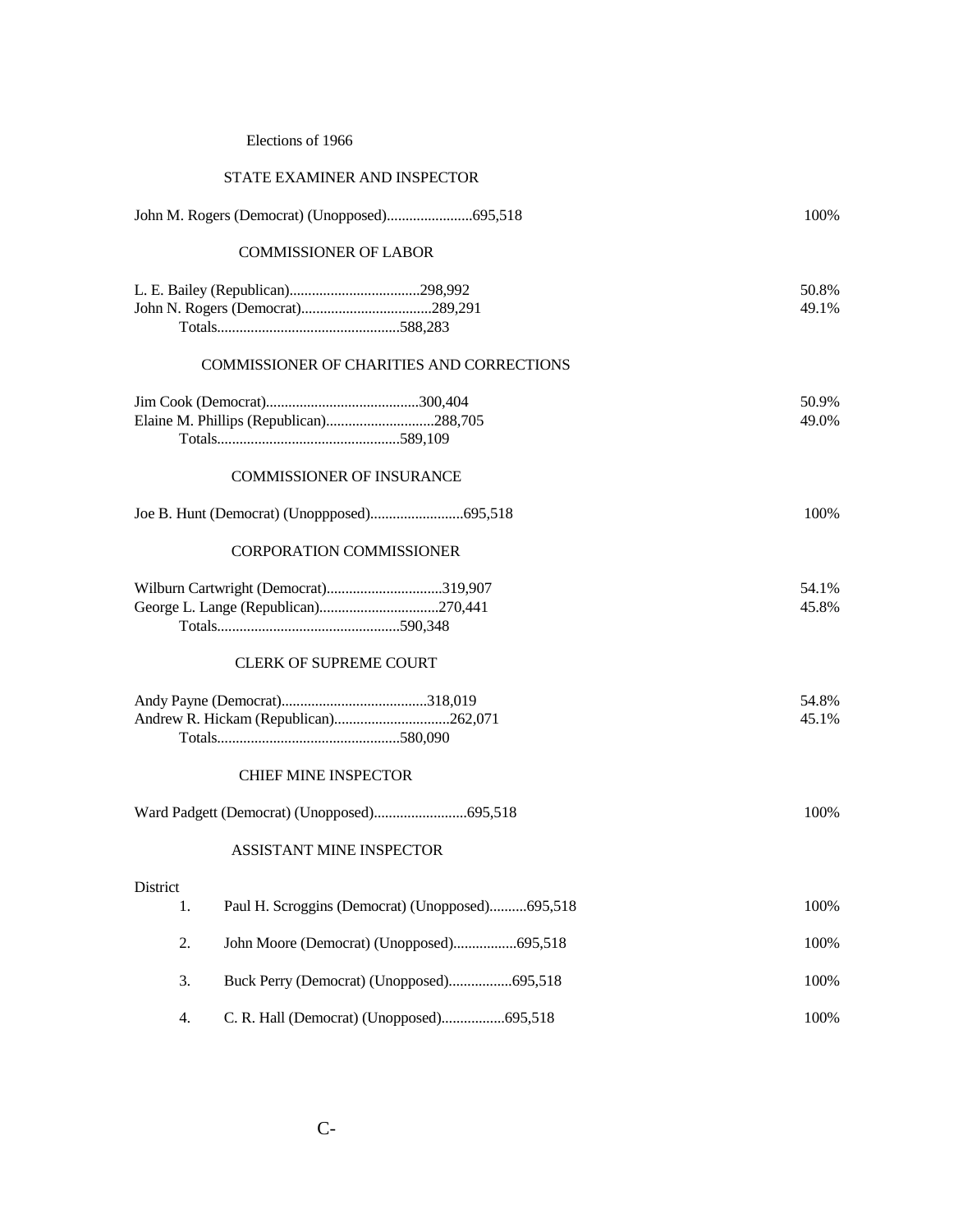## JUDGE OF THE COURT OF CRIMINAL APPEALS - SOUTHERN DISTRICT

|          |                                                | 100%  |
|----------|------------------------------------------------|-------|
|          | <b>JUSTICE OF SUPREME COURT</b>                |       |
| District |                                                |       |
| 1.       | Robert E. Lavender (Republican)314,616         | 54.2% |
|          | Earl M. Knight (Democrat)265,631               | 45.7% |
|          |                                                |       |
| 2.       | (Unexpired Term)                               |       |
|          | Ralph B. Hodges (Democrat)310,211              | 55.0% |
|          | Frank D. McSherry (Republican)253,231          | 44.9% |
|          |                                                |       |
| 6.       | Rooney McInerney (Democrat)289,344             | 51.5% |
|          | John Ladner (Republican)271,903                | 48.4% |
|          |                                                |       |
| 9.       | Floyd L. Jackson (Democrat) (Unopposed)695,518 | 100%  |
|          | UNITED STATES SENATOR                          |       |
|          |                                                | 53.7% |
|          |                                                | 46.2% |
|          |                                                |       |
|          | UNITED STATES REPRESENTATIVE                   |       |
| District |                                                |       |
| 1.       | Page Belcher (Republican)106,259               | 69.6% |
|          | Ed Cadenhead (Democrat)46,286                  | 40.3% |
|          |                                                |       |
| 2.       |                                                | 53.6% |
|          | Denzil D. Garrison (Republican)53,919          | 46.3% |
|          |                                                |       |
| 3.       | Carl Albert (Democrat)43,049                   | 77.2% |
|          | Whit Pate (Republican)12,697                   | 22.7% |
|          |                                                |       |
| 4.       | Tom Steed (Democrat)36,719                     | 50.2% |
|          | Truman T. Branscum (Republican)36,355          | 49.7% |
|          |                                                |       |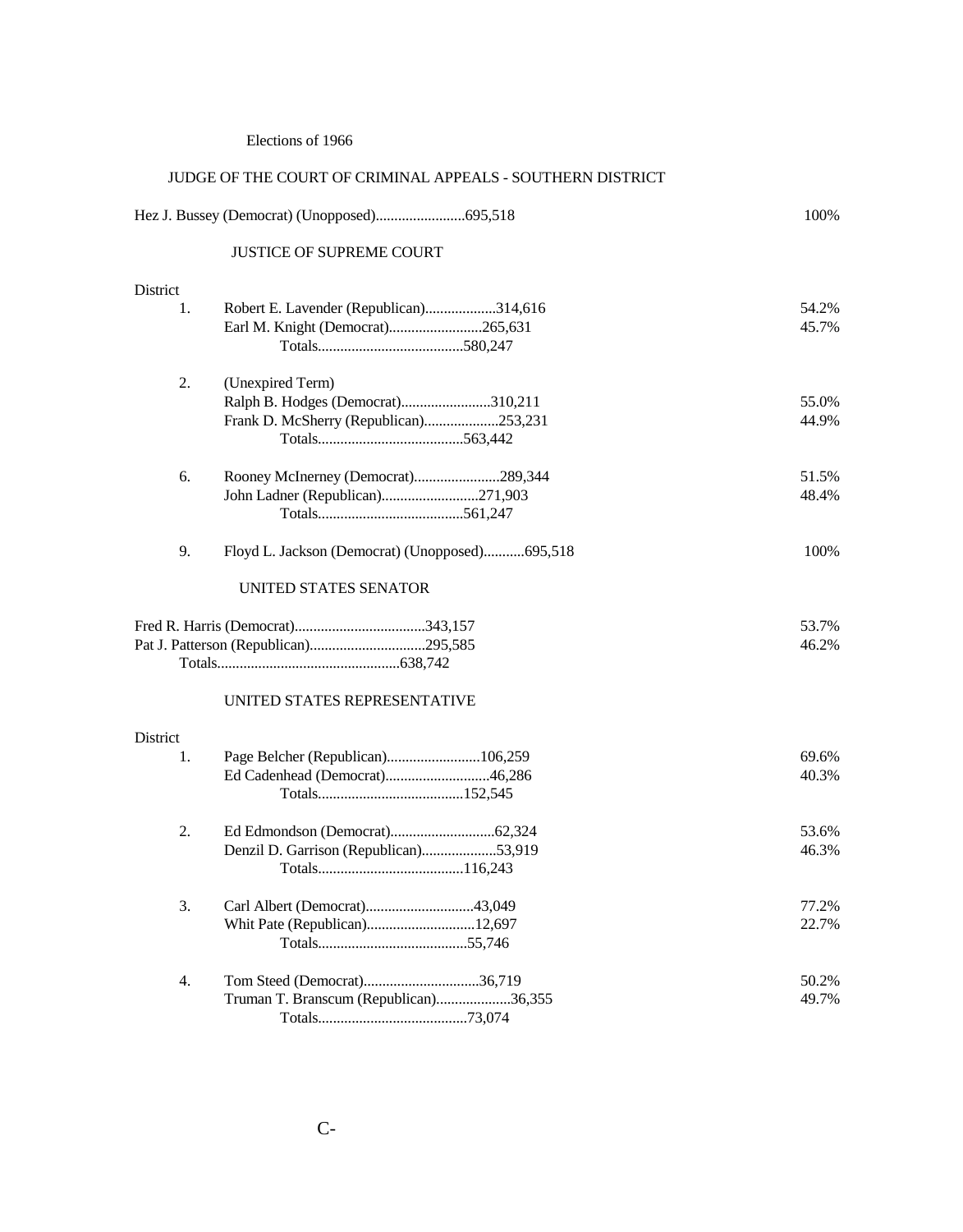## District

|    |                                    | 69.6% |
|----|------------------------------------|-------|
|    | Melvin H. Gragg (Republican)42,088 | 30.3% |
|    |                                    |       |
| 6. |                                    | 51.3% |
|    |                                    | 48.6% |
|    |                                    |       |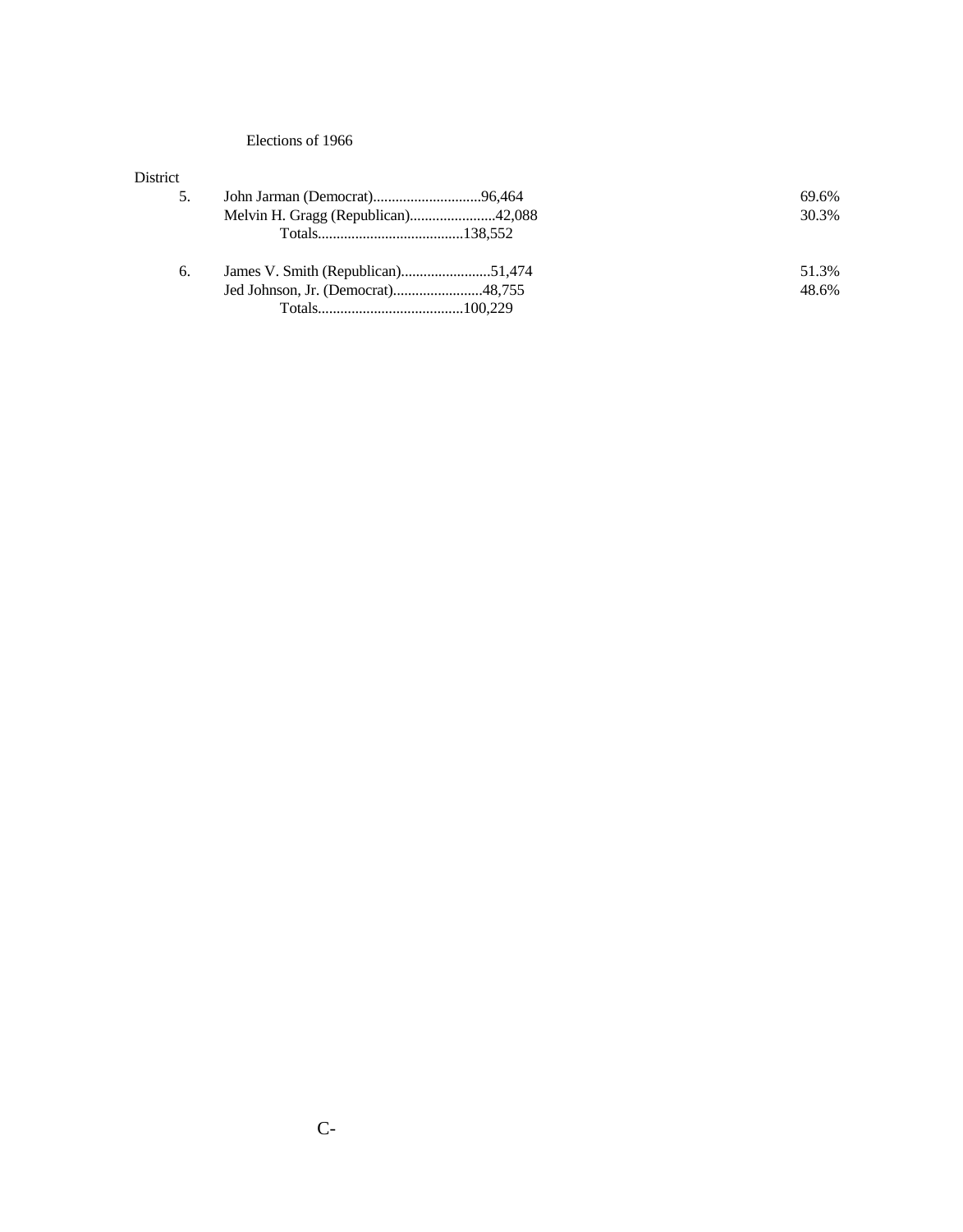## **STATE QUESTION**

The gist of the proposition is as follows:

Shall House Bill No. 669 of the 30th Oklahoma Legislature relating to congressional districts; fixing boundaries; providing Act shall not affect membership of governmental entities whose membership is based on congressional districts heretofore created by law; repealing 14 O. S. 1961, Section 1; making present law applicable if Act not effective prior to next congressional office filing date; and providing for severability, be approved by the people?

Should House Bill No. 669 be approved?

Vote---Yes........................................162,446 No.........................................386,269

BILL REJECTED.

## STATE QUESTION NO. 437 REFERENDUM PETITION NO. 18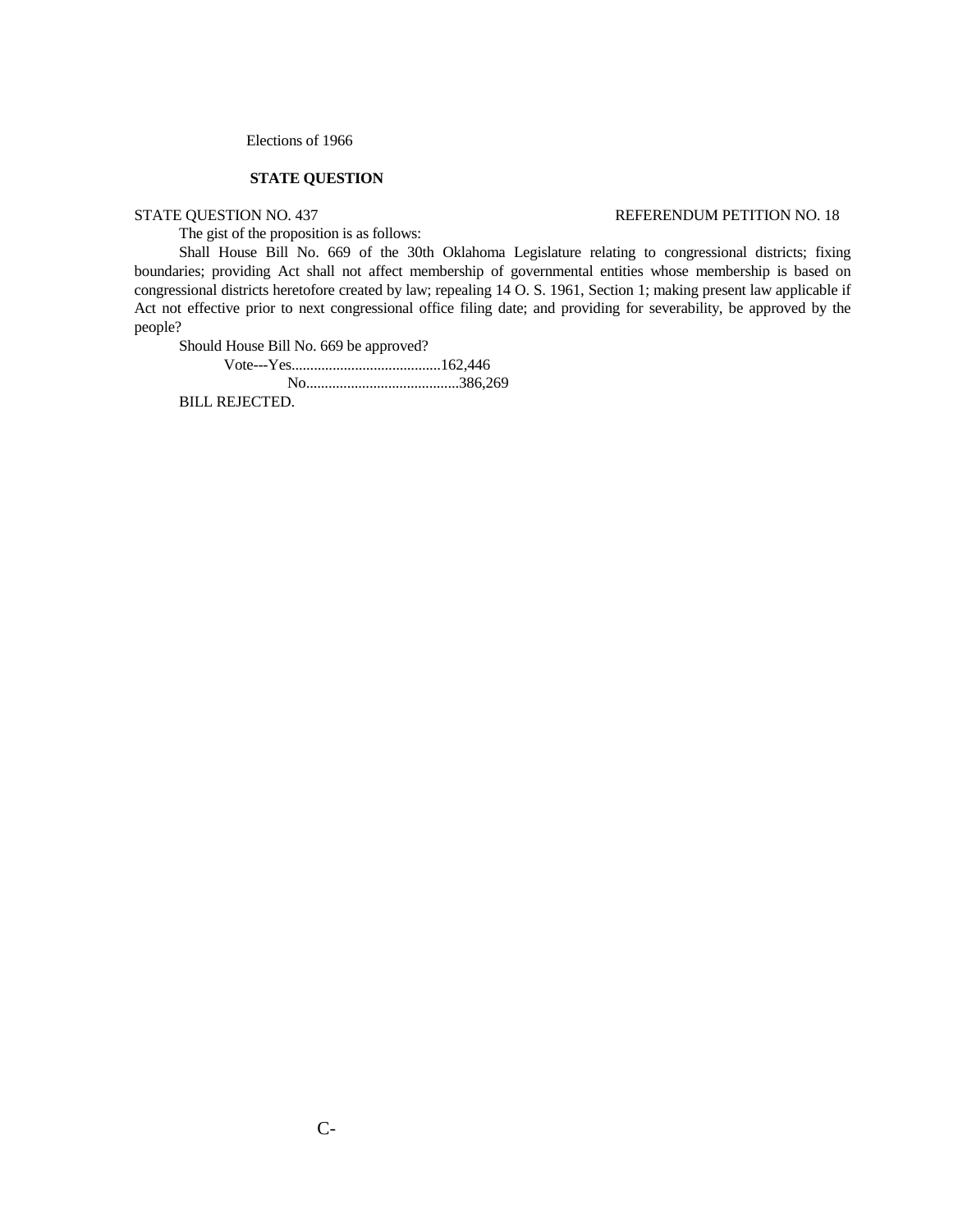#### **SPECIAL ELECTION**

July 11, 1967

## STATE OUESTION NO. 447 LEGISLATIVE REFERENDUM NO. 163

Submitted by Senate Joint Resolution No. 16, page 694, Session Laws 1967.

The gist of the proposition is as follows:

Shall a Constitutional Amendment amending Oklahoma Constitution by adding Article VII-B; providing for selection and tenure of Justices of Supreme Court and Judges of Court of Criminal Appeals; defining terms; providing for retention on "Yes" and "No" ballot without opposing candidate; establishing Judicial Nominating Commission, selection of members, and fixing members qualifications, tenure, powers and duties; retaining present judicial officers; providing this amendment shall control over other constitutional provisions and statutes contrary thereto and become operative only upon approval of constitutional amendment proposed by House Joint Resolution No. 508, First Session, Thirty-First Oklahoma Legislature, be approved by the people?

Vote---Yes.........................................86,183

No..........................................79,280

AMENDMENT ADOPTED.

### STATE QUESTION NO. 448 LEGISLATIVE REFERENDUM NO. 164

Submitted by House Joint Resolution No. 508, page 698, Session Laws 1967.

The gist of the proposition is as follows:

Shall a Constitutional Amendment amending the Constitution of the State of Oklahoma by repealing Article VII thereof, establishing a new Article VII, providing for a Judicial Department consisting of the Supreme Court, District Courts, other courts, and agencies, including intermediate appellate courts; providing for Judicial and Administrative Districts; abolishing all courts not provided for herein including Justice of the Peace Courts; providing for classes of Judges, qualifications, method of compensation, expenses, duties and jurisdiction; authorizing legislation for retirement system; providing for non-partisan election of Judges; providing for appointment of Clerk of Supreme Court, be approved by the people?

> Vote---Yes.........................................90,167 No..........................................73,919 AMENDMENT ADOPTED.